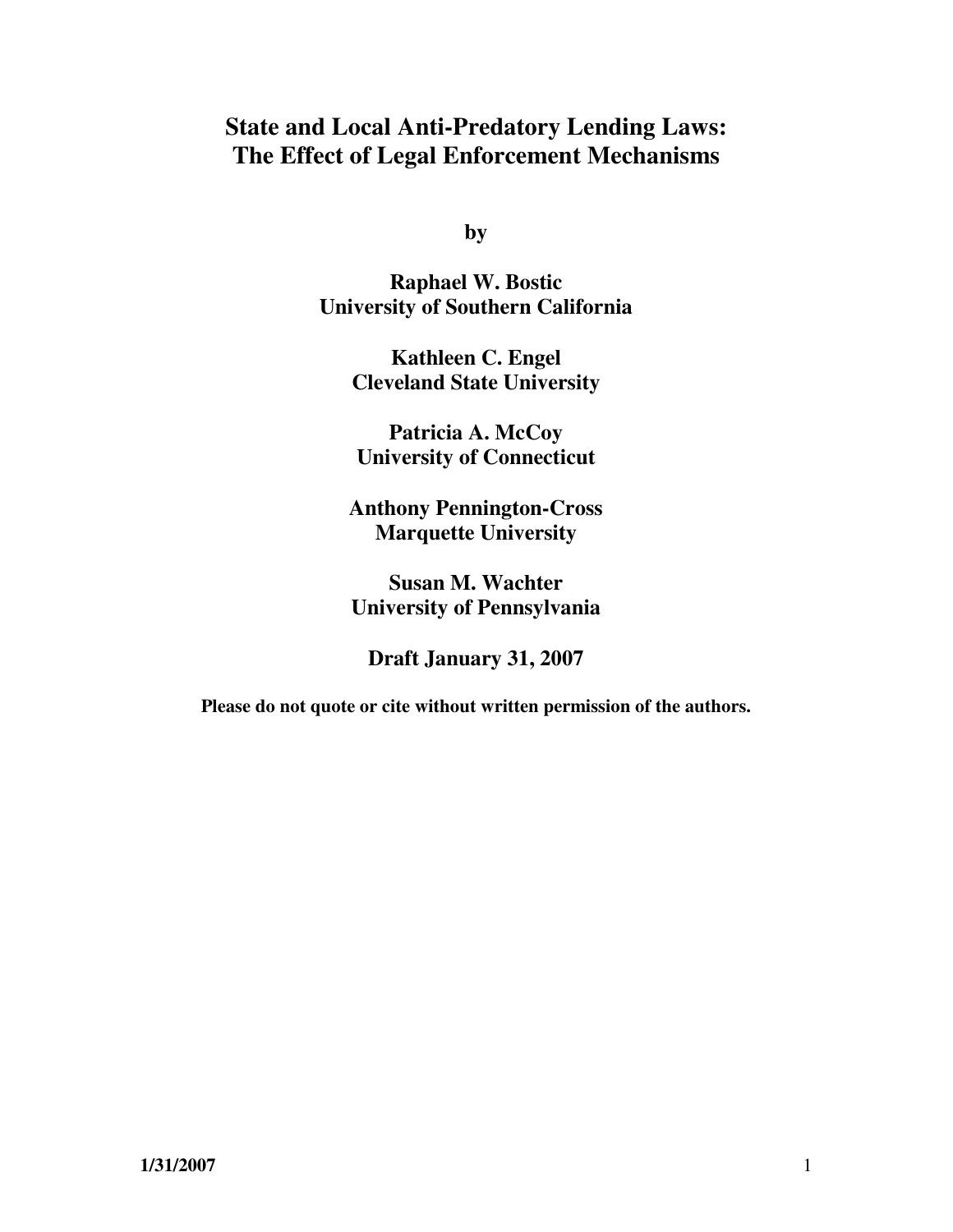### **I. Introduction**

Subprime mortgage lending<sup>1</sup> has grown rapidly in recent years<sup>2</sup> and with it, so have concerns about predatory lending.<sup>3</sup> According to data from the Mortgage Bankers Association, for the year ending September 30, 2006, delinquencies rose 16.7 percent for subprime loans generally and  $25.3$  percent for subprime adjustable-rate mortgages.<sup>4</sup> State and federal authorities have successfully prosecuted numerous mortgage lenders and brokers for alleged subprime lending abuses.<sup>5</sup>

Subprime loans expand credit to borrowers who were historically excluded from the credit markets. At the same time, harm from abusive subprime lending reduces the welfare benefits otherwise associated with increased availability to credit. Since the enactment of the federal Home Ownership Equity Protection Act (HOEPA) in 1994, a growing number of states have enacted mini-HOEPA statutes to counteract predatory lending. Other states have laws that regulate a more limited set of lending practices associated with predatory lending, such as prepayment penalties. Today, well over half the states have anti-predatory lending statutes of one kind or another.<sup>6</sup>

The effect of these statutes is a matter of debate. Critics charge that anti-predatory lending statutes reduce the availability of credit to borrowers who previously were creditconstrained, including lower-income households and people of color, by rationing credit and increasing the price of subprime loans. Supporters of these statutes argue that regulation is needed, both to allay consumer fears about dishonest lenders and to ensure that creditors internalize the cost of any negative externalities resulting from predatory  $\frac{7}{2}$ 

The great variety of approaches by individual states to regulating lending -- in terms of the loans they cover, the restrictions they impose, and the enforcement mechanisms they establish -- permits the testing of the influence of various approaches on the flow and cost of credit. Prior studies of the impact of these laws have yielded mixed results; however, because of shortcomings in these studies, there are questions about the accuracy of their findings and the generalizations that can be drawn from them. This paper seeks to address some of the weaknesses in these earlier studies in order to produce sharper results that improve the understanding of this increasingly important issue. In particular, this study considers a broader set of statutes than prior research, which allows for a more comprehensive, and more accurate, characterization of the legal environment. Moreover, this study takes into account enforcement mechanisms of anti-predatory lending laws that have not previously been examined in any detail, and thus broadens and deepens our understanding of the effects of government enforcement, private rights of action, and assignee liability provisions.

 The results of the analysis suggest that stronger state laws increase the odds of originating a subprime loan by 3 percent, reduce the odds that a subprime loan application will be rejected by 3 percent, and have no discernable effect on the probability of a subprime application. Increasing a state law's coverage – *i.e.*, the range of loans covered by the law -- increases the odds of subprime origination and applications and lowers the odds of subprime loan rejections. In contrast, increasing the legal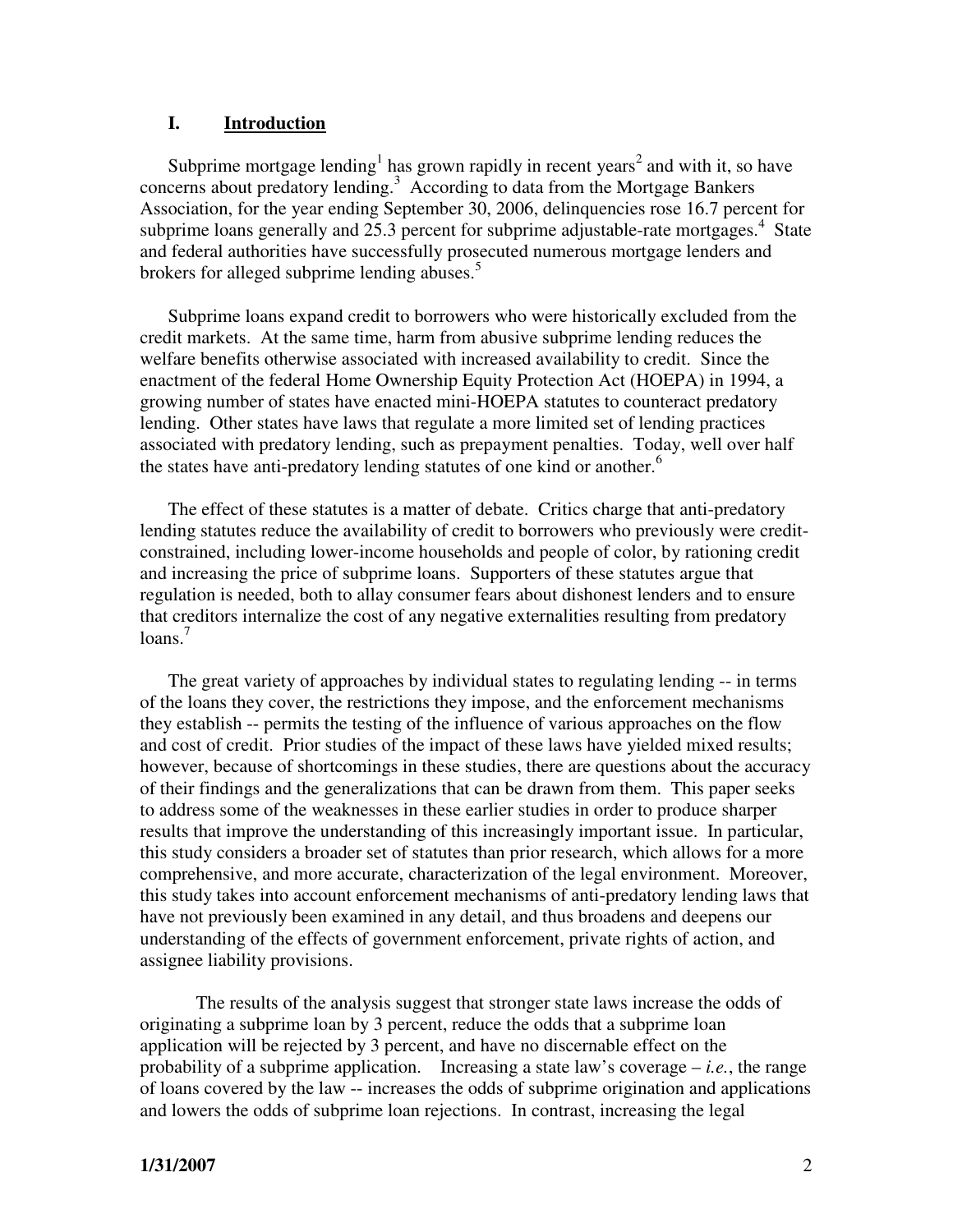restrictions in a state law reduces the likelihood of subprime origination and applications and has no effect on subprime loan rejections. Finally, stronger legal enforcement mechanisms raise the odds of subprime origination and applications and reduce the odds of rejection.

This paper unfolds as follows. Part II provides a brief history of anti-predatory lending laws applying to residential mortgages. Part III reviews the empirical studies to date on the effect of state and local anti-predatory lending laws on residential mortgage credit. Part IV describes the dataset and the design of the study, and sets forth the results. Part V concludes.

# **II. A Brief Sketch Of Anti-Predatory Lending Laws**

Since ancient Babylonia, governments have sought to regulate abusive loans. In the United States, states have regulated interest rates on loans since the signing of the Constitution.<sup>8</sup>

Anti-predatory lending laws differ from traditional usury laws by focusing on practices and loan terms beyond interest rates. While many view state anti-predatory lending laws as a recent development, some states have been regulating non-interest loan terms such as prepayment penalties and balloon clauses in order to prevent abuses for decades. In some states, these restrictions are found in state usury statutes; in other states, they are found in local versions of the Uniform Consumer Commercial Code.<sup>9</sup> Among the older state laws, Alaska, Connecticut, Hawaii, Idaho, Indiana, Iowa, Kentucky, Michigan, Mississippi, Missouri, Rhode Island, South Carolina, Utah, and Wyoming have individual restrictions on prepayment penalties; Maine restricts balloon clauses; and Alabama and Maryland have restrictions on both.

In the late 1980s and early 1990s, the emergence of subprime mortgage lending and concerns about associated abuses prompted some states to pass statutes aimed at curtailing certain abusive loan terms. In 1994, the U.S. Congress enacted the first modern, comprehensive anti-predatory lending statute, the Home Ownership Equity Protection Act (HOEPA). HOEPA regulates only the costliest subprime loans, termed "high-cost loans," which are defined as loans exceeding one of the following two triggers:

- where the annual percentage rate (APR) at consummation exceeds the yield on Treasury securities of comparable maturity plus eight percent for first-lien loans or ten percent for subordinate-lien loans; or
- where the total points and fees exceed eight percent of the total loan amount or \$400 (subject to annual indexing), whichever is greater.<sup>10</sup>

HOEPA covers no more than five percent of subprime residential mortgages and likely less.<sup>11</sup> For that narrow set of loans, HOEPA imposes a number of substantive restrictions on lending terms or practices, including limitations on balloon terms, negative amortization, advance payments, increased interest after default, rebates, prepayment

# **1/31/2007** 3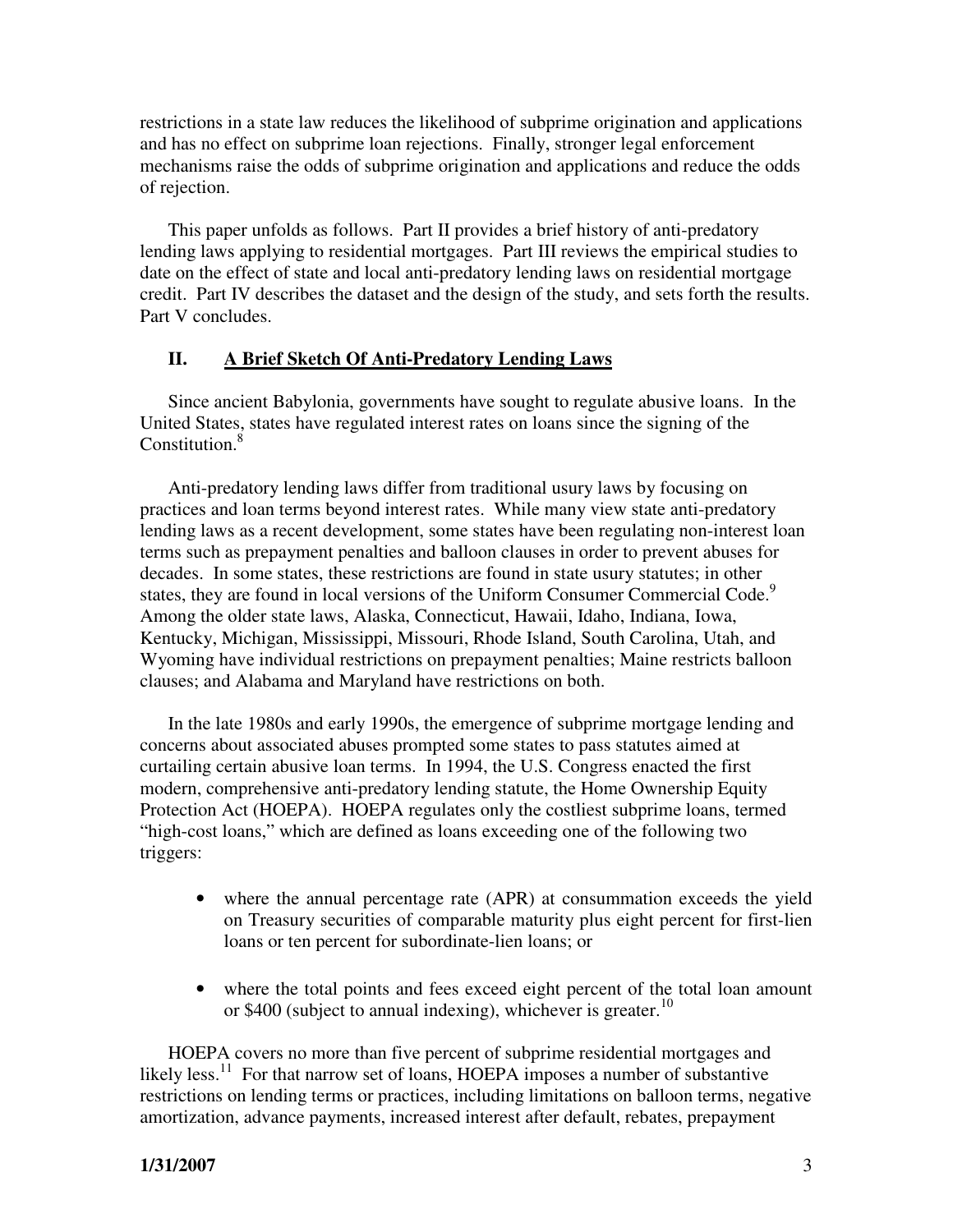penalties, due-on-demand clauses, payments to home improvement contractors, loans made without regard to ability to repay, and loan flipping.<sup>12</sup> Lenders must also make specialized, advance disclosures to borrowers receiving HOEPA loans. HOEPA imposes liability for violations on lenders and assignees of HOEPA loans.<sup>13</sup>

In the late 1990s, many states began adopting legislation to redress predatory lending. Some of these state laws are patterned on older laws that pre-dated HOEPA. For example, new laws enacted by Colorado, Louisiana, Michigan, Nebraska, Vermont, and Virginia restricted prepayment penalties or balloon payments on some loans (Nebraska not terribly effectively) with low triggers or none at all. Vermont, Michigan, and Tennessee adopted new disclosure statutes. Virginia's law also addressed loan flipping. Other states, including New York and Massachusetts, initially addressed predatory lending through banking department regulations that authorized agency sanctions but not private lawsuits by aggrieved borrowers. Mississippi banned asset-based loans and capped fees to mortgage brokers. Kansas instituted additional loan restrictions, only some of which were subject to triggers, and indexed the triggers to interest rates on conventional mortgages, rather than on Treasury securities. Numerous states also adopted mortgage broker and banker licensing and regulation laws.

Starting in 1999, states began taking a different tack by enacting statutes patterned directly on HOEPA. North Carolina, the first state to adopt a true state "mini-HOEPA" law, passed its statute in 1999. The North Carolina statute took effect in two stages, with most restrictions becoming effective at stage 2. The statute is described in **Table A**. Essentially, North Carolina used the same HOEPA APR trigger but a lower points and fee trigger and expanded HOEPA's substantive protections. In short order, the North Carolina's mini-HOEPA law inspired other states to enact mini-HOEPA laws of their own, which generally operate in addition to the other state laws mentioned above. As of January 1, 2007, twenty-eight states and the District of Columbus had mini-HOEPA statutes in effect (**Table B**).

The state mini-HOEPA laws display considerable variation. With respect to coverage, some states, such as Connecticut, Florida, Kentucky, and Nevada, use the same numerical triggers as HOEPA. Most state mini-HOEPA laws, however, lower one or both of the HOEPA triggers. Restrictions also vary widely among the states, with some states imposing scant restrictions and others imposing heavier ones. Finally, the enforcement provisions in state mini-HOEPA laws are all over the lot. Some laws only provide for government enforcement, while others afford injured borrowers the right to sue. Some laws authorize assignee liability, while others restrict private lawsuits to loan originators and assignees who do not qualify as holders-in-due course. Some laws authorize double or treble damages; others cap monetary relief in private lawsuits to compensatory damages only.<sup>14</sup>

 Many of the states that adopted mini-HOEPA laws layered them on top of older restrictions on predatory lending that are still in effect. Eleven states augmented their old prepayment penalty laws with new mini-HOEPA laws; two more states grafted their mini-HOEPA laws onto older laws regulating other loan practices. Maryland's version of the layer-cake phenomenon is the most complex: its mini-HOEPA law stands side-by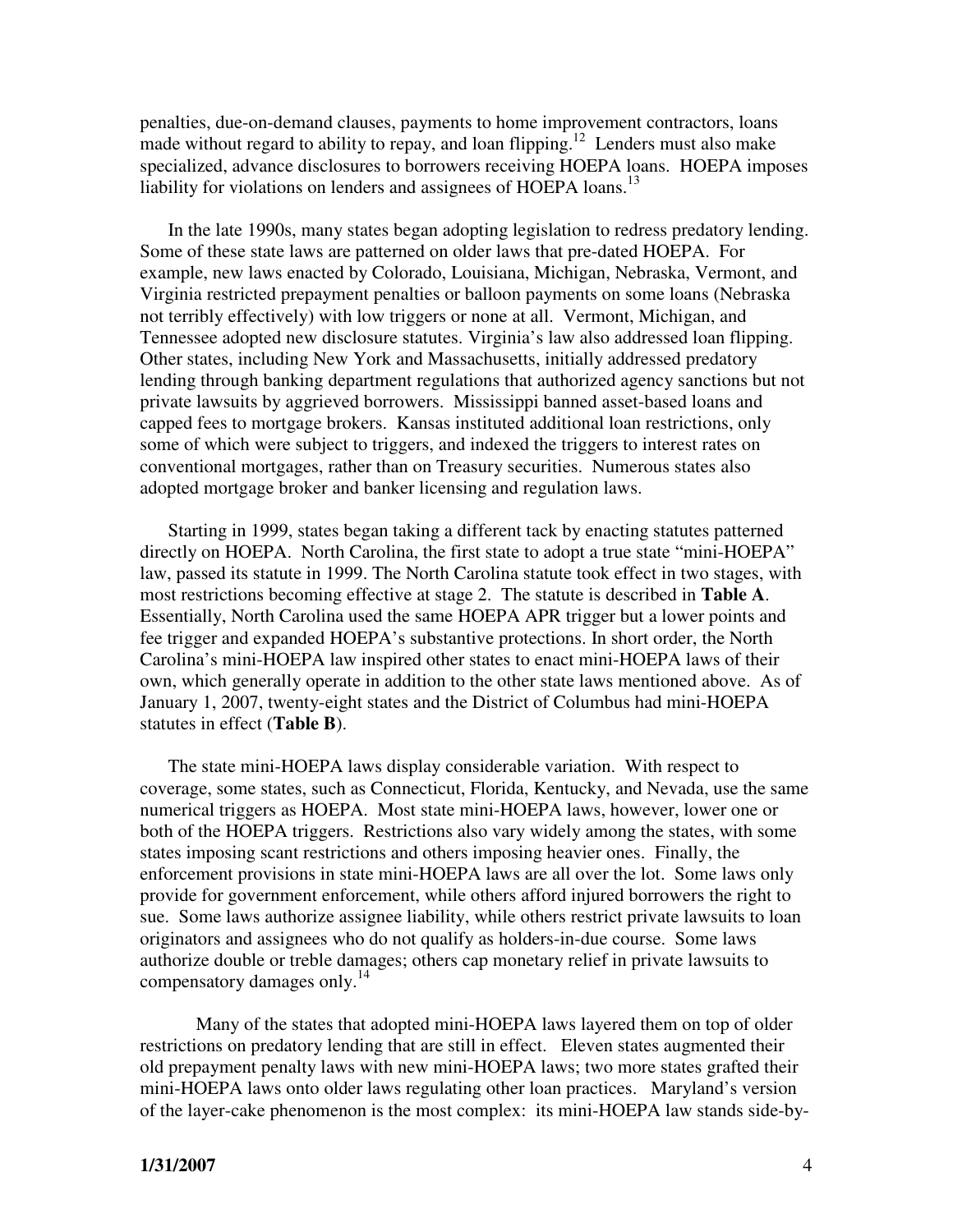side with five older Maryland anti-predatory lending provisions. In all of these cases, the new mini-HOEPA statutes supplement, rather than supplant, the older state laws.

In sum, by January 1, 2007, only seven states – Arizona, Delaware, Montana, North Dakota, Oregon, South Dakota and the State of Washington -- had no mini-HOEPA statutes or other laws or regulations in effect restricting prepayment penalties, balloon clauses, or mandatory arbitration clauses in residential mortgages.

Federal law has preempted portions of these state laws at various times for certain types of lenders and loan products. The federal Alternative Mortgage Transactions Parity Act (AMTPA) preempts balloon clause restrictions for all mortgages by non-depository lenders except for traditional fixed-rate, fully amortizing mortgages. AMTPA applies to all states except states that opted out of its restrictions.<sup>15</sup> The Home Owners' Loan Act preempts state anti-predatory lending laws for federal savings associations and their subsidiaries.<sup>16</sup> Finally, effective February 12, 2004, the U.S. Office of the Comptroller of the Currency (O.C.C.) preempted state anti-predatory lending laws for national banks and their operating subsidiaries.<sup>17</sup> Some states, such as Georgia, also have state "wild card" laws that waive their anti-predatory lending laws for state-chartered banks and thrifts and their subsidiaries to the same extent that federal preemption shields national banks and federal thrifts from those state laws.<sup>18</sup>

Federal preemption is highly contested and its scope is in flux. In November 2005, the U.S. Supreme Court heard arguments challenging the O.C.C. preemption rule as unconstitutional and the case awaits decision.<sup>19</sup> Congress is likely to consider the scope of federal preemption in hearings on proposed new federal anti-predatory legislation in 2007.

### **III. Literature Review**

Although some states have regulated practices associated with predatory lending for decades, until recently there were no studies evaluating the effects of state and local antipredatory lending laws (other than caps on interest rates) on credit flows and loan prices. That changed with the passage of North Carolina's anti-predatory lending law in 1999. Since then, a number of studies have examined the effect of state mini-HOEPA laws on an assortment of outcomes. Many of these studies consist of event studies of one jurisdiction's law; others analyze outcomes nationally.

# **A. Event Studies Of Individual State Or Local Laws**

### **1. The North Carolina Law**

The first studies looking at state and local anti-predatory lending laws consisted of event studies of the North Carolina law. Most of these studies examined the law's effect on the flow of credit. All agreed that subprime originations fell disproportionately in North Carolina after passage of the law, but there is sharp disagreement as to why. Other studies examined whether the dip in subprime loans in North Carolina after passage of its anti-predatory lending law was due to a reduction in supply or in demand. Finally, a pair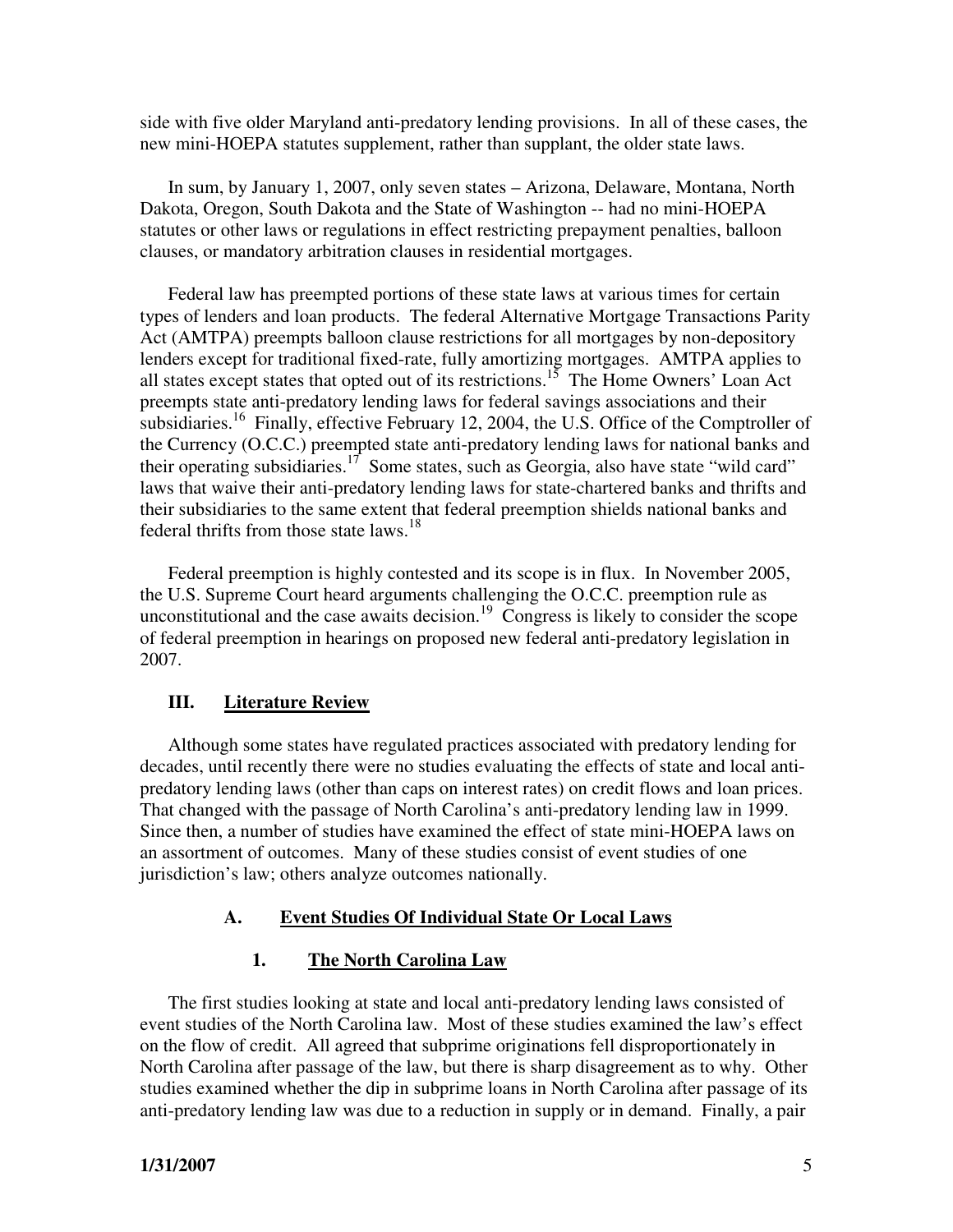of studies analyzed whether the North Carolina law targeted predatory loan terms without impairing legitimate credit.

Early studies of the North Carolina law used simple statistics to draw inferences. Ernst, Farris and Stein (2002) used Home Mortgage Disclosure Act (HMDA) data to compare subprime lending in North Carolina in 1999 and 2000 with subprime lending in the rest of the country. The authors found that total subprime originations fell in North Carolina in 2000, compared with other states. The study reported, however, that North Carolina had 15 percent more subprime home loans per capita than the national average in 2000 and that lower-income borrowers in North Carolina received a higher proportion of subprime to prime loans in 2000 than lower-income borrowers in any other state.

Another study focused on credit flows by surveying the rate sheets of several large subprime lenders who were active in North Carolina after enactment of the law (Inside B&C Lending, 2001). The researchers found that the lenders still offered a full menu of loan products with little or no effect on loan prices.

Elliehausen and Staten (2004) conducted a multivariate regression study to compare the volume of subprime mortgage originations in North Carolina with that in South Carolina, Tennessee, and Virginia before and after passage of the North Carolina law. The authors used a proprietary dataset with data on all closed-end subprime residential mortgages originated between June 1, 1997 and June 30, 2000 by nine major lenders who belonged to the American Financial Services Association.<sup>20</sup> Although the dataset had loan-level credit (FICO) scores, the regression analysis did not use that data. Instead, the study controlled for borrower characteristics at the county level (including income, debt burdens, average house values, age cohorts, and length of delinquencies), plus the price of debt and passage of the North Carolina law. The study found that the volume of subprime mortgages originated in North Carolina counties dropped about 14 percent, relative to other counties in the control states, after passage of the state law. In relative terms post-law, subprime originations dropped for North Carolina borrowers with annual household incomes of \$50,000 or less, but rose for higher-income borrowers in that state.

There are several substantive issues with the Elliehausen and Staten study. First, a small number of lenders were surveyed. Second, the time-period examined ended before the law went fully into effect.<sup>21</sup> Third, the model assumed that the control states had no anti-predatory lending provisions in effect. During all or part of the time-period studied, however, one of the control states – South Carolina – had a partial ban on prepayment penalties in residential mortgages and another control state – Virginia – had an anti-loan flipping provision in effect.<sup>22</sup> In addition, during the same period, AMTPA preempted at least two of the North Carolina provisions that did go into effect during the time-period studied – the ban on balloon clauses in closed-end home loans and on prepayment penalties in personal home loans under \$150,000 – in all mortgages by non-depository lenders except for traditional fixed-rate, fully amortizing mortgages.<sup>23</sup> Thus, South Carolina was arguably *more* restrictive than North Carolina with respect to prepayment penalties during the time-period studied and Virginia, like North Carolina, had provisions in effect on loan flipping.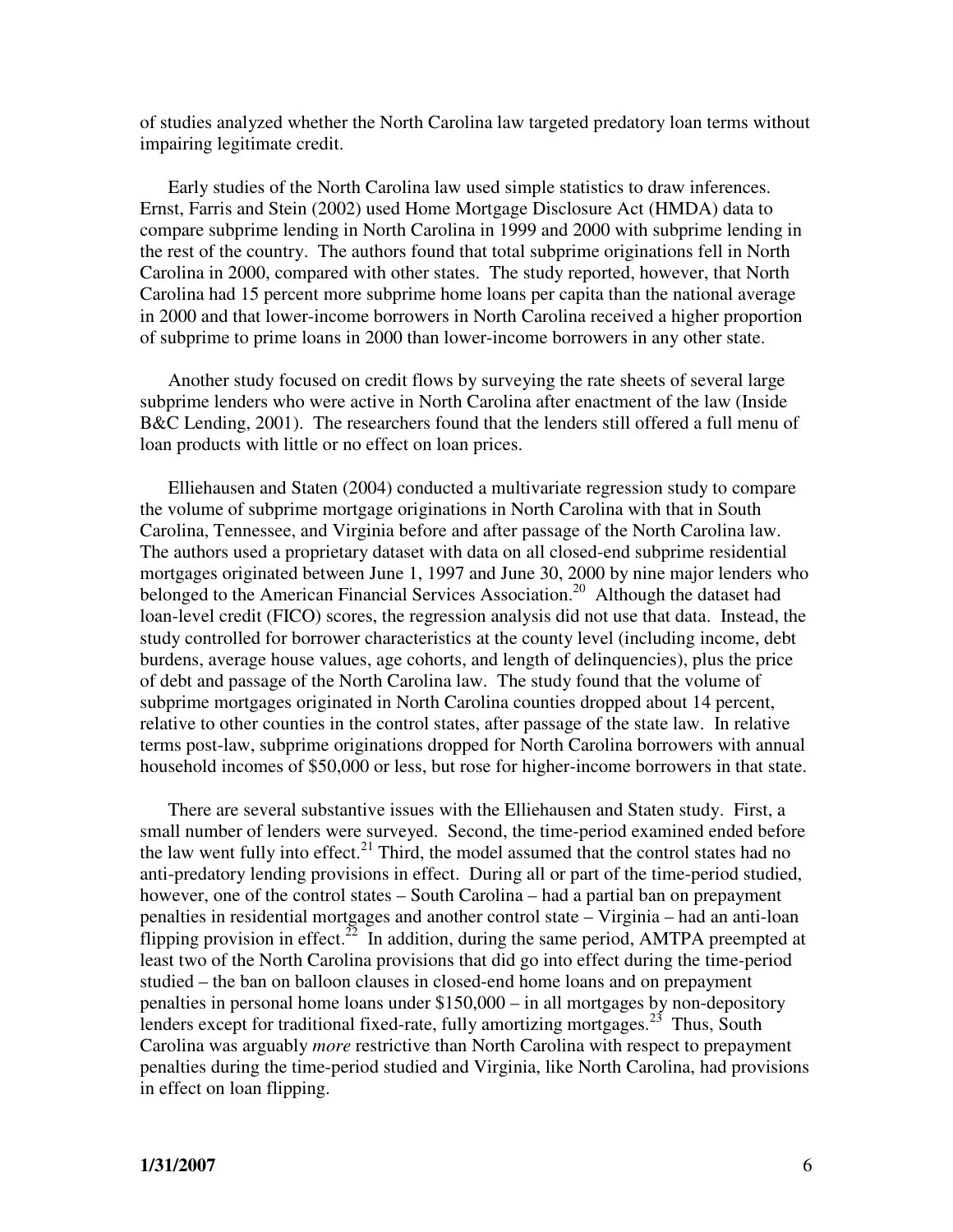Two other studies looked at whether the reduction in North Carolina subprime loans post-law was due to supply-side or demand-side effects. A report by Burnett, Finkel and Kaul (2004), which used HMDA data and cross-tabulations, found that loan originations fell in North Carolina relative to South Carolina and Tennessee after passage of the law. The North Carolina decline was due to relative drops in application volumes; denial rates were lower in North Carolina than in the control states post-law.<sup>24</sup>

Similarly, using multivariate regression, Harvey and Nigro (2004) analyzed HMDA data before and after passage of the North Carolina law in July 1999 to determine the law's effect on home mortgage applications, originations, and denials. Georgia, South Carolina, Tennessee, and Virginia served as the control states. The authors treated all residential mortgage applications processed by lenders on the annual subprime lender list compiled by the Department of Housing and Urban Development (HUD) through 2000 as subprime loan applications. $25$ 

Harvey and Nigro found that the probability of subprime loan applications and originations fell in North Carolina post-passage, but the probability of subprime loan denials did not, relative to the control states. Thus, they attributed the falloff in North Carolina originations to reduced demand, not supply. Contrary to Elliehausen and Staten, they reported that the law had no differential effect on North Carolina borrowers with household incomes of \$25,000 or less. Similarly, subprime lending by bank lenders held steady in North Carolina following adoption of the law, while subprime lending by nonbank lenders fell there, in comparison with the control states. Finally, the market share of subprime loans fell in North Carolina after passage, compared with the control states. Similar to the Elliehausen-Staten study, the Harvey-Nigro study stopped before the North Carolina law took full effect, assumed that the control states did not regulate predatory lending in any way, and did not account for AMTPA preemption of parts of the North Carolina law.

A last group of studies examined whether the North Carolina law had struck a balance between curtailing abusive loans and ensuring the availability of credit to subprime borrowers. Ernst, Farris and Stein (2002) estimated that the North Carolina law saved North Carolina borrowers \$100 million by deterring predatory loan practices. Quercia, Stegman and Davis (2004) refined this analysis by using cross-tabulations on loan-level data to determine whether the North Carolina law was well-tailored. Their study used loan-level Loan Performance data on over 3 million securitized subprime loans originated from 1998 through the first quarter of 2002. The database had data on FICO scores, prepayment penalties, balloon clauses, and loan-to-value ratios, but not on borrower income, race, or ethnicity. The study improved upon its predecessors by comparing subprime lending patterns before initial implementation of the North Carolina law on October 1, 1999 and after full implementation on July 1, 2000. As did most of the other studies, Quercia et al. assumed that none of the southern control states had anti-predatory lending measures in place.

The authors confirmed that overall subprime originations dropped in North Carolina following enactment, while subprime originations elsewhere increased. They found, however, that the North Carolina falloff was confined to the refinance market, where loan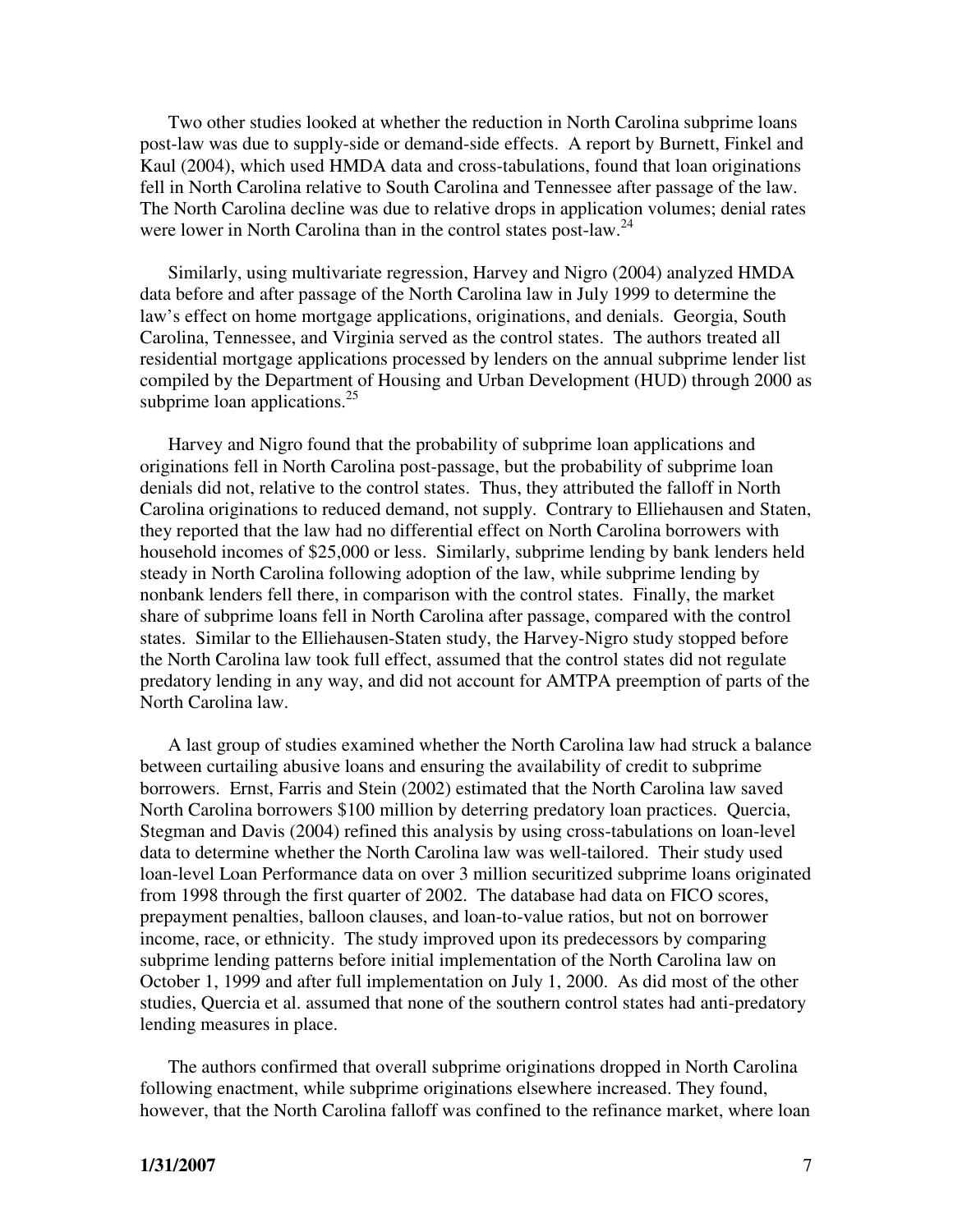flipping abuses can occur. In contrast, subprime home purchase originations in that state grew as fast as or faster than in some nearby states and the U.S. generally. Almost ninety percent of the reduction in subprime mortgages in North Carolina post-law consisted of subprime loans with at least one predatory feature.<sup>26</sup> In the opinion of the authors, "the NC Act [was] doing what it [was] supposed to do."<sup>27</sup>

#### **2. Other Studies Of Local Jurisdictions**

Two event studies considered the effect of state or local anti-predatory lending laws in jurisdictions other than North Carolina. Harvey (2003) studied HMDA data to ascertain the effect of anti-predatory lending ordinances adopted by Chicago and Philadelphia on subprime originations, applications, and denials. The Philadelphia ordinance was a local mini-HOEPA law; in contrast, the Chicago law barred the city from doing business with depositories or contractors who made high-cost loans that contained predatory terms. For Chicago, multivariate regression analysis showed that the likelihood of subprime loan denials and of nonbank originations of prime loans was no different in Chicago post-law than in the rest of Illinois. In contrast, after enactment of the ordinance, the likelihood of subprime originations generally and by nonbanks in particular was greater in Chicago than in the rest of Illinois. Among other things, this suggests that subprime lending migrated from banks to nonbanks after passage of the law. No conclusions can be drawn from the Philadelphia results because the study did not examine data during the brief time-period when the Philadelphia ordinance was in effect. $28$ 

In an industry-commissioned study of the New Jersey law, DeMong (2004) surveyed 14 subprime lenders and 84 mortgage brokers in New Jersey. The respondents said that the dollar volume of subprime cash-out refinance loans unique to New Jersey dropped 57.7 percent between the two months immediately preceding the New Jersey law's implementation and the two months immediately afterward. Over the same time period, the respondents said that the dollar volume of subprime home improvement loans unique to New Jersey dropped 73.2 percent. The survey did not examine actual loan-level data or control for borrower characteristics or macroeconomic factors.<sup>29</sup>

#### **B. Nationwide Studies Of State Anti-Predatory Lending Laws**

With the growth in state mini-HOEPA laws, more recent studies have examined the effects of the state and local laws on a national scope. An early study by Morgan Stanley (2002), for example, surveyed subprime branch managers and mortgage brokers across the country. The investment bank reported that growth forecasts by respondents in "tough" states were not significantly different from growth forecasts by respondents in "easy" states. The report observed, "One of the consistent messages we heard from our respondents was that the increased level of disclosures was boosting consumer comfort levels with subprime products and thus providing a positive impact on loan volume."<sup>30</sup>

Li and Ernst (2006) used the Loan Performance database of subprime securitized loans to analyze the effect of state laws from January 1998 through December 2004. The study ranked state laws according to the type of loans covered, points-and-fee triggers,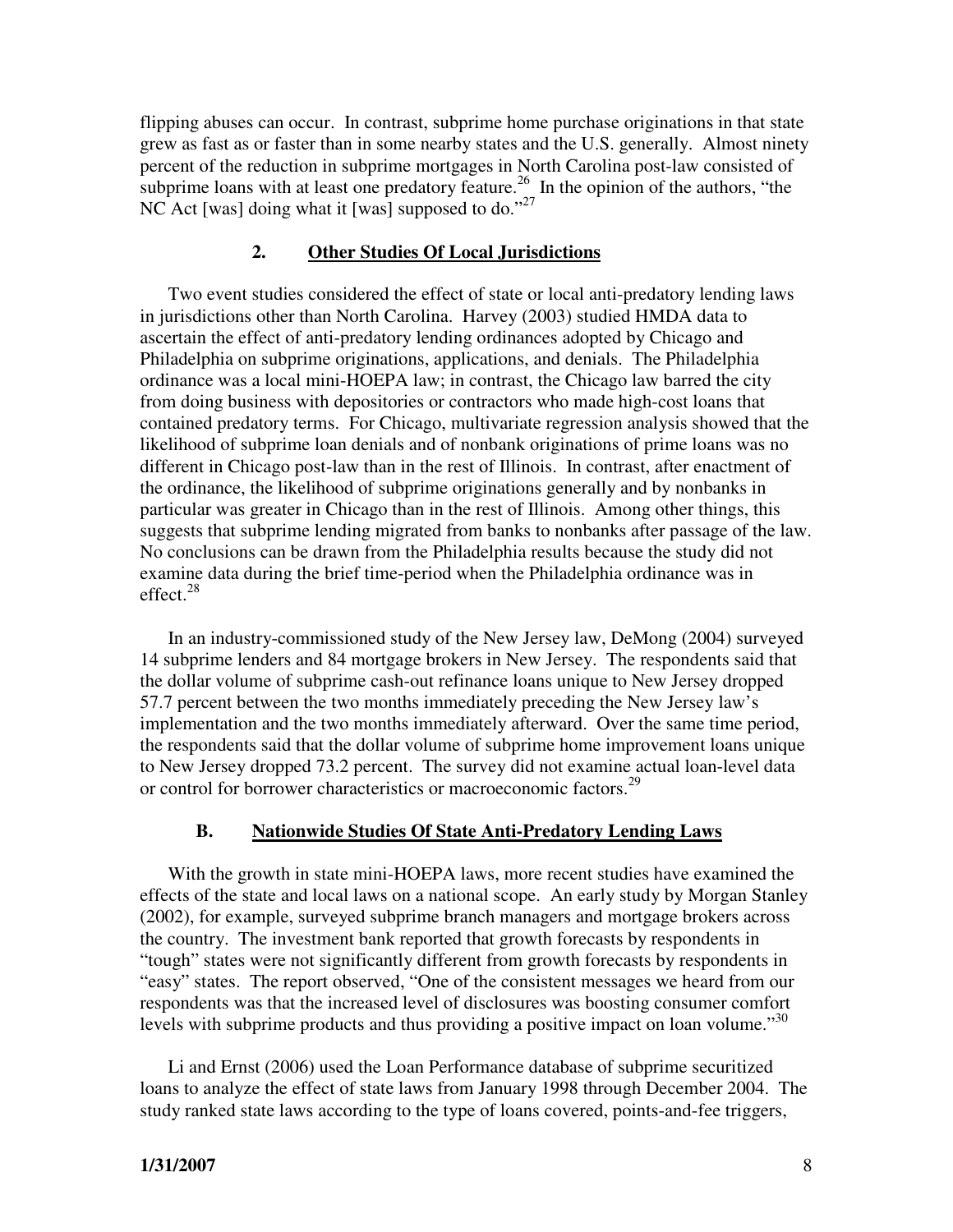substantive legal protections, and remedies available to borrowers. The authors concluded that state anti-predatory lending laws reduced the prevalence of predatory loan terms, without reducing subprime loan originations (except in Georgia and New Jersey), $31$  compared with unregulated states. In addition, nominal interest rates on mortgages stayed level or dropped in all states with anti-predatory lending laws except Georgia and Virginia,<sup>32</sup> compared with the controls.

Using HMDA data, Ho and Pennington-Cross (2006b) constructed a legal index to examine the effect of state anti-predatory lending laws on the probability of subprime applications, originations, and rejections. They focused on border counties of adjacent states with and without anti-predatory lending laws, rather than entire states, to help hold labor and housing markets constant.<sup>33</sup> Having a state anti-predatory lending law had no effect on the probability of origination and only a scant negative effect on the probability of applications, while it reduced the likelihood of being rejected. Stronger restrictions reduced the likelihood of origination and applications, but had no effect on the likelihood of rejection. Conversely, stronger coverage increased the likelihood of origination and applications without affecting the likelihood of rejection, suggesting that anti-predatory lending laws with lower triggers boost demand by reducing consumer fears about abusive lenders.

Ho and Pennington-Cross (2006a) used the same legal index and border area methodology to examine the effect of state anti-predatory lending laws on the cost of credit. Using HMDA data from 2004, they discovered that subprime loans originated in locations with anti-predatory lending laws had lower APRs than loans in unregulated states. They also found that increasing the strength of a law had the same effect. In both cases, greater coverage rather than stronger loan restrictions explained the lower APRs in regulated states. A comparable analysis using Loan Performance data from 1998 through 2005 yielded somewhat different results. State anti-predatory lending laws modestly increased nominal interest rates on fixed-rate loans, but lowered them on adjustable-rate loans. For both types of loans, laws with more restrictions displayed the same or higher spreads, while laws with greater coverage displayed lower spreads.

A national study by Elliehausen, Staten and Steinbuks (2006) used a proprietary database of subprime loans originated by eight large lenders from 1999 through 2004, covering about 22 percent of high-priced residential mortgages. The dataset contained loan-level information on APRs and points and fees, which helped the authors to distinguish loans covered by state mini-HOEPA laws from loans that were not. Approximately 80 to 90 percent of the mortgages in the database were refinance loans.

The study used three approaches to examine the effect of state laws on subprime originations. In the first approach, the authors modeled the presence or absence of a state law as a binary variable and found that the presence of a law was associated with a decrease in total subprime mortgages, including both the high-cost and non-high-cost variety. The second approach ran the same analysis with the combined legal index developed by Ho and Pennington-Cross and reached the same result. The third approach consisted of an event study that used pre-law observations to predict the number of expected subprime originations for the post-law period. The state-by-state results were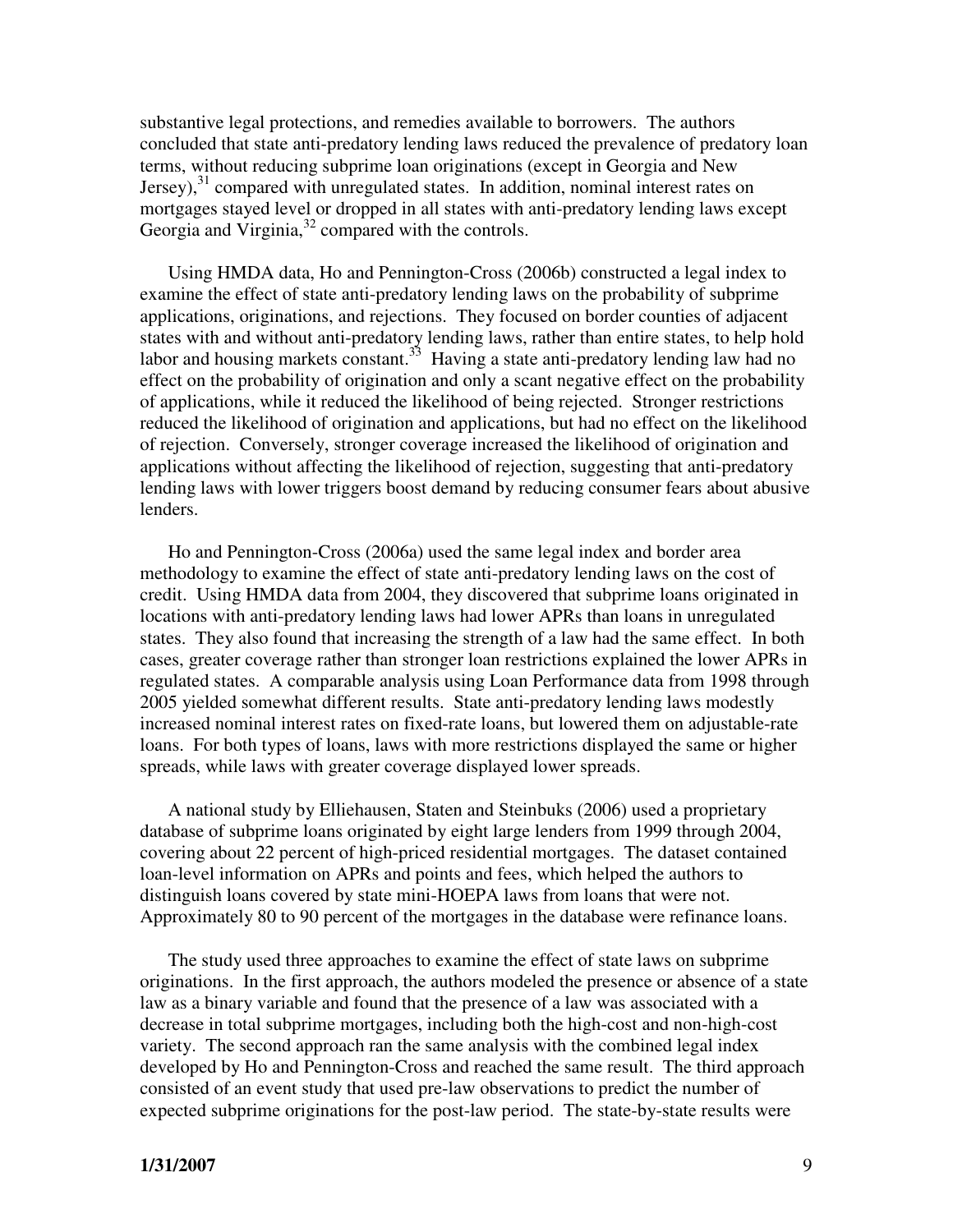randomly distributed. About half of the states with strong laws (by our estimation)<sup>34</sup> had higher-than-expected originations and about half of those states had weaker-thanexpected originations. For the vast majority of laws with high combined scores for coverage and restrictions, high-cost originations fell while non-high-cost subprime originations remained the same or grew. The authors interpreted these findings as evidence that lenders shifted lending from covered high-cost loans to uncovered loans in response to the enactment of state mini-HOEPA statutes. It is not clear from the study, however, what role coverage played versus restrictions. Similarly, it is not clear whether any decrease in originations was due to a reduction in demand, in supply, or in both.

# **IV. Taking A Deeper Dive: Our Study Of The Impact Of State Anti- Predatory Lending Laws**

This study builds on the prior literature by conducting a national examination of the impact of all anti-predatory lending laws, not just mini-HOEPA laws, on subprime mortgage markets. Following Harvey and Nigro (2004) and Ho and Pennington-Cross (2006), and given our interest in the effects of these laws on both applicants and lenders, we focus on three outcomes  $- (1)$  the probability of applying for a subprime loan relative to a prime loan, (2) the probability of originating a subprime loan relative to a prime loan, and (3) the probability of a subprime application being rejected. We relate these outcomes to various borrower and locational characteristics as well as to the antipredatory law environment in which the borrower and lender made their decisions.

Our study distinguishes itself from its predecessors in several respects. Most significantly, it reflects a new and more comprehensive canvassing of primary legal sources to paint a complete picture of the landscape regarding anti-predatory lending laws. This new collection effort has highlighted 15 additional states that have antipredatory lending laws that were not identified as such using the standard approaches for identifying such laws.<sup>35</sup> Thus our study considers 40 states while others would include only 25.

Second, this new collection effort has resulted in a dataset that permits an examination of the effects of various enforcement mechanisms established by the laws, which was previously not possible. We therefore were able to assess whether legal enforcement mechanisms matter for individual and lender behavior. Among other things, the new data allow us to control for the presence and strength of assignee liability provisions in state and local anti-predatory lending laws, which is critical because over eighty percent of subprime home mortgages are securitized today.<sup>36</sup>

In other respects, this research builds upon prior studies. Like other projects, we use HMDA data, which provides the broadest coverage and enables us to examine most residential mortgage lending nationwide. The advent of HMDA pricing data in 2004 permits us to distinguish prime from subprime loans with greater accuracy than studies using HMDA data for years before 2004. We thus limit our focus to 2004 and 2005 to capitalize on this enhanced measure.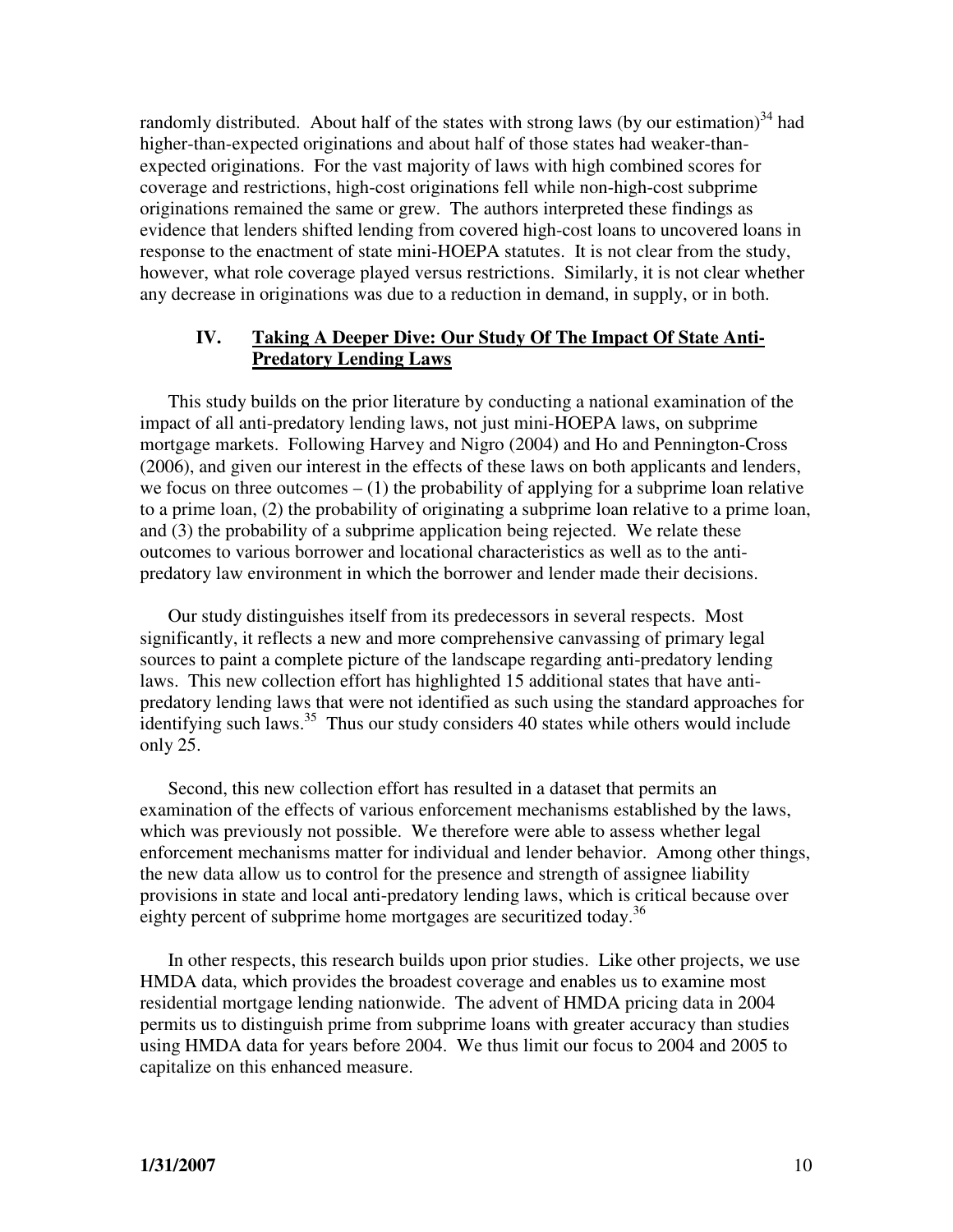We use two methods to identify subprime loans. First, as in the prior literature, we use a list of subprime lenders generated by HUD through industry trade publications, HMDA data analysis, and phone calls to confirm the extent of subprime lending.<sup>37</sup> Second, we define loans reported by HMDA as having an APR/comparable Treasury yield spread of 3 percentage points (300 basis points) or higher as being subprime loans. Unfortunately, the spread is only reported on originated loans so we cannot directly examine the demand for loans through the application function. For observations in 2004, all empirical tests are repeated using either the HUD list definition for subprime loans (denoted as "List" in the tables) or the HMDA pricing rule to define subprime loans (denoted as "Price" in the tables). For loans originated in 2005, the HUD list is not yet available, so we report results only for originations, using the HMDA pricing rule alone.

While we model the presence of a law as a binary variable, as do other studies, we also consider how the strength, coverage, and enforcement mechanisms of state antipredatory lending laws influence market outcomes. In addition, because the treatment of effective dates has been an issue in earlier studies, we establish an explicit approach that excludes any jurisdiction whose mortgage lending laws changed in any material respect during the calendar year. Finally, we control for borrower and location characteristics such as unemployment rates, housing vacancies, population growth, and income.

The following subsections provide more detail regarding our empirical work. Because of its importance for the current study, the data collection effort and the creation of our new index for state-level anti-predatory lending laws is discussed in detail below. We then discuss the identification strategy for determining the effect of anti-predatory lending laws. Following this is a discussion of the empirical model and then the empirical results.

### **A. Description Of The Data**

# **1. Legal Dataset And Index**

We created a legal index that refines and builds on an index previously created by Ho and Pennington-Cross (2006(a)). The Ho and Pennington-Cross index coded state and municipal laws along two dimensions: coverage and restrictions, each of which contained four measures. In creating their index, Ho and Pennington-Cross relied on a chart of antipredatory lending laws produced by a private law firm.

Like Ho and Pennington-Cross, our legal index contains four coverage and four restriction measures. Our study differs, however, in several respects. First, we analyzed the actual statutes governing lending in every state to identify anti-predatory lending provisions and did not limit ourselves to mini-HOEPA laws. As a result, we did not rely on secondary sources for information on state laws. Second, we added two new measures: assignee liability and enforcement methods against originators to the index. Lastly, because law professors conducted the statutory analysis, we were able to detect subtleties in the laws that led to a more refined index and more accurate coding of the laws. **Table C** fully describes the parameters of the index.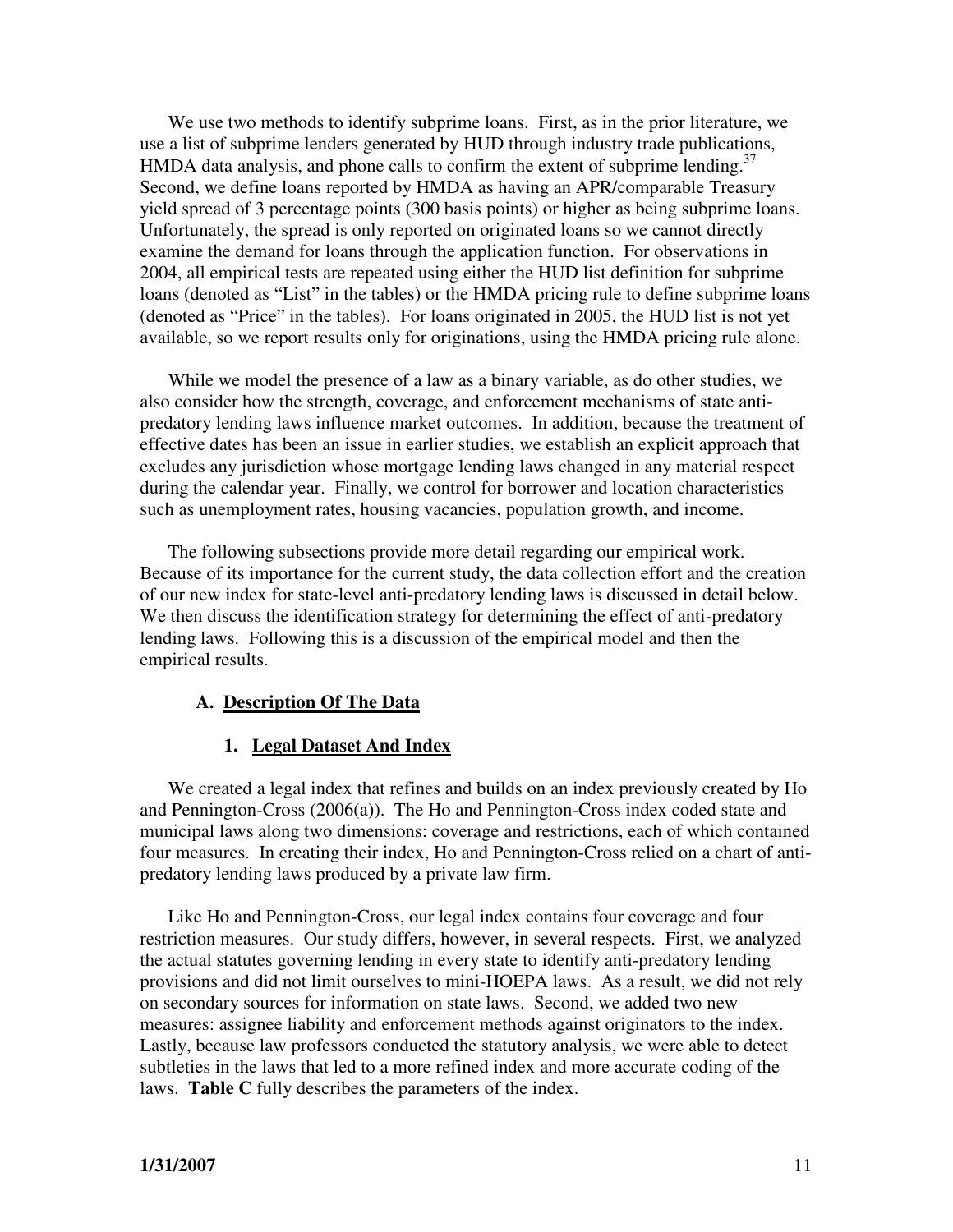In measuring the breadth of a law's coverage, we take into account the types of loans that are covered by the law and any annual percentage rate (APR) and points and fee thresholds that trigger application of the law. Laws that are HOEPA-equivalents in terms of coverage are scored 0. Laws that govern all loans or that have no triggers receive the highest scores on the index.

The first measure in the coverage index is the type of loan covered by the law. Laws that apply to more loan types receive a higher score. For example, if a law does not cover Federal Housing Administration or Veteran's Administration loans, it is scored 1. In contrast, laws that apply to all types of loans receive a score of 4. The APR and points and fees measures are graduated with HOEPA serving as the floor. Thus, HOEPA equivalents are scored 0 and laws without triggers receive the highest possible scores. Those laws with triggers lower than HOEPA's are assigned intermediate scores based on where they fall relative to HOEPA.

The restrictions measure considers four features of anti-predatory lending laws: limits on prepayment penalties, restrictions on balloon payments, requirements for credit counseling or notice of the availability of such counseling, and restrictions on loan terms that limit or bar borrowers' access to the courts. As with the coverage measures, the laws that impose the most onerous restrictions receive the highest number of points on the restrictions index. A ban, for example, on prepayment penalties would code a 4 while a law that was silent on prepayment penalties would be a 0, with gradations between based on the timing of bans on prepayment penalties. A similar scale holds for limits on balloon payments.

Laws that require borrowers to obtain credit counseling before closing on their loans are assigned the highest number, which is 2 for this measure. Those laws that only recommend counseling or that only require that borrowers be given notice of the right to or the value of credit counseling receive a 1, whereas laws that neither recommend nor require counseling are assigned a 0. Some jurisdictions prohibit loan terms that require borrowers to submit any disputes arising from their loans to arbitration or that otherwise restrict borrowers' access to the courts. Using a scale of 0 to 2, laws that prohibit such terms are scored a 2. Laws with partial restrictions are scored 1. And, laws without any restrictions are assigned a score of 0.

The enforcement mechanisms component of the index contains two measures: assignee liability and enforcement against originators. The former measures the potential liability that purchasers or other assignees of mortgages have for wrongdoing by originators. This measure is important because there has been concern that assignee liability provisions in state laws could impede the availability of credit or drive up the price of loans. Our assignee liability measure assigns a 0 to laws that do not contemplate assignee liability unless the assignee participated in the violation of the law. Laws that allow borrowers to raise defenses, including claims of recoupment, to foreclosure or collection actions brought by assignees receive a 1. Stronger laws that impose liability on assignees who fail to engage in due diligence designed to identify loans that contain predatory features are assigned a 2. Laws that allow for limited claims against assignees even if they engage in due diligence are scored a 3. This score also applies if assignees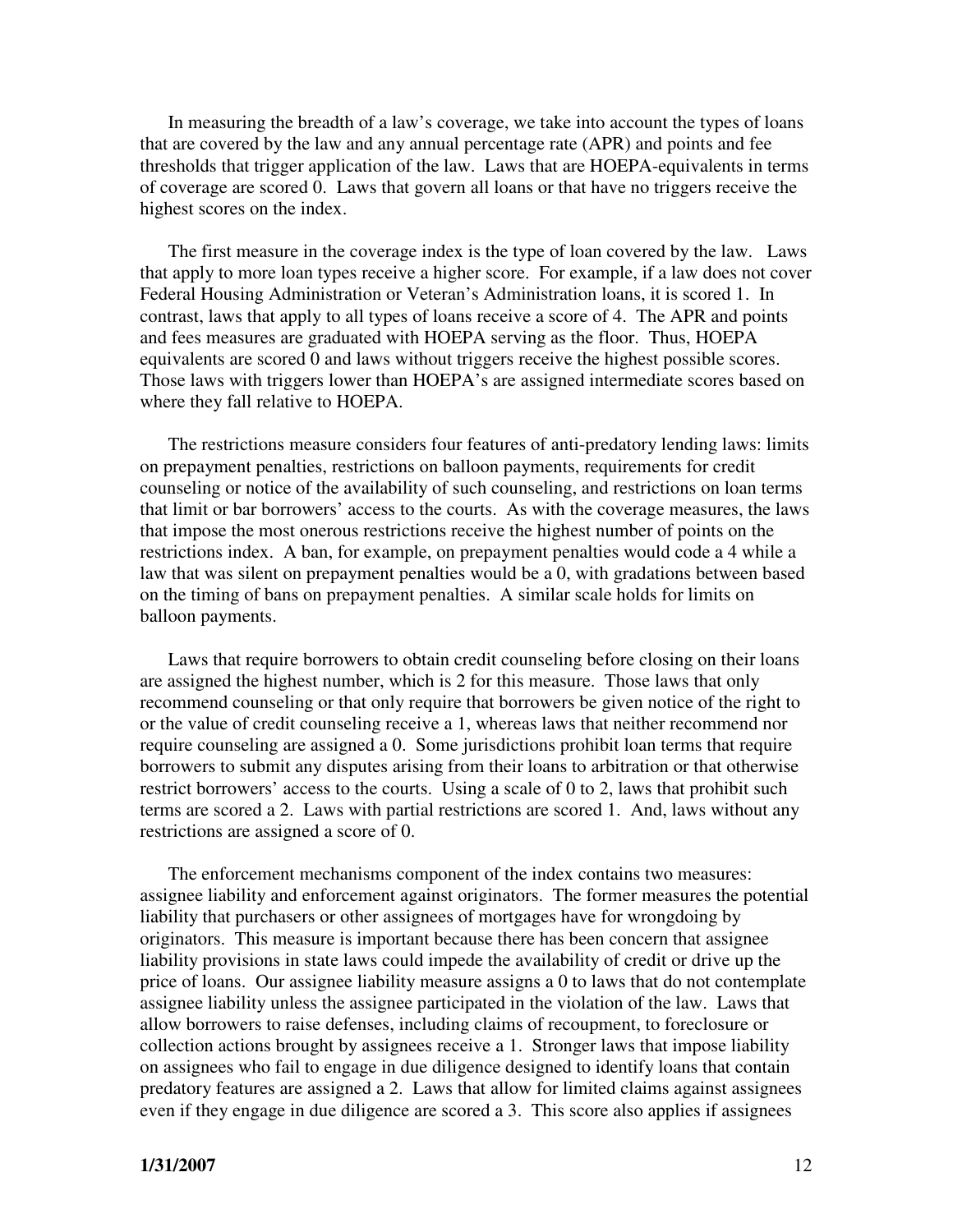are liable for willful violations by originators. The highest score is reserved for laws that impose liability on assignees without providing any due diligence safe harbors.

The final measure takes into account the variation in enforcement schemes and available remedies against originators. Laws that can only be enforced by state government, *i.e*., that preclude private lawsuits, are given the lowest score. Those laws that allow private lawsuits for compensatory damages, but no punitive relief are scored a 1 and those that allow private lawsuits with punitive relief are assigned a 2.

#### **2. Creating A State Level Law Index**

The sum of the three components defines the full index. We begin creating the state level law index by determining the value that should be assigned to each subcomponent at the state level. This process is complicated by the fact that in 14 states, there are two or more laws applicable to subprime lending, and those laws may simultaneously impose different limitations. This paper does not attempt to control for each law separately in those states. Instead, the law providing the broadest coverage is used in creating the index. If more than one law provides similar coverage (i.e., the coverage component value is identical or very similar), the highest value of each subcomponent is used to generate the index.<sup>38</sup>

Similar to Ho and Pennington-Cross (2006b) each of the components is rescaled to insure that the indexes are not overly representative in terms of absolute value or variance of any single subcomponent. For illustration consider the law in Alabama and the coverage subcomponents (loan purpose, APR trigger 1st Lien, APR trigger higher liens, and points and fees trigger). First, each subcomponent is divided by the maximum possible value, so that values will range from 0 to 1. Alabama's score for loan purpose was a 2, while the maximum allowable loan purpose score is 4. Therefore, Alabama's rescaled loan purpose value is 0.5. The same procedure is used for the remaining subcomponents (APR trigger 1st Lien  $= 1$ , APR trigger higher liens  $= 1$ , and points and fees trigger =0.8). The sum of these values equals 3.3 for Alabama. This process is repeated for all laws. Alabama's coverage value is then divided by the average coverage value for all states (2.1954). As a result, Alabama's coverage index value is 1.5 (1.5  $\approx$ 3.3/ 2.1954). This approach is applied to each of the subcomponents that make up the coverage, restrictions and enforcement mechanisms indexes. As a result the average value of each of the indexes is 1 and the average of the full index, which is the sum of the components, is 3.

**Table D** provides the index for each of the 40 states. Each of the components includes at least one state that has an index of 0, which indicates that those states have enacted very weak laws in some aspects. For example, Florida, Ohio, Oklahoma, and Pennsylvania all have 0 points in terms of coverage. In terms of restrictions, Nebraska and Nevada also have 0 points; and Louisiana, Minnesota, Rhode Island and Utah all have 0 points in terms of enforcement mechanisms. Pennsylvania's full index is 1.34 and is the lowest observed value. There is substantial variation in the laws across all components, but in general, it appears that laws with strong market coverage tend to have weaker restrictions and enforcement mechanisms (coverage, restrictions, and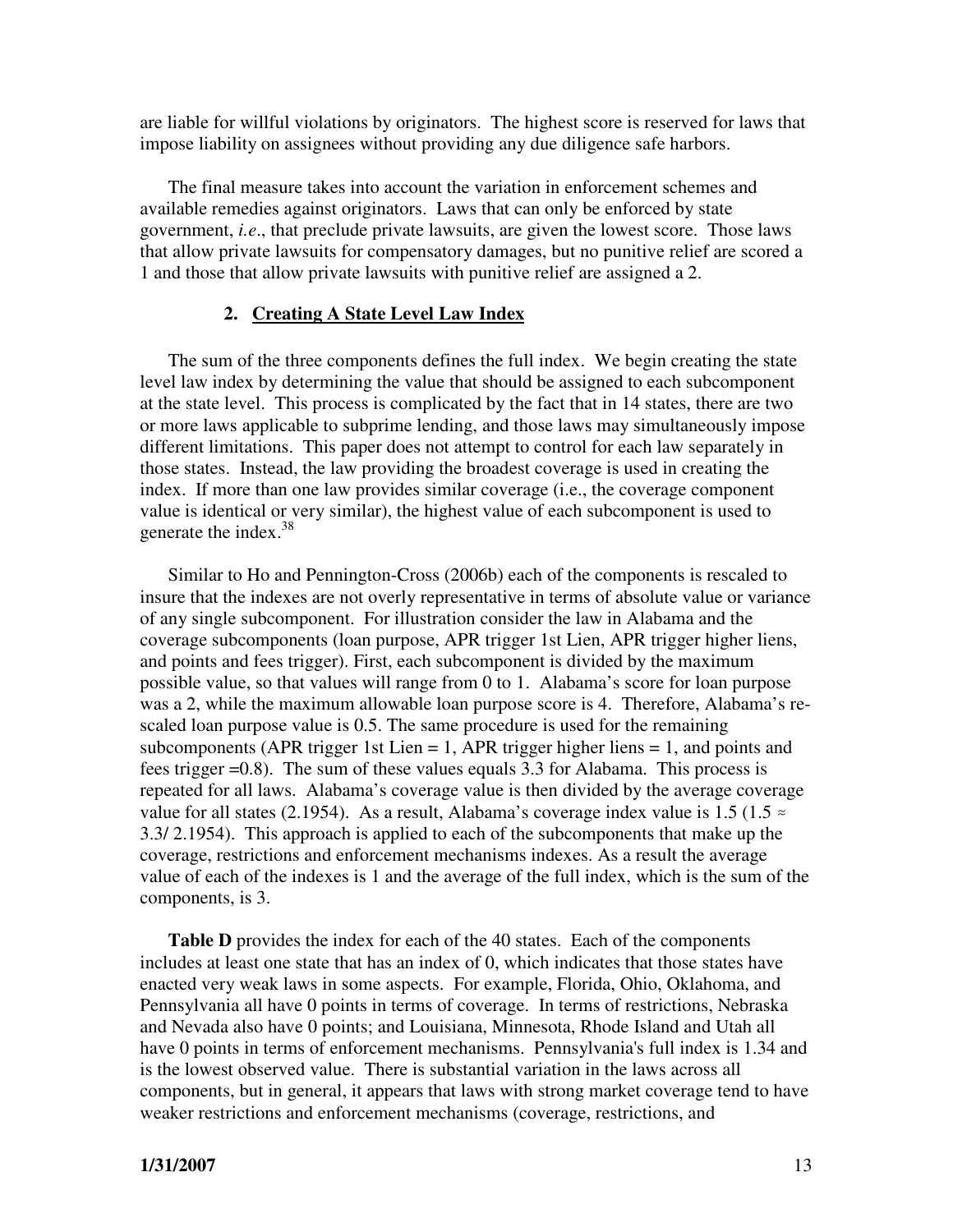enforcement mechanisms are all negatively correlated), and laws with stiff enforcement tend to be more restrictive (restrictions and enforcement mechanisms are positively correlated).

#### **B. Identification Strategy**

The prior literature takes a variety of approaches in attempts to identify the impact of anti-predatory lending laws in the subprime market. Most of the literature includes whole states in the analysis and includes a dummy indicating that a law is in effect. This can be done in an event study framework or in a panel data set where the unit of observation is the loan, county, or state. However, by including all loans in the state this approach implicitly assumes that loans made on opposite ends of a state are similar and that all parts of the state are experiencing similar economic conditions. These assumptions are very unlikely to hold and are especially important when using data sets with missing information (Elliehausen and Staten, 2004 & 2006; Harvey and Nigro, 2003 & 2004; Li and Ernst, 2006).

We use an approach similar to Holmes (1998). Holmes examined the impact of rightto-work laws on employment at state borders. This geographic sampling approach helped to identify the impact of the policy by limiting employment data to those who are employed near to each other and, as a result, are in more similar labor markets. The approach taken in this paper is to take advantage of the non-economic nature of state boundaries by examining loans along state borders. Loans are included in the sample if they originate in a county that is geographically along a state border, if at least one of the two border states (the county's state and the neighboring state) has an anti-predatory lending law. However, if the status of anti-predatory lending laws in either state changes during the calendar year (*e.g*., new laws become effective or old ones are amended), the loans are excluded from the sample.<sup>39</sup>

**Table E** describes the geographic distribution of loan originations along state borders. Each of these border pairs will effectively define a region through fixed effects (dummy variables). Any remaining differences will be associated with control variables describing the borrower or applicant and the location of the property at the county and tract level. This approach is best described as a differences-in-differences identification approach which is augmented through a geographic-based sampling approach.

The base model can thus be specified as:

(1) 
$$
Outcome_{it} = \beta^0 + \beta^1 Law_i + \sum_{j=ALFL}^{VAWV} \beta_j^2 Border_{ji} + \beta^3 Borrower_i + \beta^4 Location_i + \varepsilon_i
$$

where i and j index respectively the individual loans and the state border pair, *Law* indicates whether the state where the loan originates has an anti-predatory lending law or laws and the strength of the law(s) across various dimensions, *Border* indicates that loans are in border counties for the indicated pair of states (North Carolina and Virginia, NCVA, being the excluded state border pair), *Borrower* represents borrower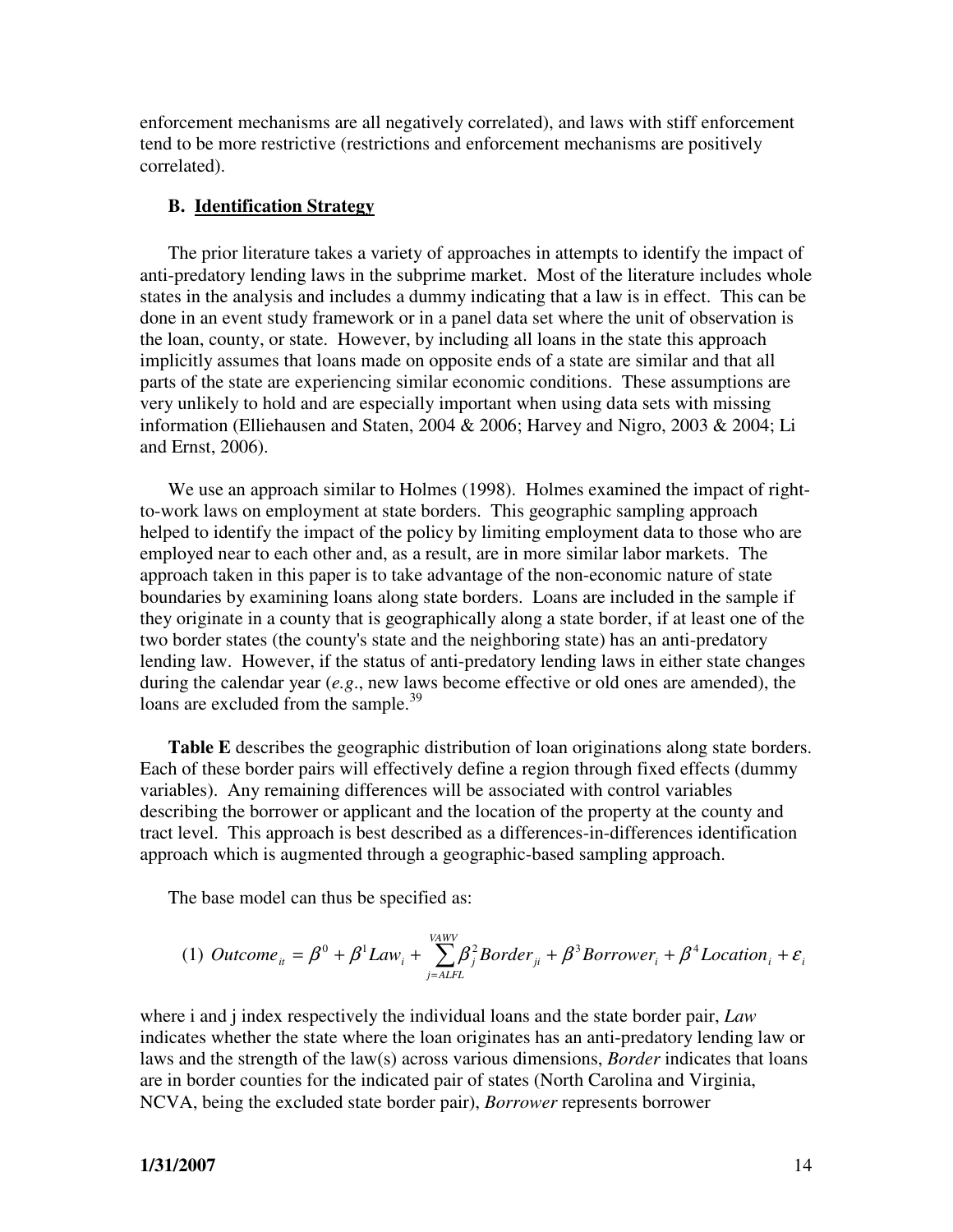characteristics, *Location* represents location specific characteristics, and ε represents an identically and independently distributed random error term. Because the outcomes are binary, we estimate all relationships using the logit specification.<sup>40</sup>

In the base model the vector *Law* only includes the variable *Ineffect* which indicates that the loan is in a state where an anti-predatory lending law is effective. Ho  $\&$ Pennington-Cross (2006b) and Li and Ernst (2006) show that such laws can have either positive or negative impacts on the volume of subprime lending but tend to depress rejection rates on average. Therefore, the sign of the coefficient on *Ineffect* is largely indeterminate. In alternative model specifications, *Law* will include (1) the full index or (2) the coverage, restrictions, and enforcement mechanisms indexes. It is expected that the full index will have little impact on the subprime mortgage market, because restrictions may depress the market by limiting the availability of some loan types, while coverage may stimulate demand in the market by making potential customers less fearful of predation. There is no prior evidence on the impact of enforcement mechanisms on the subprime mortgage market, but they may stimulate the market if potential customers are convinced that the law will eliminate any predation or depress the market if compliance is difficult or expensive.

Since the border dummies control for the economic conditions along the border of geographically contiguous states, the sign of the coefficients could be positive or negative depending on local economic conditions.

Similar to the prior literature (Elliehausen and Staten, 2004 & 2006; Harvey and Nigro, 2003 & 2004; Li and Ernst, 2006; Ho & Pennington-Cross, 2006a & 2006b), we include control variables for Borrower and Location. **Table F** includes variable descriptions and the source for each variable. We expect that borrowers will be more likely to use subprime loans in locations with depressed economic conditions, in areas with a high percentage of minority households, and when applicants have low income or are requesting large loan amounts relative to income (Calem, Gillen, and Wachter, 2004; Pennington-Cross, 2002). The county housing vacancy rate, unemployment rate, and population growth over the prior year are included as proxies for location characteristics. Borrower income, the loan-to-income ratio, and the census tract's minority percentage are also included as proxies for borrower traits. Unfortunately borrower credit score is unavailable despite the fact that it is an important factor in underwriting both prime and subprime loans.

**Table G** provides summary statistics for the estimation data set. For each of the potential outcomes 225,000 loans are randomly sampled from the appropriate border counties for estimation to reduce estimation time. The 2004 data indicate that 16 to 18 percent of loan originations are classified as subprime, 33 percent of applications are subprime, and 44 percent of subprime applications are rejected. In addition, subprime borrowers tend to have substantially lower incomes, request higher loan-to-income ratios, and live in locations with more minorities, higher vacancy rates, higher unemployment rates, and lower density. The 2005 data show a substantially higher fraction of subprime loans than in 2004 (27 percent versus 16 percent). There are many small changes in the magnitude of all variables when comparing 2004 to 2005, but the summary statistics are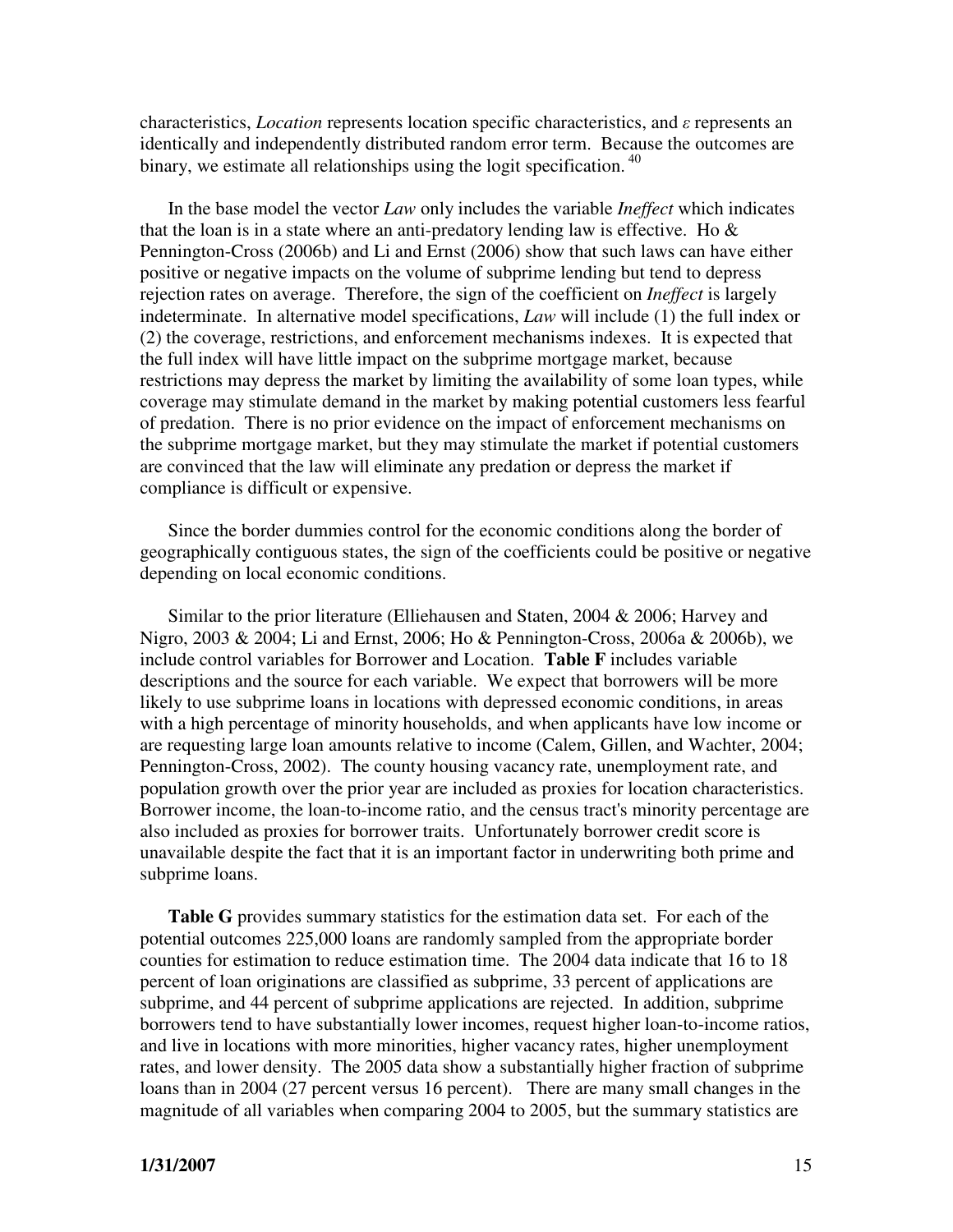very similar and these differences can reflect changes in the economic environment as well as the different composition of the sample.<sup>41</sup>

The last variable included is an indicator that the lender was regulated by the O.C.C. The O.C.C. is the regulator of national banks and has exempted national banks from state and local anti-predatory lending laws. Therefore, law impacts may differ for national banks, as identified by the O.C.C. dummy variable.

### **C. Logit Results**

**Tables H and I** provide the coefficient estimates, the standard error, and the odds ratio for the location and borrower controls and the *Ineffect* dummy variable. **Table H**  provides results for the origination outcome and **Table I** provides results for the application and rejection outcomes.

*Law Variables* -- The impact of the average law can be seen in **Tables H and I** by examining the coefficient and associated odds ratio for the *Ineffect* variable. The typical law appears to increase the odds of applying for and using a subprime loan by 5 to 10 percent. However, there seems to be no impact on the probability of being rejected. Table J reports results from two separate specifications. In one specification only the full index is added to the base model. In the other specification, the restrictions, coverage and enforcement mechanisms indexes are all included in the specification. Overall the results are very similar to those found in Ho and Pennington-Cross (2006b). In particular, laws with greater coverage tend to be associated with more subprime applications and originations, while laws with stronger restrictions tend to reduce applications and originations.

The results indicate that stronger laws, as proxied by the full index, tend to be associated with an increase in the odds of originating a subprime loan by 3 percent. The results are consistent for 2004 and 2005, as well as when the APR spread or price of the mortgage is used to identify a loan as subprime. However, the result is statistically insignificant when the dependent variable is designed using the HUD subprime lender list. The full index has no measurable impact on applications but is associated with a reduction of 3 percent in the odds of having a subprime application rejected.

Of course, the full index is a blunt measure. Two anti-predatory lending laws can have the same full index but actually be very different, depending on the relative strength of provisions measured by each of the three index components. These variations can result in substantially different market responses. As a result, we can gain more meaningful insights by analyzing the effect of each component of the full index. For instance, a 0.5 increase in the coverage index (the mean coverage index value is 1) is associated with a 4 to 5 percent increase in the odds of originating a subprime loan and a 2 percent increase in the odds of applying for a subprime loan.<sup>42</sup> By contrast, a 0.5 unit increase in the restrictions index (the mean restrictions index value is 1) is associated with a 1 to 4 percent decrease in the odds of originating a subprime loan and a 4 percent decrease in the odds of applying for a subprime loan.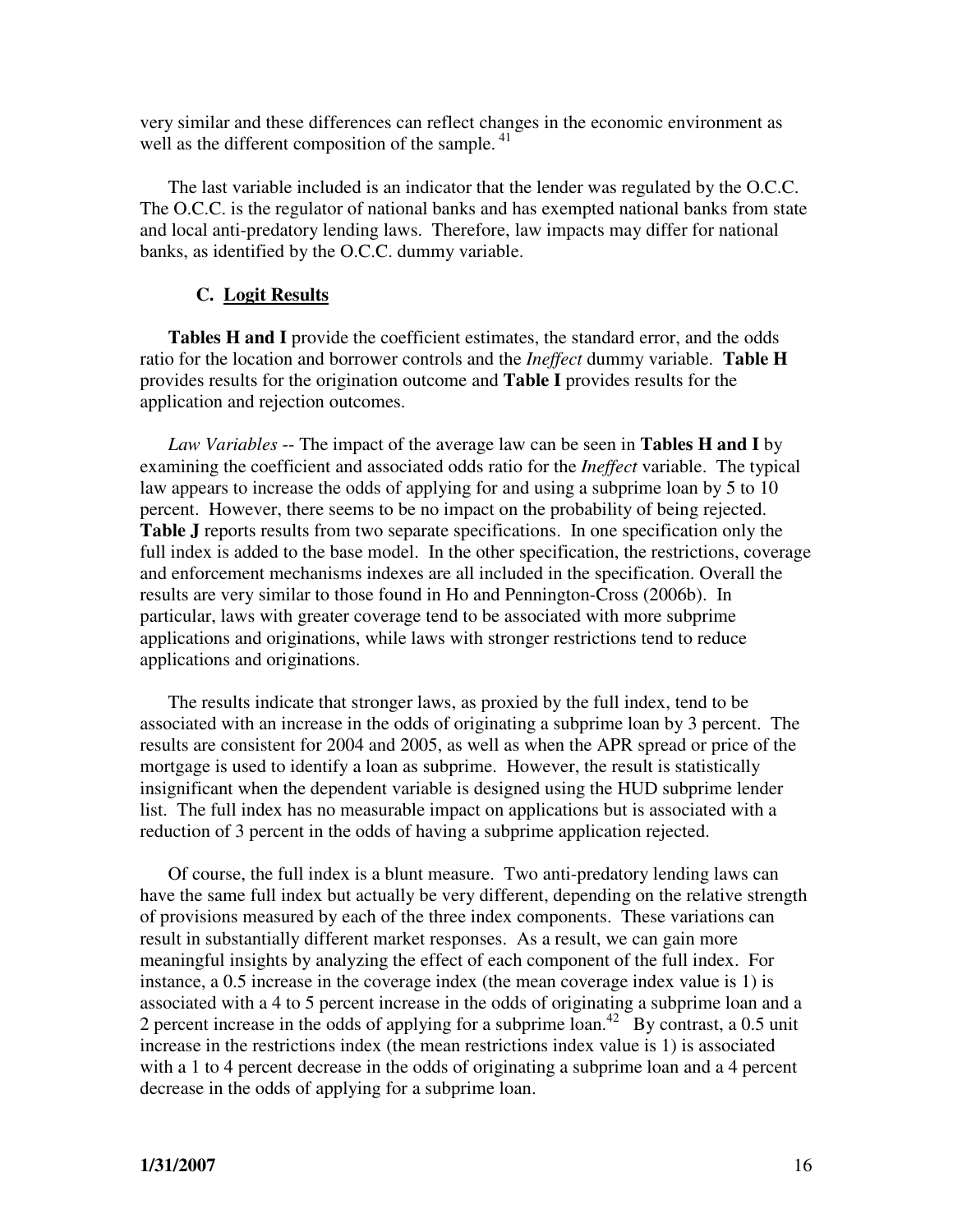In terms of the probability of being rejected on a subprime application, a 0.5 increase in the coverage index is associated with a 2 percent reduction in the odds of being rejected. However, the restrictions index had no measurable impact on rejections.

The enforcement mechanisms index seems to impact the subprime market in a similar fashion as the coverage index. For example, stronger enforcement mechanisms tend to increase originations and applications and depress rejections. One way to interpret these results is that a law makes borrowers more comfortable applying for subprime loans if the law is likely to cover their applications and lenders face substantial enforcement costs for violating the law. As a result, a properly designed anti-predatory lending law may actually lead to a larger subprime mortgage market when penalties for violating the law have some real "teeth."

*Control Variables --* The results for the probability of origination are very consistent across different years and variable definitions of what is subprime. For example, the odds ratio for *income* range from 0.92 to 0.95 and the coefficient estimate is significant in all three regressions. Similarly consistent results are found for the *minority*, *unemployment*, and *OCC* variables. In addition, the *loan2income* variable always reduces the odds of originating a subprime loan, and more densely populated areas are always associated with a lower probability of originating a subprime loan. Put simply, a subprime origination is most likely in locations with high percentages of minority residents and people on low incomes, and with high rates of unemployment in both 2004 and 2005.

In terms of applications, borrowers in locations with a concentration of minority households tend to apply much more often (odds ratio = 1.14) as well as households with lower incomes (odds ratio =  $0.95$ ) and higher unemployment rates (odds ratio = 1.05). The probability of being rejected on a subprime application also meets expectations. For example, lower incomes, higher vacancy rates, higher unemployment rates, and living in a predominantly minority area all increase the odds of having a subprime application rejected.

#### **V. Conclusion**

The current research builds upon prior research examining the effects of antipredatory lending laws on subprime lending markets. It uses a new, improved data set that better describes the legal landscape regarding predatory lending. This new data permit a broader coverage of states and the evaluation of the effects of remedies against originator and assignee liability.

The results are consistent with the view that anti-predatory lending laws have not harmed subprime lending markets and indeed may have enhanced the functioning of the market. The data show that applications for and originations of subprime lending are higher and denial rates are lower in states that have stronger anti-predatory lending laws. Such a pattern suggests that the presence of these laws induces some borrowers to apply for subprime mortgages, who otherwise would be unwilling to borrow money for fear of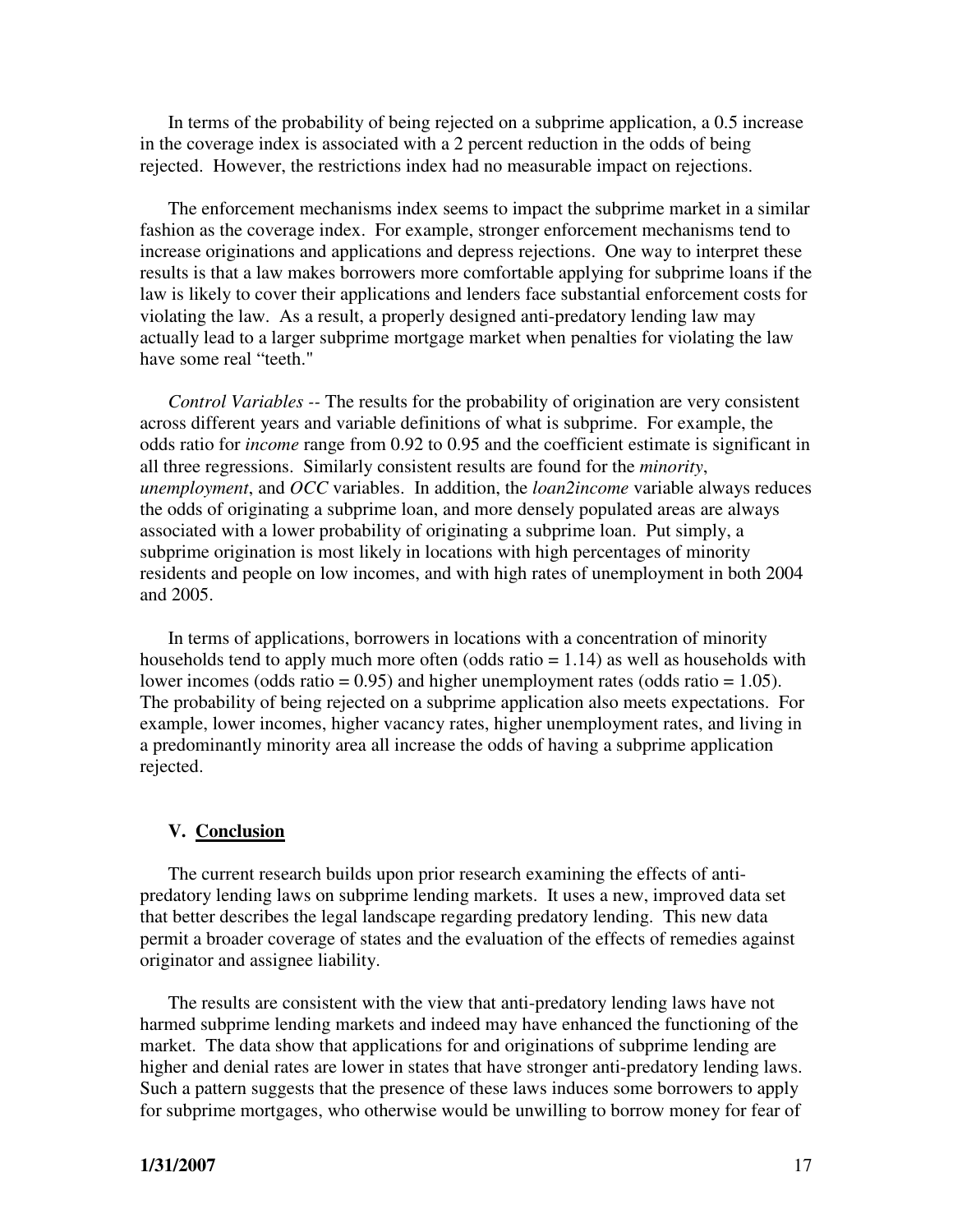being taken advantage of by a predatory lender. Moreover, that originations rise and denials fall suggests that these additional borrowers are quality credits and is consistent with the view that predatory lending has adversely affected access to credit for marginal borrowers who would be served by the subprime lending market.

Provisions of anti-predatory lending laws also seem to matter. The observed overall patterns (higher applications and originations, lower denial rates) are stronger in locales whose laws have wider coverage, greater restrictiveness, and stronger enforcement mechanisms.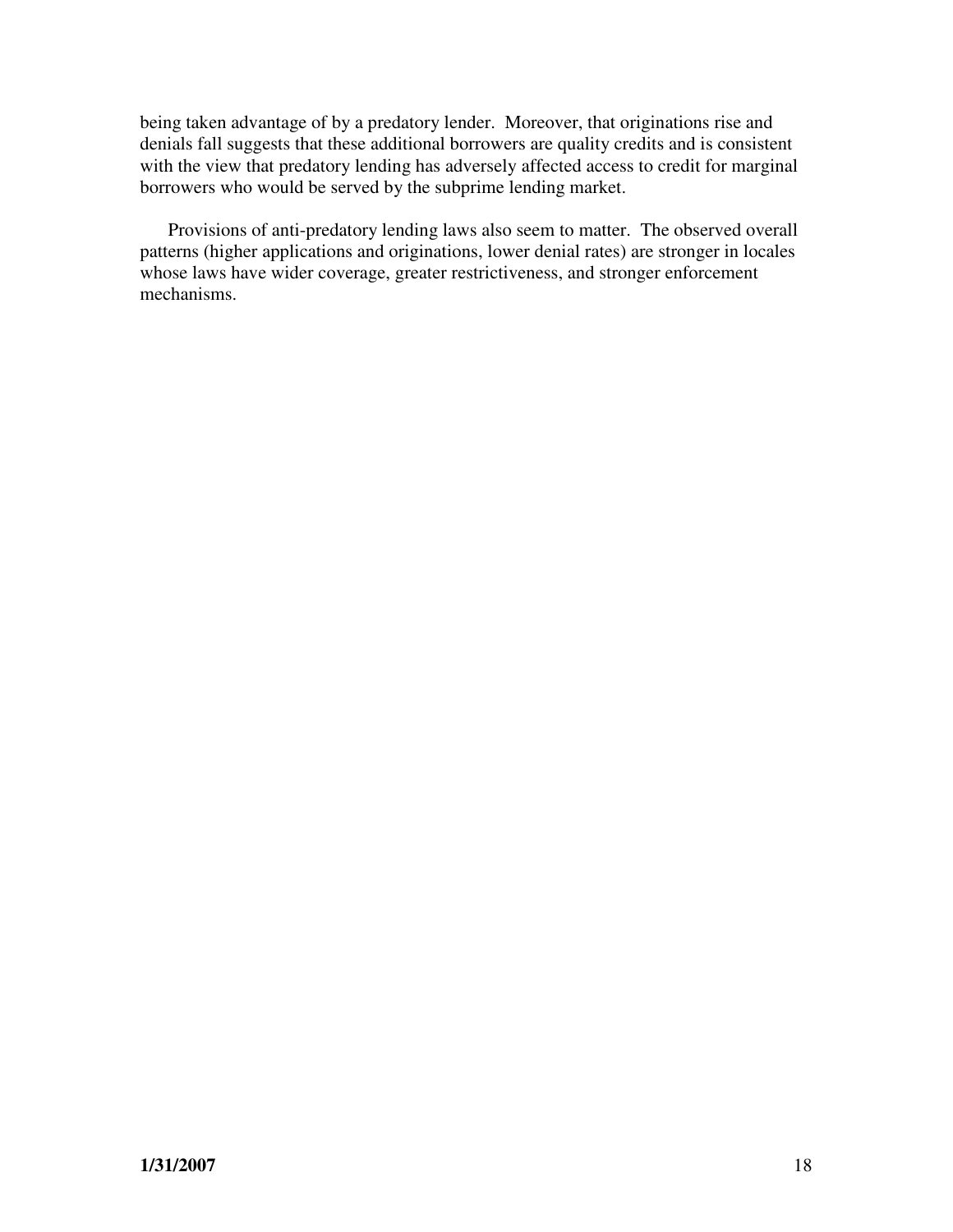# **Bibliography**

W.C. Apgar, M. Duda, Collateral Damage: The Municipal Impact of Today's Mortgage Foreclosure Boom (May 11, 2005), www.hpfonline.org/profile/Apgar-Duda%20Study%20Final.pdf.

B. Azmy, Squaring the Predatory Lending Circle: A Case for States as Laboratories of Experimentation, Florida Law Review 57 (xxx) (2005) 295-<br>

K. Burnett, M. Finkel, B. Kaul, Mortgage Lending in North Carolina After the Anti-Predatory Lending Law (Sept. 14, 2004), http://www.namb.org/images/namb/documents/PDF/2004\_10\_15\_mba\_nc.pdf.

P. Calem, K. Gillen., S. Wachter, The Neighborhood Distribution of Subprime Mortgage Lending, Journal of Real Estate Finance and Economics*,* 29(4) (2004) 393-410.

Center for Responsible Lending, Comment on MBA Study and Press Research on North Carolina Predatory Lending Law, CRL Issue Paper No. 8 (Sept. 16, 2004), http://www.responsiblelending.org/pdfs/mbacomments-long.pdf.

Center for Statistical Research, Shrinking the Pie: Projecting the Impact AB 75 Will Have on New Jersey Borrowers, working paper (Feb. 2003), http://www.afsaonline.org/CMS/fileREPOSITORY/AB%2075%20and%20its%20Impact %20on%20New%20Jersey%20Borrowers.pdf.

Richard F. DeMong, The Impact of the New Jersey Home Ownership Security Act of 2002, working paper (March 26, 2004), http://www.namb.org/images/namb/documents/PDF/2004\_03\_26\_nj\_results.pdf.

Y. Demyanyk, Income Inequality: Time for Predatory Lending Laws?, The Regional Economist, Federal Reserve Bank of St. Louis (Oct. 2006), http://stlouisfed.org/publications/re/2006/d/pages/income\_inequality.html.

D. Duncan, Fourth General Session: Economic/Housing Outlook, PowerPoint slides (2006),

http://www.mortgagebankers.org/files/Conferences/2006/93rdAnnualConvention/MBA\_ DougDuncan4thGeneralSession\_final.pdf.

G. Elliehausen, M.E. Staten, Regulation of subprime mortgage products: An analysis of North Carolina's predatory lending law, Journal of Real Estate Finance and Economics 29 (4) (2004) 411-434.

G. Elliehausen, M.E. Staten, J. Steinbuks, The Effects of State Predatory Lending Laws on the Availability of Subprime Mortgage Credit, Credit Research Center Monograph #38 (March 2006), http://www.business.gwu.edu/research/centers/fsrp/pdf/M38.pdf.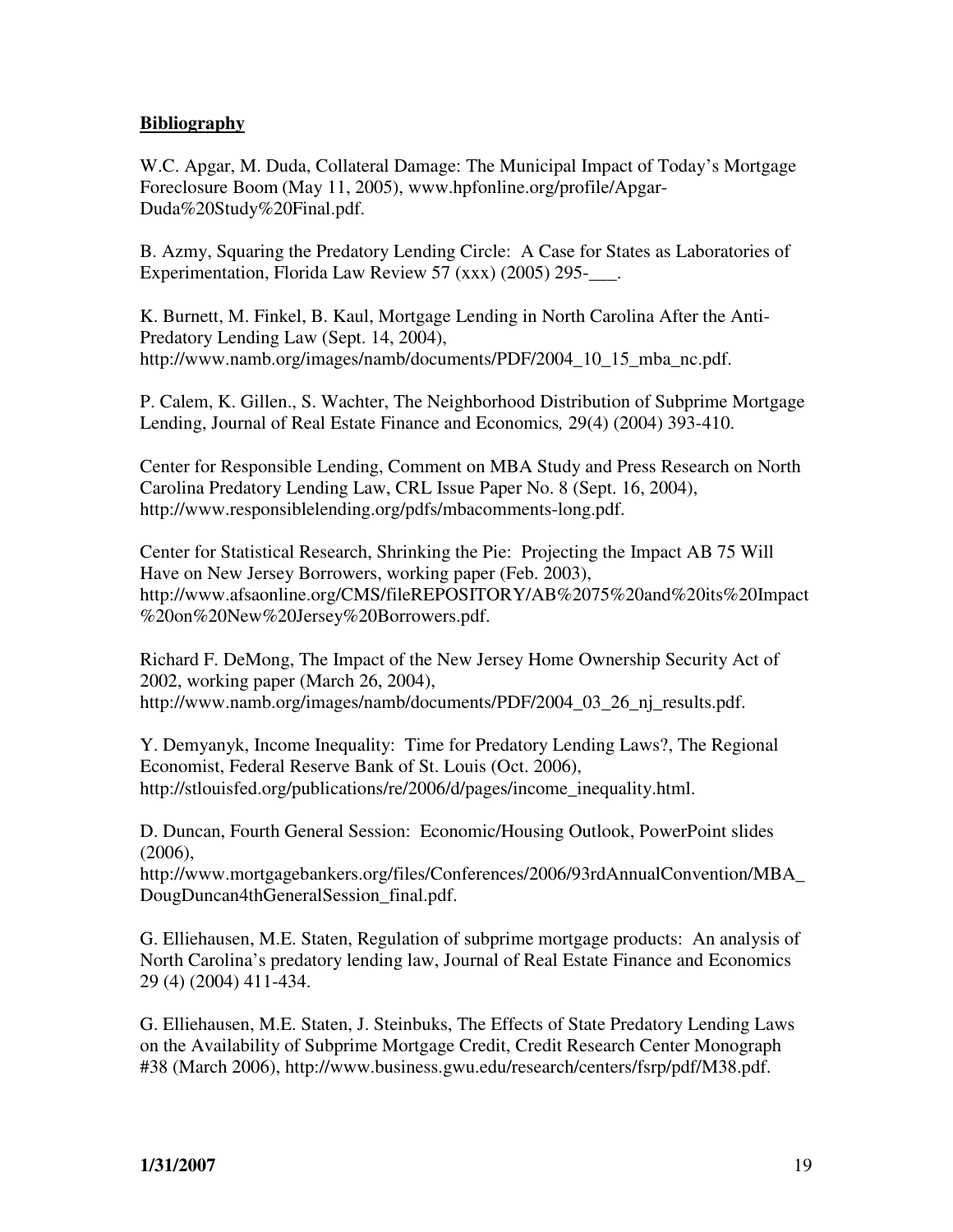K.C. Engel, Do Cities have Standing? Redressing the Externalities of Predatory Lending, Connecticut Law Review 38  $(xxx)$  (2006) 355- $\ldots$ 

K.C. Engel, P.A. McCoy, Turning a Blind Eye: Wall Street Finance of Predatory Lending, Fordham Law Review 75 (xxx) (forthcoming 2007).

K. Ernst, J. Farris, E. Stein, North Carolina's Subprime Home Loan Market After Predatory Lending Reform (Aug. 13, 2002), http://www.responsiblelending.org/pdfs/HMDA\_Study\_on\_NC\_Market.pdf.

W.N. Eskridge, Jr., One Hundred Years of Ineptitude: The Need for Mortgage Rules Consonant with the Economic and Psychological Dynamics of the Home Sale and Loan Transaction, Virginia Law Review 70  $(xxx)$  (1984) 1083- $\ldots$ 

Federal Reserve System, Truth in Lending, 66 Fed. Reg. 65,604 (Dec. 20, 2001).

K.D. Harvey, How Do Predatory Lending Laws Influence Mortgage Lending in Urban Areas? A Tale of Two Cities, Journal of Real Estate Research 25 (4) (2003) 479-508.

K.D. Harvey, P.J. Nigro, Do Predatory Lending Laws Influence Mortgage Lending? An Analysis of the North Carolina Predatory Lending Law, Journal of Real Estate Finance and Economics 29 (4) (2004) 435-456.

G. Ho, A. Pennington-Cross, Predatory Lending Laws and the Cost of Credit, Research Division, Federal Reserve Bank of St. Louis Working Paper 2006-022A (2006a), http://research.stlouisfed.org/wp/2006/2006-022.pdf.

G. Ho, A. Pennington-Cross, The impact of local predatory lending laws on the flow of subprime credit, Journal of Urban Economics 60 (2) (2006b) 210-228.

T. Holmes, The Effect of State Policies on the Location of Manufacturing: Evidence from State Borders, Journal of Political Economy*,* 106(4) (1998) 667-705.

C.A. Johnson, Wild Card Statutes, Parity, and National Banks—The Renascence of State Banking Powers, Loyola University Chicago Law Journal 26 (xxx) (1995) 351-xxx.

Legal Information Institute, Consumer credit, Wex (2007), http://www.law.cornell.edu/wex/index.php/Consumer\_credit.

Lenders Will Try to Pin Down Effects of NC Mortgage Law, Inside B&C Lending 6 (5) (2001) 3.

W. Li, K. Ernst, Do state predatory home lending laws work?, Center for Responsible Lending, Working paper 2006 presented at the AREUEA annual meeting in January.

W. Li, K. Ernst, The Best Value in the Subprime Market (Feb. 23, 2006), http://www.responsiblelending.org/pdfs/rr010-State\_Effects-0206.pdf.

# **1/31/2007** 20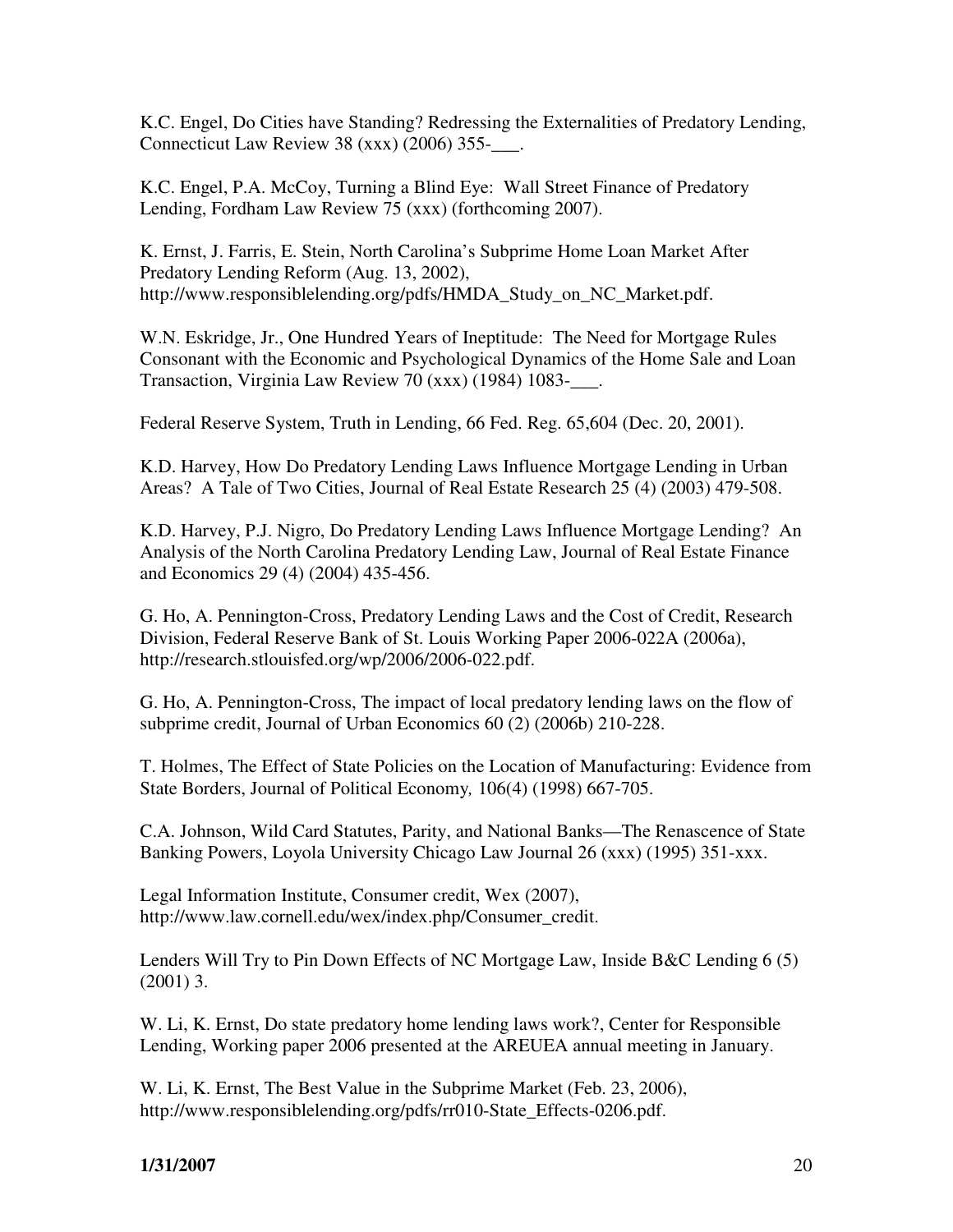R.E. Litan, North Carolina's Anti-Predatory Lending Law: Still A Problem Despite New Study, AEI-Brookings Joint Center for Regulatory Studies Regulatory Analysis 03-9 (Sept. 2003).

Morgan Stanley, Channel Check: Surprisingly Strong Subprime Growth, Diversified Financials (Aug. 1, 2002).

Mortgage Bankers Association, Some Delinquency Measures Increase in Latest MBA National Delinquency Survey (Dec. 13, 2006), http://www.mortgagebankers.org/NewsandMedia/PressCenter/47057.htm.

National Consumer Law Center, Truth in Lending (4th ed. 1999).

A. Pennington-Cross, Subprime Lending in the Primary and Secondary Markets, Journal of Housing Research*,* 13(1) (2002) 31-50.

Christopher Peterson, Taming the Sharks: Towards a Cure for the High Cost Credit Market (University of Akron Press 2004).

R.G. Quercia, S.M. Cowan, A.B. Moreno, The Cost-Effectiveness of Community-Based Foreclosure Prevention, working paper (Dec. 8, 2005), http://www.fhfund.org/\_dnld/reports/MFP\_Full-Report.pdf.

R.G. Quercia, M.A. Stegman, W.R. Davis, Assessing the Impact of North Carolina's Predatory Lending Law, Housing Policy Debate 15 (3) (2004) 573-601.

E. Renuart, K. Keest, The Cost of Credit: Regulation and Legal Challenges (3d ed. 2005).

R.M. Scheessele, 1998 HMDA Highlights, Working Paper No. HF-009, Office of Policy Development and Research, U.S. Department of Housing and Urban Development (1999).

Standard & Poor's, The Subprime Market (June 17, 2005).

M.A. Stegman, R.G. Quercia, W.R. Davis, NC's Anti-Predatory Lending Law: Doing What It's Supposed To Do: A Reply, AEI-Brookings Joint Center for Regulatory Studies Related Publication 03-27 (Nov. 2003).

U.S. Department of Housing and Urban Development, HUD Subprime and Manufactured Home Lender List (2007), http://www.huduser.org/datasets/manu.html.

U.S. Office of the Comptroller of the Currency, Economic Issues in Predatory Lending, OCC Working Paper (July 30, 2003).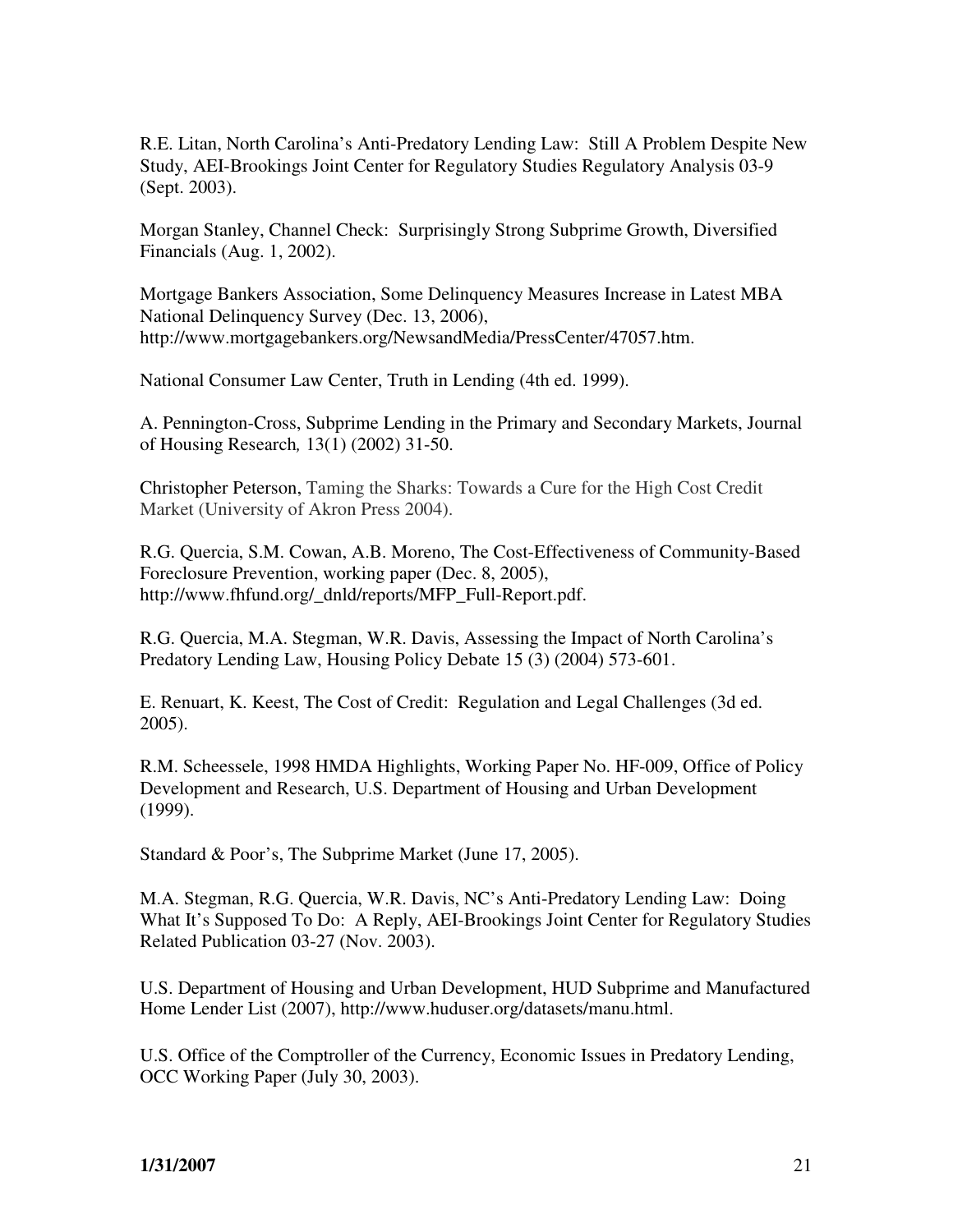U.S. Office of Thrift Supervision, Responsible Alternative Mortgage Lending, 67 Fed. Reg. 60542 (Sept. 26, 2002).

G. Whalen, The Wealth Effects of Preemption Announcements by the Office of the Comptroller of the Currency After Passage of the Georgia Fair Lending Act, working paper (Dec. 1, 2005), http://papers.ssrn.com/sol3/papers.cfm?abstract\_id=869038.

D.A. Whitman, Mortgage Prepayment Clauses: An Economic and Legal Analysis, UCLA Law Review 40 (xxx) (1992) 851-\_\_\_.

Statutes and Regulations

Alternative Mortgage Transaction Parity Act, Pub. L. No. 97-320, §§ 801–807, 96 Stat. 1469, 1545–48 (1982).

Home Ownership Equity Protection Act (HOEPA), 15 U.S.C. §§ 1601, 1602(aa),  $1639(a)–(b)$ .

Philadelphia Municipal Ordinance 00-715A (2000).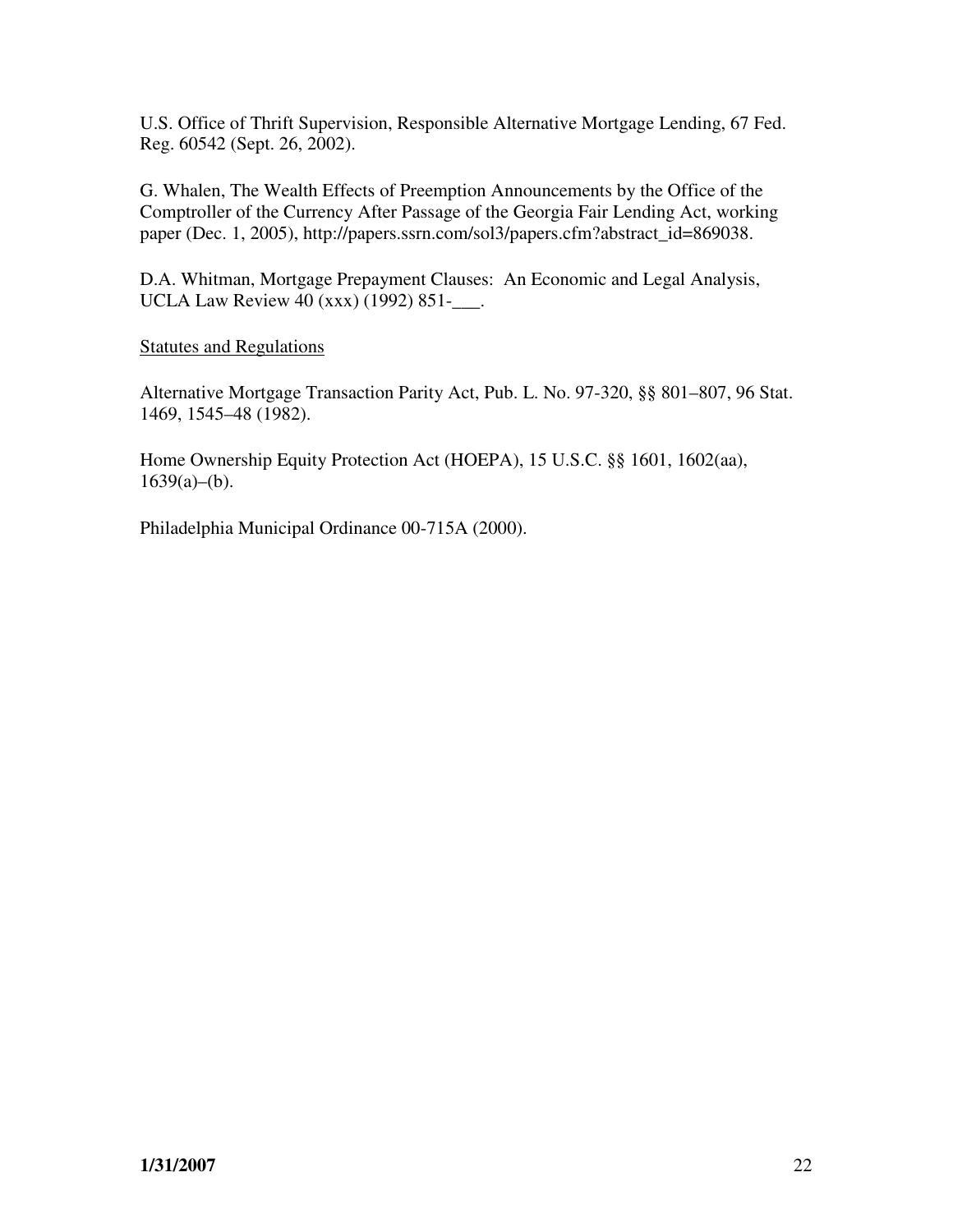# **Table A: The North Carolina Anti-Predatory Lending Law**

### *Stage 1 (effective date October 1, 1999)*

These provisions apply to certain closed-end, owner-occupied residential mortgages without regard to APRs or points and fees.

- Bans the following activities
	- o Balloon payments in home loans (defined as closed-end, first-lien loans of under \$300,000) with terms of over six months
	- o Prepayment penalties and cap fees in home loans for personal use of under \$150,000
	- o Payoff fees in loans under \$300,000
- Proscribes encouraging consumer home loan borrowers to default
- Prohibits loan flipping (defined as refinancings of consumer home loans without a reasonable, tangible net benefit to the borrowers).

### *Stage 2 (effective date July 1, 2000)*

Most of these provisions apply to high-cost home loans,<sup>43</sup> defined as closed-end, owneroccupied loans (other than reverse mortgages) for personal use under Fannie Mae's conforming loan size or \$300,000 that exceed either one of the following thresholds:<sup>44</sup>

- (a) where the APR at consummation exceeds the yield on Treasury securities of comparable maturity plus eight percent (ten percent) for first-lien loans (subordinate-lien loans) ; or
- (b) where total points and fees exceed 5 percent of the total loan amount for loans of \$20,000 or more, or the lesser of \$1000 or 8 percent of the total loan amount for loans under \$20,000.<sup>45</sup>
- Regulates the following provisions
	- o Acceleration clauses
	- o Balloon payments
	- o Negative amortization
	- o Interest rates upon default
	- o Advance payments
	- o Modification and deferral fees
	- o Loans without regard to ability to repay
	- o Financing of fees
	- o Loan flipping
	- o Payments to home contractors from loan proceeds
- Requires loan applicants to obtain advance loan counseling from a certified counselor in order to close on a high-cost loan.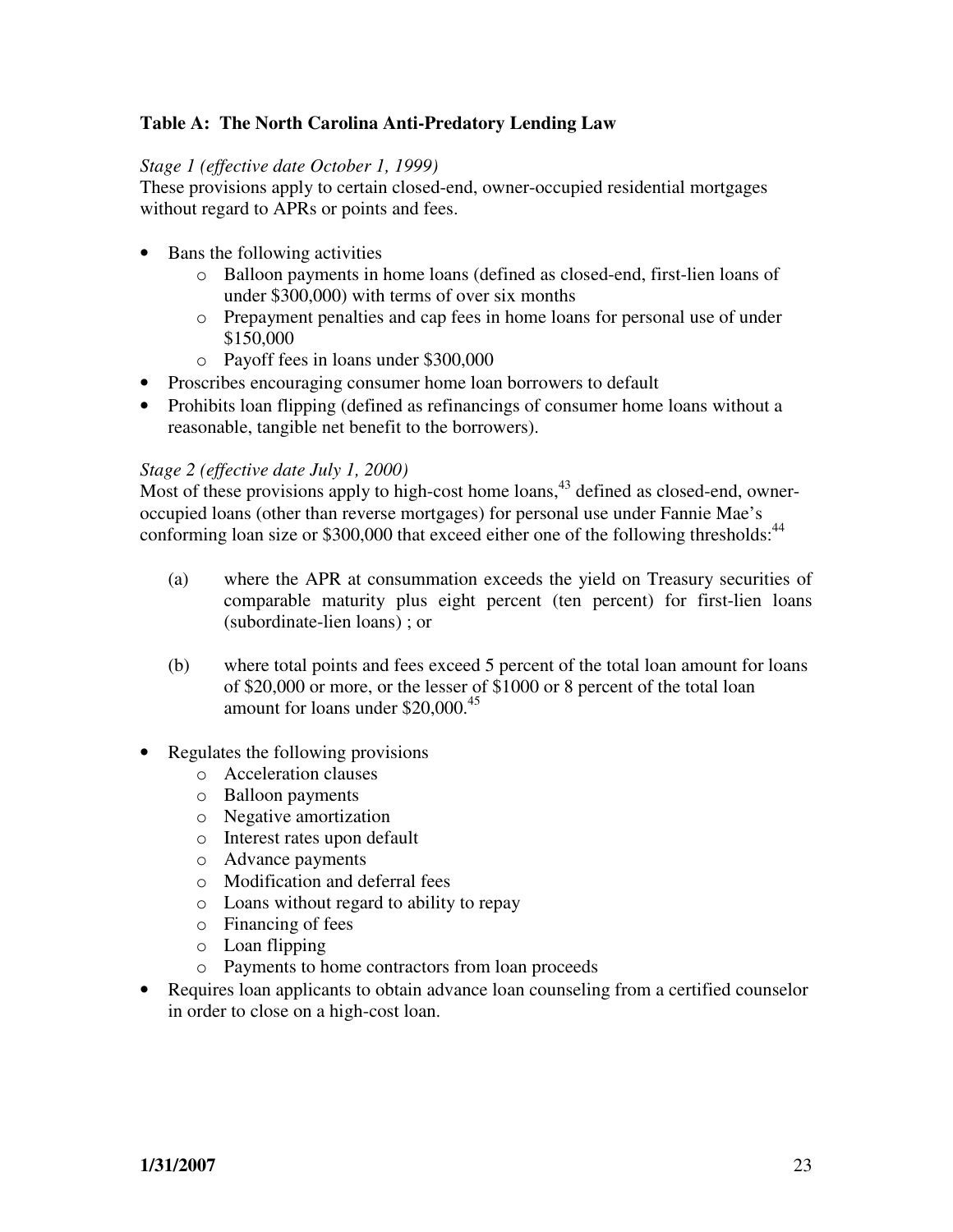# **Table B: States with mini-HOEPA laws (as of January 1, 2007)**

Arkansas California Colorado Connecticut Florida Georgia Illinois Indiana Kentucky Maine Maryland Massachusetts Minnesota Nevada New Hampshire New Jersey New Mexico New York Ohio  $(2006$  law only)<sup>46</sup> Oklahoma Pennsylvania Rhode Island South Carolina Tennessee Texas Utah West Virginia Wisconsin Washington, D.C.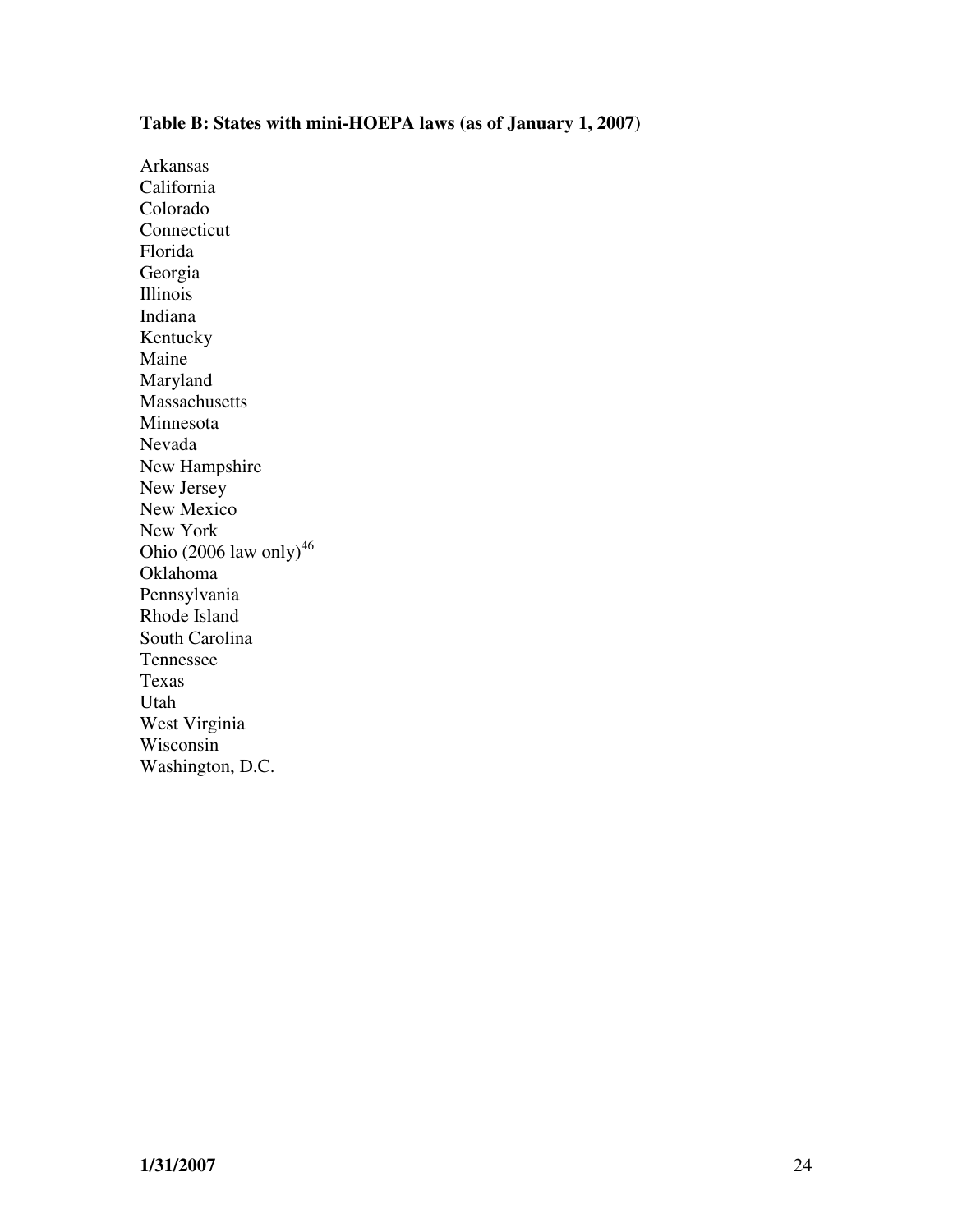| Coverage dimensions                                        |                                                                           |
|------------------------------------------------------------|---------------------------------------------------------------------------|
| Loan type <sup>48</sup>                                    | $0 = \text{HOEPA}$ equivalent (excludes home purchase, reverse            |
|                                                            | mortgages, open-ended loans)                                              |
|                                                            | $1 =$ law does not cover government loans                                 |
|                                                            | $2 =$ law does not cover reverse and/or open-ended loans                  |
|                                                            | $3 =$ law does not cover business and/or construction loans               |
|                                                            | $4 =$ law covers all loans                                                |
| APR trigger for first lien                                 | $0 = \text{HOEPA}$ equivalent (8% plus comparable Treasury                |
| mortgages                                                  | security yield)                                                           |
|                                                            | $1 = 7-8$ % plus the comparable Treasury security yield                   |
|                                                            | $2 = 6-7$ % plus the comparable Treasury security yield                   |
|                                                            | $3 = no$ APR trigger                                                      |
| APR trigger for                                            | $0 = \text{HOEPA}$ equivalent (10% plus comparable Treasury               |
| subordinate mortgages                                      | security yield)                                                           |
|                                                            | $1 = 9-10\%$ plus comparable Treasury security yield                      |
|                                                            | $2 = 8-9\%$ plus comparable Treasury security yield                       |
|                                                            | $3 = 6-8\%$ plus comparable Treasury security yield                       |
|                                                            | $4 = no$ APR trigger                                                      |
| Points and fees trigger: <sup>49</sup>                     | $0 = \text{HOEPA}$ equivalent (8% of loan amount or \$400)                |
|                                                            | $1 = 6-8$ % of the total loan amount <sup>50</sup>                        |
|                                                            | $2 = 5.6 \%$ of the total loan amount                                     |
|                                                            | $3 =$ less than 5 % of the total loan amount                              |
|                                                            | $4 =$ no points and fees trigger                                          |
| Restrictions dimensions                                    |                                                                           |
|                                                            |                                                                           |
| Prepayment penalties <sup>51</sup>                         | $0 = no$ prepayment penalty restrictions                                  |
|                                                            | $1 =$ bans all penalties 60-84 months after origination                   |
|                                                            | $2 =$ bans all penalties 36-42 months after origination                   |
|                                                            | $3 =$ bans all penalties 24 months after origination                      |
|                                                            | $4 =$ bans all prepayment penalties                                       |
| Balloon payments <sup>52</sup>                             | $0 = no restriction$                                                      |
|                                                            | $1 = no$ balloons allowed in first 7 years of loan                        |
|                                                            | $2 =$ no balloons allowed in first 10 years of loan                       |
|                                                            | $3 =$ no balloons allowed after 10 or more years of loan                  |
|                                                            | $4 = no$ balloons allowed                                                 |
| Credit counseling                                          | $0 =$ credit counseling not required                                      |
| requirements <sup>53</sup>                                 | $1 = \text{credit}$ counseling recommended or lender must give            |
|                                                            | borrowers notice of right to/value of credit counseling                   |
|                                                            | $2 = \text{credit}$ counseling is required                                |
| Limits on judicial relief/                                 | $0 =$ does not prohibit restrictions on judicial relief <sup>55</sup> and |
| mandatory arbitration <sup>54</sup>                        | mandatory arbitration                                                     |
|                                                            | $1 =$ limits <sup>56</sup> restrictions on judicial relief and mandatory  |
|                                                            | arbitration                                                               |
|                                                            | $2 =$ prohibits mandatory arbitration and other restrictions              |
|                                                            | on judicial relief                                                        |
| Enforcement mechanisms<br>Assignee liability <sup>5/</sup> | $0 = no$ assignee liability for holders in due course                     |

| Table C: Coding rules for scoring state-level anti-predatory lending laws <sup>47</sup> |
|-----------------------------------------------------------------------------------------|
|-----------------------------------------------------------------------------------------|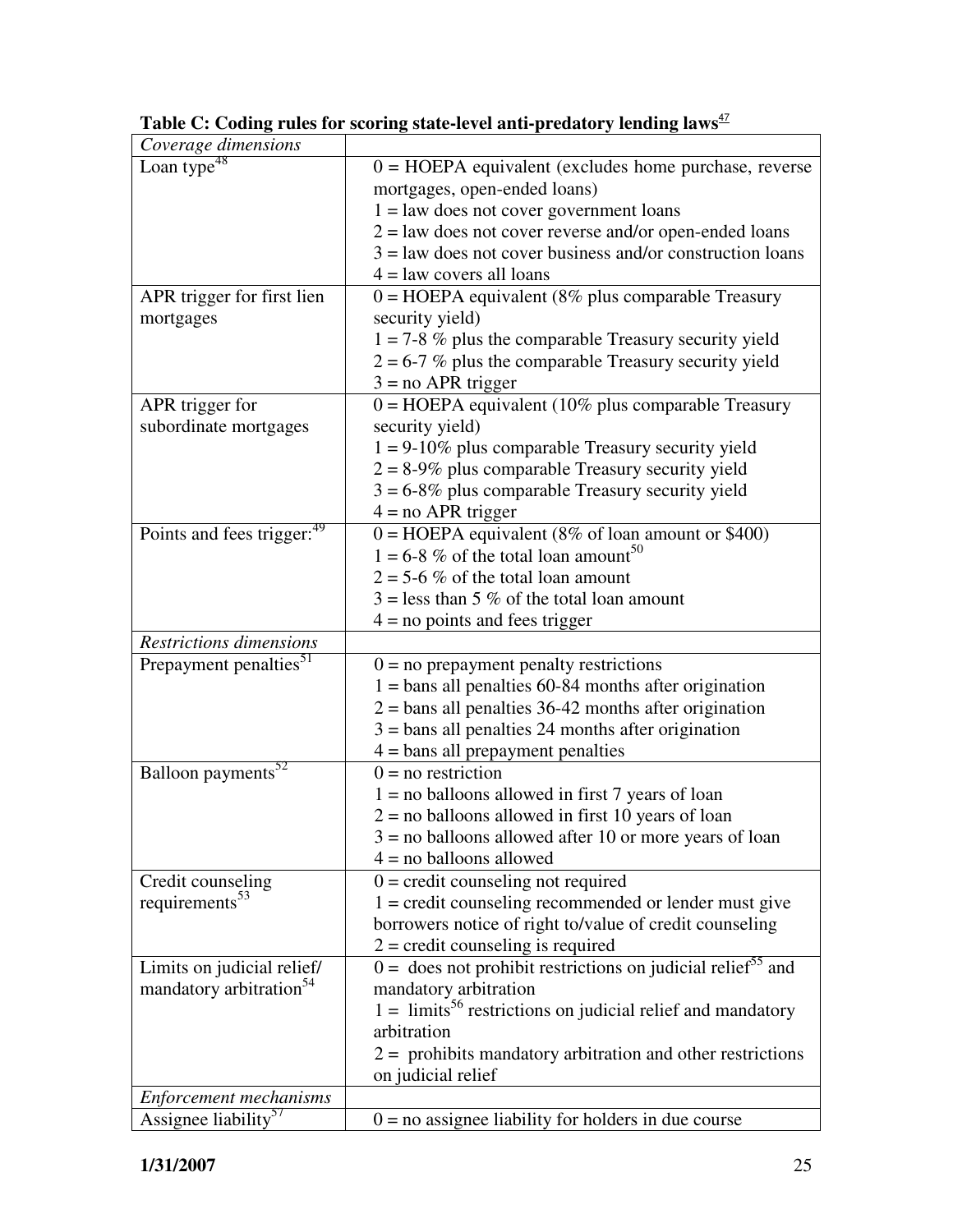|                           | $1 =$ borrowers can only seek relief against assignees as           |
|---------------------------|---------------------------------------------------------------------|
|                           | defenses, including claims of recoupment, to assignee               |
|                           | foreclosure and/ or collection actions                              |
|                           | $2 =$ Hold liable only those assignees who do not exercise          |
|                           | due diligence                                                       |
|                           | $3$ = even if assignees exercised due diligence, they may be        |
|                           | subject to limited claims and defenses or assignees are             |
|                           | liable for willful violations by originators regardless of          |
|                           | any due diligence                                                   |
|                           | $4 =$ assignees are liable even if they exercise due diligence      |
| Enforcement against       | $0 =$ only the state government can enforce anti-predatory          |
| originators <sup>58</sup> | lending laws                                                        |
|                           | $1 =$ borrowers have a private right of action and can              |
|                           | recover compensatory, but no punitive damages, statutory            |
|                           | damages that are non-compensatory, <sup>59</sup> or civil penalties |
|                           | $2 =$ borrowers can bring private lawsuits and recover              |
|                           | compensatory damages, and punitive damages, statutory               |
|                           | non-compensatory damages or civil penalties                         |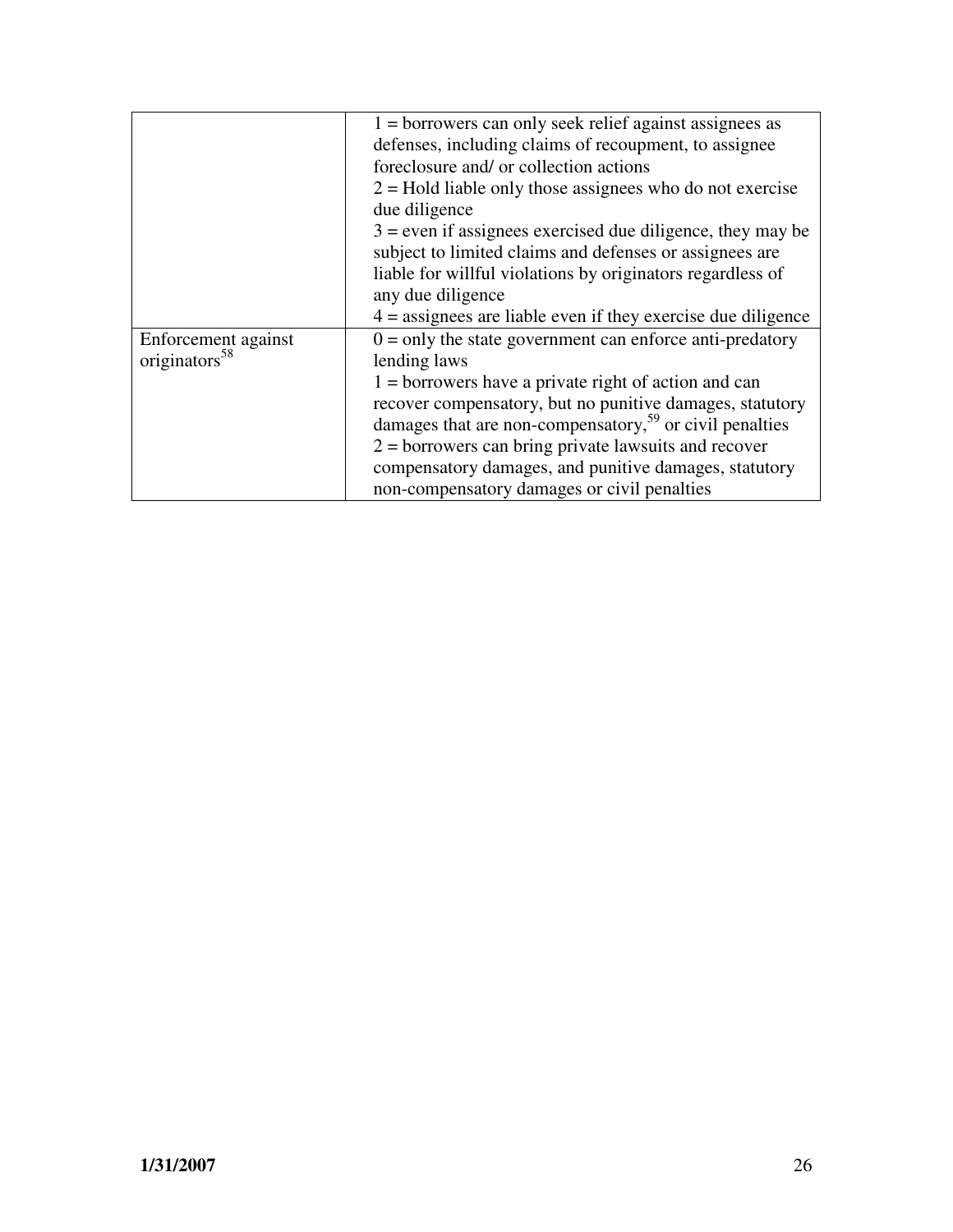| State                     | Coverage | Restrictions | Enforcement | Full Index |
|---------------------------|----------|--------------|-------------|------------|
| Alabama                   | 1.50     | 1.50         | 0.40        | 3.40       |
| Alaska                    | 1.39     | 0.75         | 1.61        | 3.74       |
| Arkansas                  | 0.30     | 1.87         | 1.41        | 3.57       |
| California                | 0.55     | 0.93         | 0.80        | 2.29       |
| Colorado                  | 1.73     | 0.75         | 1.21        | 3.68       |
| Connecticut               | 1.62     | 0.37         | 0.00        | 1.99       |
| DC                        | 0.94     | 1.31         | 1.21        | 3.46       |
| Florida                   | 0.00     | 1.12         | 0.40        | 1.52       |
| Georgia                   | 0.41     | 2.06         | 1.21        | 3.67       |
| Hawaii                    | 0.71     | 0.19         | 1.21        | 2.10       |
| Idaho                     | 1.62     | 0.37         | 1.61        | 3.60       |
| Illinois                  | 0.94     | 1.31         | 1.41        | 3.66       |
| Indiana                   | 1.73     | 0.37         | 1.21        | 3.31       |
| Iowa                      | 1.73     | 0.75         | 0.40        | 2.88       |
| Kansas                    | 1.73     | 0.75         | 1.61        | 4.09       |
| Kentucky                  | 1.39     | 0.19         | 1.21        | 2.78       |
| Louisiana                 | 1.62     | 0.19         | 0.00        | 1.80       |
| Maine                     | 1.39     | 0.19         | 1.21        | 2.78       |
| Maryland                  | 1.50     | 1.50         | 1.61        | 4.61       |
| Massachusetts             | 0.52     | 2.62         | 1.41        | 4.55       |
| Michigan                  | 1.39     | 0.93         | 0.60        | 2.93       |
| Minnesota                 | 1.71     | 0.37         | 0.00        | 2.08       |
| Mississippi               | 1.73     | 0.19         | 1.21        | 3.12       |
| Missouri                  | 1.62     | 0.19         | 1.21        | 3.01       |
| Nebraska                  | 1.73     | 0.00         | 0.40        | 2.13       |
| Nevada                    | 0.00     | 0.00         | 1.61        | 1.61       |
| New Jersey                | 0.50     | 1.87         | 1.41        | 3.78       |
| New Mexico                | 0.68     | 2.24         | 1.41        | 4.33       |
| New York                  | 0.52     | 1.31         | 1.01        | 2.84       |
| North Carolina            | 0.41     | 2.24         | 0.80        | 3.46       |
| Ohio                      | 0.00     | 0.93         | 1.21        | 2.14       |
| Oklahoma                  | 0.00     | 1.50         | 1.61        | 3.10       |
| Pennsylvania              | 0.00     | 0.93         | 0.40        | 1.34       |
| Rhode Island              | 1.73     | 0.56         | 0.00        | 2.29       |
| South Carolina            | 0.41     | 2.24         | 1.01        | 3.66       |
| Texas                     | 0.23     | 1.31         | 1.21        | 2.74       |
| Utah                      | 0.55     | 1.50         | 0.00        | 2.04       |
| Vermont                   | 1.39     | 0.75         | 1.21        | 3.34       |
| West Virginia             | 1.39     | 1.12         | 1.01        | 3.52       |
| Wyoming                   | 0.71     | 0.75         | 1.61        | 3.06       |
| Average                   | 1.00     | 1.00         | 1.00        | 3.00       |
| Minimum                   | 0.00     | 0.00         | 0.00        | 1.34       |
| Maximum                   | 1.73     | 2.62         | 1.61        | 4.61       |
| <b>Standard Deviation</b> | 0.63     | 0.71         | 0.53        | 0.84       |

**Table D: Law Index**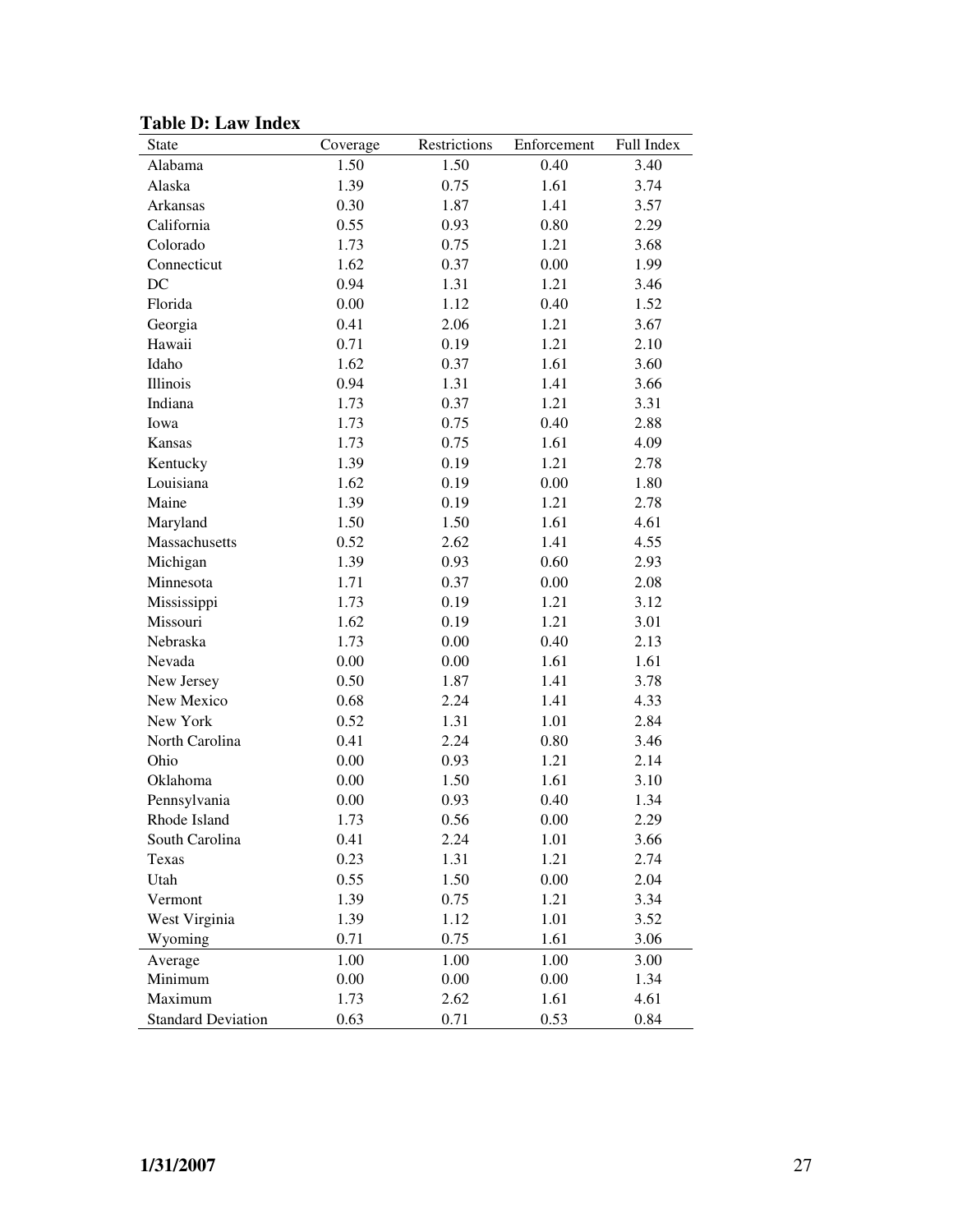| State Border                 | 2004     | 2005     | State Border | 2004     | 2005     |
|------------------------------|----------|----------|--------------|----------|----------|
| <b>ALFL</b>                  | 0.01     | 0.01     | <b>KYTN</b>  | 0.01     | 0.01     |
| <b>ALGA</b>                  | $0.01\,$ | 0.01     | <b>KYOH</b>  | 0.02     | 0.02     |
| <b>ALMS</b>                  | $0.01\,$ | 0.01     | <b>KYWV</b>  | 0.00     | 0.00     |
| <b>ALTN</b>                  | $0.01\,$ | $0.01\,$ | KYMO*        | $0.00\,$ | $0.00\,$ |
| <b>ARLA</b>                  | 0.00     | $0.00\,$ | KYVA*        | $0.00\,$ | $0.00\,$ |
| <b>ARMO</b>                  | 0.00     | $0.01\,$ | <b>LATX</b>  | $0.01\,$ | $0.01\,$ |
| <b>AROK</b>                  | $0.01\,$ | $0.01\,$ | <b>LAMS</b>  | 0.00     | $0.00\,$ |
| <b>ARTN</b>                  | $0.01\,$ | 0.01     | <b>MANY</b>  | 0.00     | $0.00\,$ |
| ARMS                         | 0.00     | 0.00     | MARI*        | 0.01     | 0.03     |
| <b>AZNM</b>                  | 0.00     | $0.00\,$ | MANH*,**     | 0.01     | 0.03     |
| AZUT*                        | 0.00     | $0.01\,$ | MAVT*        | 0.00     | $0.00\,$ |
| <b>AZCA</b>                  | 0.00     | 0.01     | <b>MDPA</b>  | 0.05     | 0.05     |
| <b>AZNV</b>                  | 0.05     | 0.04     | <b>MDWV</b>  | 0.00     | $0.00\,$ |
| <b>CANV</b>                  | 0.11     | 0.10     | <b>MDVA</b>  | 0.05     | 0.04     |
| <b>CAOR</b>                  | 0.00     | 0.01     | MENH**       | $0.01\,$ | $0.00\,$ |
| <b>ARCA</b>                  | 0.10     | 0.09     | MIWI**       | $0.00\,$ | 0.00     |
| $CONM*$                      | 0.00     | 0.00     | <b>MIOH</b>  | $0.01\,$ | 0.01     |
| <b>COKS</b>                  | 0.00     | $0.00\,$ | <b>MNSD</b>  | 0.00     | 0.00     |
| $COUT*$                      | $0.00\,$ | $0.00\,$ | MNWI**       | 0.02     | 0.01     |
| <b>COWY</b>                  | $0.01\,$ | 0.01     | <b>MNND</b>  | 0.00     | 0.00     |
| CONE*                        | 0.00     | 0.00     | MONE*        | 0.00     | 0.00     |
| <b>CTNY</b>                  | 0.02     | 0.02     | <b>MOOK</b>  | 0.00     | $0.00\,$ |
| <b>CTMA</b>                  | $0.01\,$ | 0.03     | MOTN**       | 0.00     | $0.00\,$ |
| <b>CTRI</b>                  | 0.02     | $0.02\,$ | <b>MSTN</b>  | $0.01\,$ | $0.01\,$ |
| <b>DCVA</b>                  | $0.01\,$ | 0.01     | MTWY*        | 0.00     | $0.00\,$ |
| <b>DEMD</b>                  | $0.01\,$ | 0.02     | MTND***      | 0.00     | 0.00     |
| <b>FLGA</b>                  | $0.01\,$ | 0.01     | <b>NCSC</b>  | 0.03     | 0.04     |
| GASC                         | $0.01\,$ | 0.01     | <b>NCTN</b>  | $0.00\,$ | $0.01\,$ |
| <b>GATN</b>                  | $0.01\,$ | 0.01     | NDSD***      | $0.00\,$ | $0.00\,$ |
| GANC*                        | 0.00     | $0.00\,$ | <b>NEWY</b>  | 0.00     | $0.00\,$ |
| IAWI*                        | 0.00     | $0.00\,$ | <b>NESD</b>  | $0.00\,$ | $0.00\,$ |
| IAMO*                        | 0.00     | $0.00\,$ | NHVT**       | 0.00     | $0.00\,$ |
| IAIL                         | $0.01\,$ | 0.01     | <b>NJNY</b>  | 0.04     | 0.04     |
| <b>IAMN</b>                  | 0.00     | $0.00\,$ | <b>NJPA</b>  | 0.07     | 0.06     |
| $\ensuremath{\mathsf{IASD}}$ | 0.00     | $0.00\,$ | <b>NMTX</b>  | $0.01\,$ | $0.01\,$ |
| <b>IANE</b>                  | $0.01\,$ | $0.01\,$ | NVUT*        | 0.00     | $0.00\,$ |
| IDNV*                        | 0.00     | $0.00\,$ | <b>NVOR</b>  | 0.01     | 0.01     |
| <b>IDOR</b>                  | 0.00     | 0.00     | NYPA         | 0.01     | 0.01     |
| IDUT*                        | 0.00     | $0.00\,$ | <b>NYVT</b>  | 0.00     | 0.01     |
| <b>IDWA</b>                  | $0.01\,$ | 0.01     | <b>OHPA</b>  | $0.01\,$ | 0.01     |
| <b>IDMT</b>                  | 0.00     | $0.00\,$ | <b>OHWV</b>  | $0.00\,$ | 0.00     |
| <b>IDWY</b>                  | 0.00     | $0.00\,$ | <b>OKTX</b>  | 0.00     | $0.00\,$ |
| <b>ILMO</b>                  | 0.03     | 0.03     | ORWA***      | 0.02     | $0.02\,$ |
| ILWI*                        | 0.03     | 0.02     | <b>DEPA</b>  | 0.02     | $0.02\,$ |
| <b>ILIN</b>                  | 0.10     | 0.08     | <b>PAWV</b>  | 0.01     | 0.00     |
| ILKY*                        | 0.00     | $0.00\,$ | <b>SDWY</b>  | 0.00     | 0.00     |
| <b>INOH</b>                  | 0.02     | $0.02\,$ | <b>TNVA</b>  | 0.00     | 0.00     |
| <b>INKY</b>                  | 0.02     | 0.02     | <b>ARTX</b>  | 0.00     | 0.00     |
| <b>INMI</b>                  | 0.01     | 0.01     | UTWY*        | 0.00     | 0.00     |
| <b>KSMO</b>                  | 0.03     | 0.02     | <b>VAWV</b>  | $0.01\,$ | 0.01     |
| <b>KSOK</b>                  | 0.00     | 0.00     | <b>NCVA</b>  | 0.02     | 0.02     |
| KSNE*                        | 0.00     | 0.00     |              |          |          |

**Table E: Distribution of Originations on State Borders** 

\*, \*\*, \*\* indicate that the loans are excluded from the 2004, 3005, or both samples. This is either due to a law becoming in effect during the year, insufficient sample size (less than 0.001 percent of sample), or no law in effect.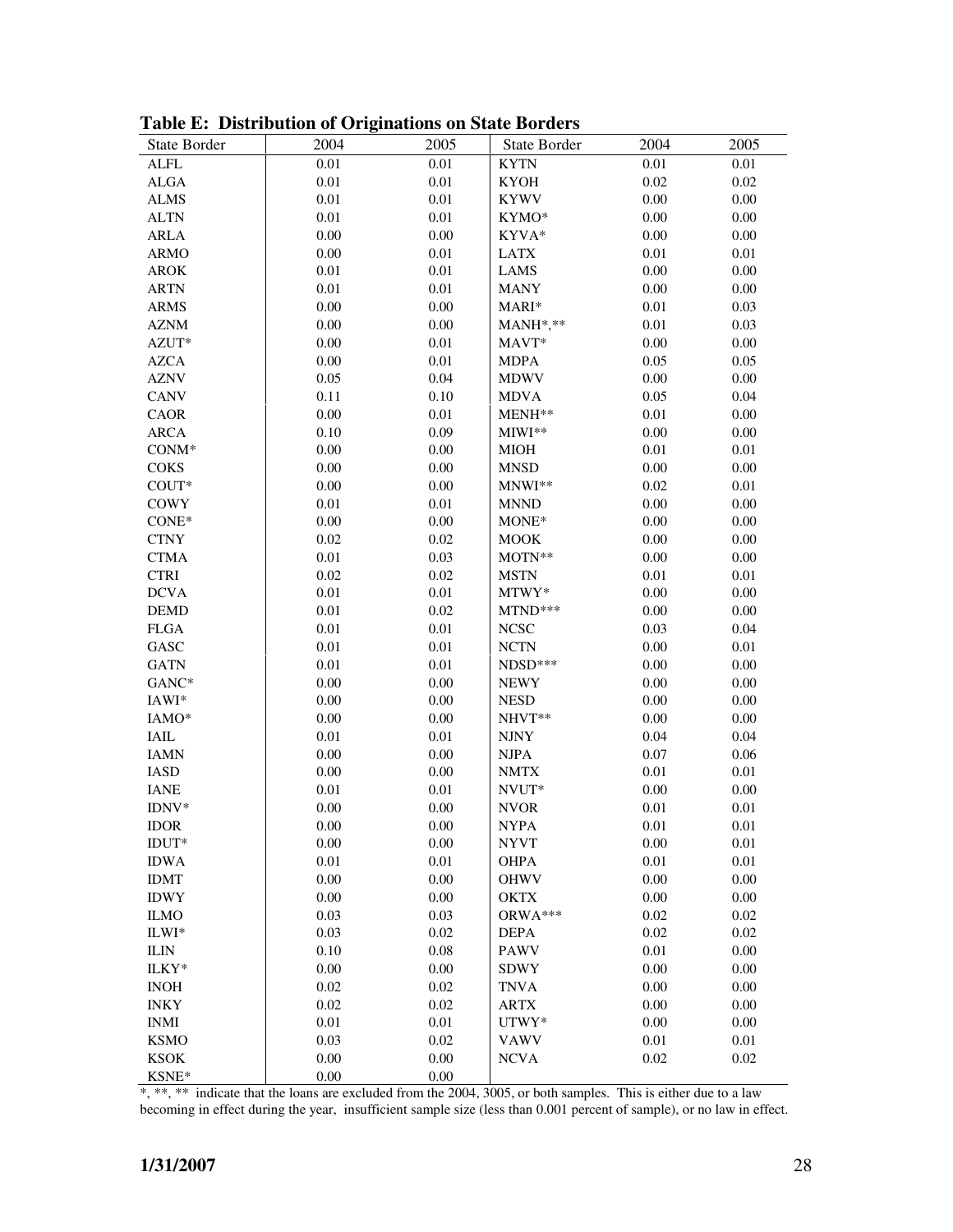### **Table F: Variable Definitions**

| Variable                 | Definition                                                                                                                                                   | Source                                |
|--------------------------|--------------------------------------------------------------------------------------------------------------------------------------------------------------|---------------------------------------|
| <b>Outcome Variables</b> |                                                                                                                                                              |                                       |
| Origination (price ID)   | Indicator variable = $1$ for subprime origination; 0 for prime<br>origination; Subprime loans identified by reported APR<br>spread                           | <b>HMDA</b>                           |
| Origination (list ID)    | Indicator variable $= 1$ for subprime application; 0 for prime<br>application; Subprime loans identified by HUD subprime<br>lender list                      | HMDA & HUD                            |
| Application              | Indicator variable $= 1$ for subprime application; 0 for prime<br>application; Subprime loans identified by HUD subprime<br>lender list                      | <b>HMDA &amp; HUD</b>                 |
| Rejection                | Indicator variable $= 1$ for rejected subprime application; 0 for<br>accepted subprime application; Subprime loans identified by<br>HUD subprime lender list | HMDA & HUD                            |
| <b>Control Variables</b> |                                                                                                                                                              |                                       |
| Income (thousands $\$ )  | Borrower's gross annual income (in thousands \$)                                                                                                             | <b>HMDA</b>                           |
| Loan2inc                 | Ratio of requested loan amount to borrower's income                                                                                                          | <b>HMDA</b>                           |
| Minority                 | Tract's minority population percentage                                                                                                                       | <b>HMDA</b>                           |
| Population               | County's percentage growth over the prior calendar year                                                                                                      | Census Bureau                         |
| Vacant                   | County's percentage of vacant housing units                                                                                                                  | Census Bureau                         |
| Unemployment             | County's unemployment rate                                                                                                                                   | <b>Bureau of Labor and Statistics</b> |
| Density                  | Census tract population density (100's per square mile)                                                                                                      | Census Bureau                         |
| OCC                      | Lending institution regulated by the Office of Currency<br>Comptroller<br>$\cdots$<br><br>$\mathbf{H}$                                                       | <b>HMDA</b><br>$\mathbf{H}$<br>$\sim$ |

During estimation income is expressed in millions, all percentages are expressed as fractions.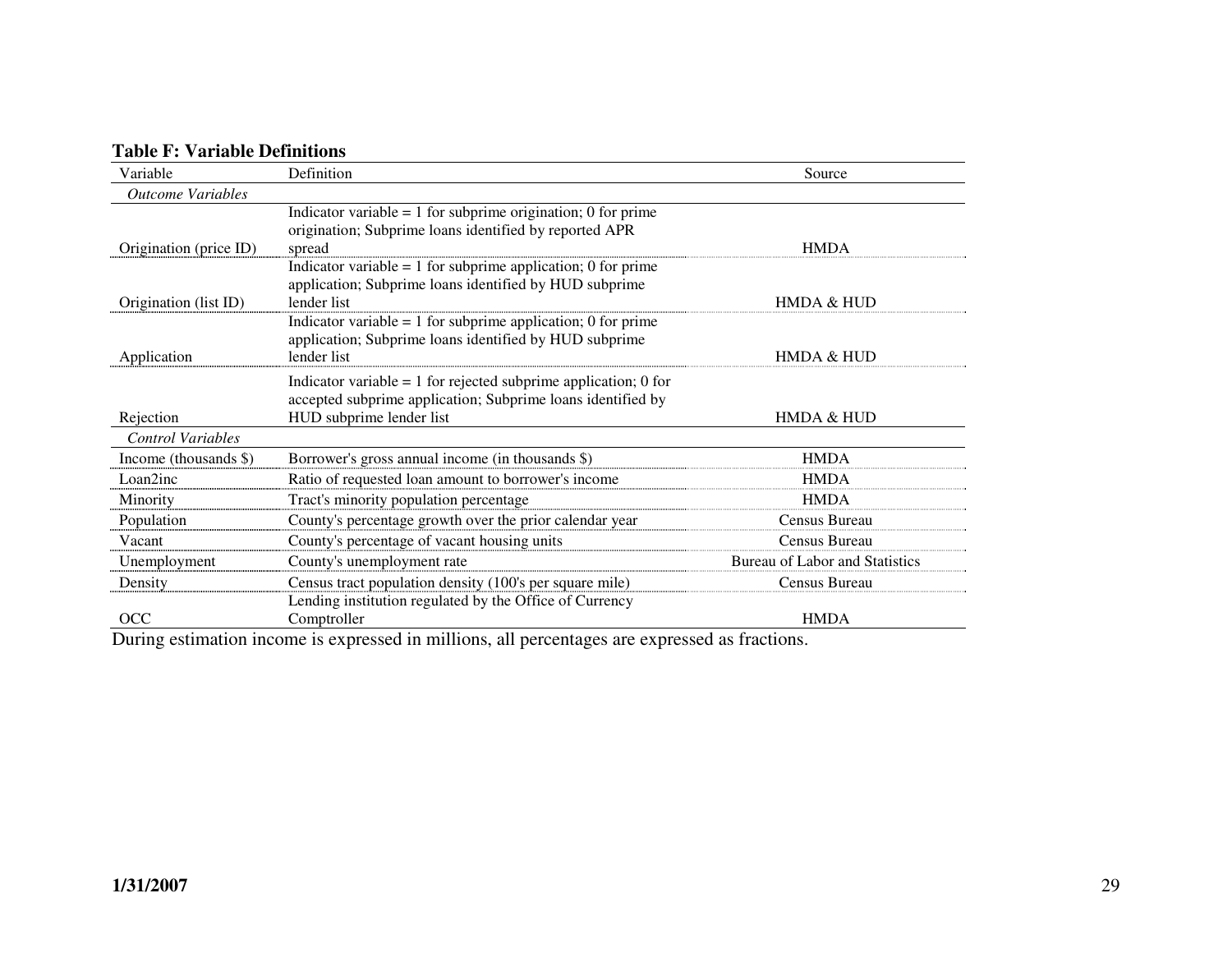|                                 |         | 2005                      | 2004     |                           |          |                           |          |                         |
|---------------------------------|---------|---------------------------|----------|---------------------------|----------|---------------------------|----------|-------------------------|
| Variable                        |         | <b>Origination Sample</b> |          | <b>Origination Sample</b> |          | <b>Application Sample</b> |          | <b>Rejection Sample</b> |
|                                 | Mean    | Std. Dev.                 | Mean     | Std. Dev.                 | Mean     | Std. Dev.                 | Mean     | Std. Dev.               |
| <i><b>Outcome Variables</b></i> |         |                           |          |                           |          |                           |          |                         |
| Origination (price ID)          | 0.27    | 0.44                      | 0.16     | 0.36                      |          |                           |          |                         |
| Origination (list ID)           |         |                           | 0.18     | 0.39                      |          |                           |          |                         |
| Application                     |         |                           |          |                           | 0.33     | 0.28                      |          |                         |
| Rejection                       |         |                           |          |                           |          |                           | 0.44     | 0.50                    |
| <b>Control Variables</b>        |         |                           |          |                           |          |                           |          |                         |
| Income (thousands $\$ )         | 86.55   | 61.82                     | 82.97    | 58.76                     | 77.89    | 57.35                     | 65.83    | 45.96                   |
| Loan2inc                        | 2.19    | 1.41                      | 2.22     | 1.37                      | 2.25     | 1.52                      | 2.37     | 1.64                    |
| Minority                        | 25.68%  | 25.27%                    | 26.26%   | 25.32%                    | 28.61%   | 27.17%                    | 35.54%   | 30.57%                  |
| Population                      | 1.36%   | $1.77\%$                  | $1.55\%$ | 1.86%                     | 1.50%    | 1.83%                     | 1.47%    | 1.84%                   |
| Vacant                          | 8.66%   | 6.36%                     | $7.45\%$ | $4.51\%$                  | $7.57\%$ | $4.51\%$                  | $7.73\%$ | $4.21\%$                |
| Unemployment                    | 5.06%   | 1.52%                     | 5.31%    | 1.49%                     | 5.40%    | 1.50%                     | 5.58%    | 1.48%                   |
| Density                         | 1.70    | 4.57                      | 1.95     | 5.12                      | 1.96     | 5.00                      | 1.83     | 4.02                    |
| OCC                             | 24.70%  | 43.12%                    | 27.24%   | 44.52%                    | 23.29%   | 42.27%                    | 2.83%    | 16.58%                  |
| Number of Loans                 | 225.000 |                           | 225,000  |                           | 225,000  |                           | 225,000  |                         |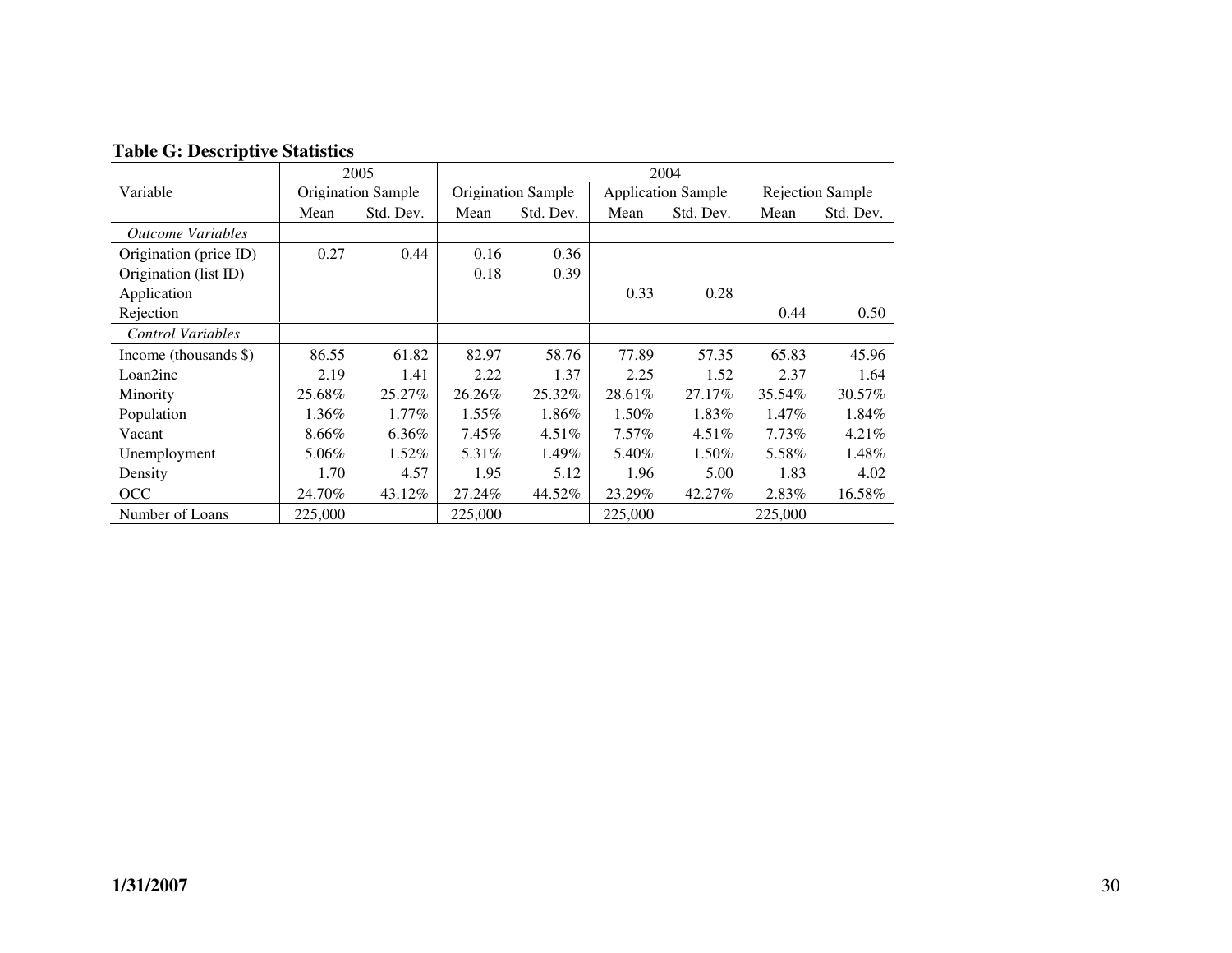|                                                         | Coefficient | Standard |            |              |  |  |
|---------------------------------------------------------|-------------|----------|------------|--------------|--|--|
| Variable                                                | Estimate    | Error    | Odds Ratio | Unit         |  |  |
| 2004 -- Origination - HUD List definition of subprime   |             |          |            |              |  |  |
| Intercept                                               | $-1.23**$   | 0.05     |            | --           |  |  |
| ineffect                                                | $0.10**$    | 0.03     | 1.10       | $\mathbf{1}$ |  |  |
| Income                                                  | $-5.61**$   | 0.15     | 0.95       | \$1,000      |  |  |
| Loan2inc                                                | $-0.02**$   | 0.00     | 0.98       | $\mathbf{1}$ |  |  |
| Minority                                                | 1.58**      | 0.03     | 1.17       | $10\%$       |  |  |
| Vacant                                                  | $-0.51*$    | 0.21     | 0.95       | 10%          |  |  |
| Population                                              | $2.07**$    | 0.59     | 1.02       | $1\%$        |  |  |
| Unemployment                                            | $2.37**$    | 0.69     | 1.02       | $1\%$        |  |  |
| Density                                                 | $-0.02**$   | 0.00     | 0.98       | $\mathbf{1}$ |  |  |
| OCC                                                     | $-4.22**$   | 0.06     | 0.66       | $10\%$       |  |  |
| Log Likelihood                                          | $-88,995$   |          |            |              |  |  |
| 2004 -- Origination - HMDA Price definition of subprime |             |          |            |              |  |  |
| Intercept                                               | $-0.82**$   | 0.05     |            | --           |  |  |
| ineffect                                                | 0.05        | 0.03     | 1.05       | $\mathbf{1}$ |  |  |
| Income                                                  | $-8.40**$   | 0.17     | 0.92       | \$1,000      |  |  |
| Loan2inc                                                | $-0.28**$   | 0.01     | 0.76       | $\mathbf{1}$ |  |  |
| Minority                                                | $1.55**$    | 0.03     | 1.17       | $10\%$       |  |  |
| Vacant                                                  | 0.36        | 0.20     | 1.04       | 10%          |  |  |
| Population                                              | $-0.65$     | 0.62     | 0.99       | $1\%$        |  |  |
| Unemployment                                            | 2.91**      | 0.69     | 1.03       | $1\%$        |  |  |
| Density                                                 | $-0.03**$   | 0.00     | 0.97       | $\mathbf{1}$ |  |  |
| OCC                                                     | $-1.31**$   | 0.02     | 0.88       | 10%          |  |  |
| Log Likelihood                                          | $-87,982$   |          |            |              |  |  |
| 2005 -- Origination -- Price                            |             |          |            |              |  |  |
| Intercept                                               | $-0.78**$   | 0.04     |            | $-$          |  |  |
| ineffect                                                | $0.09**$    | 0.03     | 1.10       | 1            |  |  |
| Income                                                  | $-5.74**$   | 0.11     | 0.94       | \$1,000      |  |  |
| Loan2inc                                                | $-0.14**$   | 0.00     | 0.87       | 1            |  |  |
| Minority                                                | $1.67**$    | 0.02     | 1.18       | $10\%$       |  |  |
| Vacant                                                  | $-0.12$     | 0.11     | 0.99       | 10%          |  |  |
| Population                                              | $1.15**$    | 0.46     | 1.01       | $1\%$        |  |  |
| Unemployment                                            | 3.37**      | 0.49     | 1.03       | $1\%$        |  |  |
| Density                                                 | $-0.03**$   | 0.00     | 0.97       | $\mathbf{1}$ |  |  |
| OCC                                                     | $-1.09**$   | 0.01     | 0.90       | 10%          |  |  |
| Log Likelihood                                          | $-120,566$  |          |            |              |  |  |

**Table H: Logit Results – Origination Base Model Results** 

State-County border pair fixed effects included in all specifications. NCVA is the excluded border area. Coefficient estimates are available on request from the authors.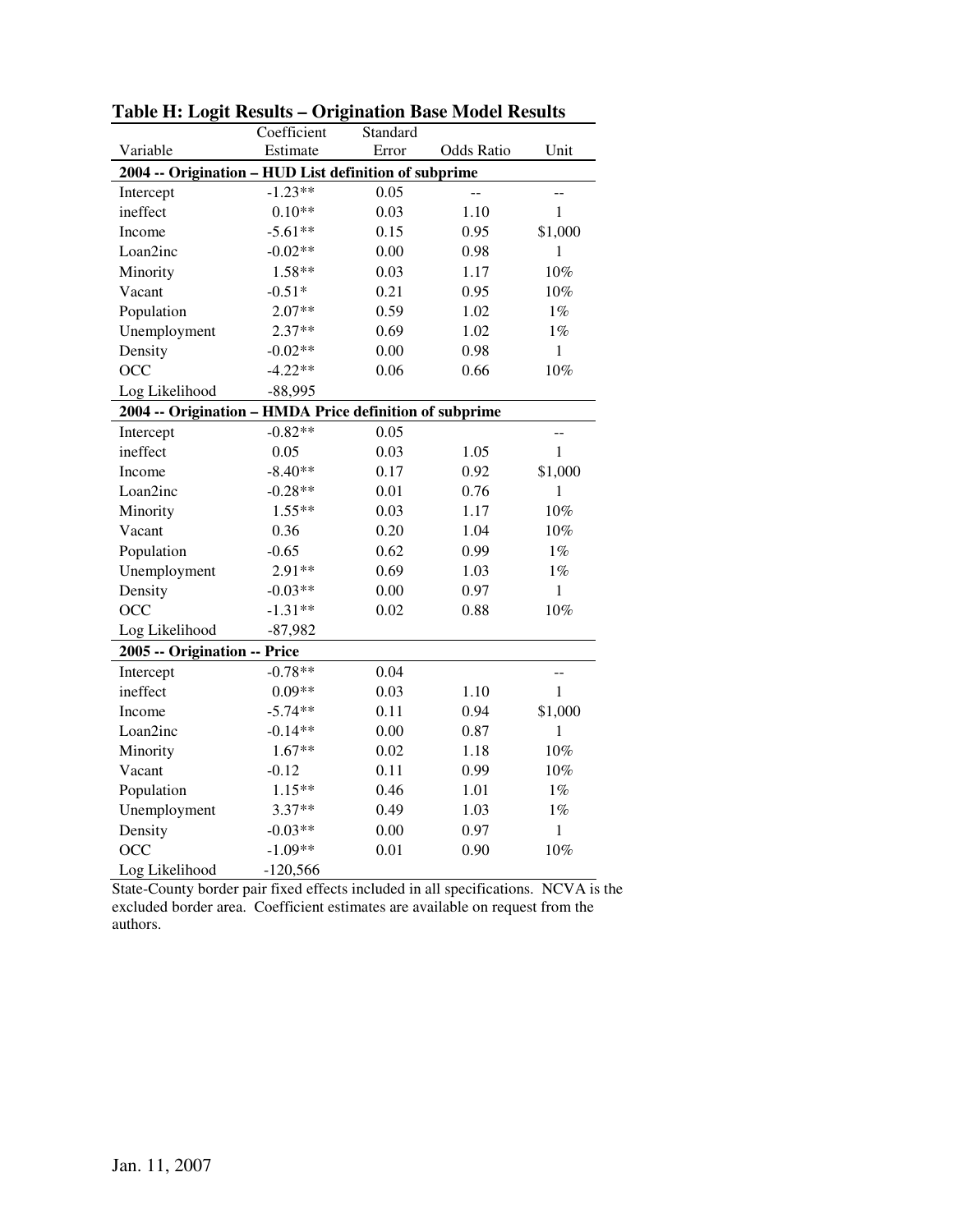|                                                       | Coefficient | Standard | Odds  |         |  |  |  |
|-------------------------------------------------------|-------------|----------|-------|---------|--|--|--|
| Variable                                              | Estimate    | Error    | Ratio | Unit    |  |  |  |
| 2004 -- Application – HUD List definition of subprime |             |          |       |         |  |  |  |
| Intercept                                             | $-0.62**$   | 0.04     |       |         |  |  |  |
| ineffect                                              | $0.07*$     | 0.03     | 1.08  | 1       |  |  |  |
| Income                                                | $-4.78**$   | 0.12     | 0.95  | \$1,000 |  |  |  |
| Loan2inc                                              | $0.04**$    | 0.00     | 1.04  | 1       |  |  |  |
| Minority                                              | $1.28**$    | 0.02     | 1.14  | 10%     |  |  |  |
| Vacant                                                | $-0.27$     | 0.16     | 0.97  | 10%     |  |  |  |
| Population                                            | 0.83        | 0.50     | 1.01  | $1\%$   |  |  |  |
| Unemployment                                          | 4.41**      | 0.59     | 1.05  | $1\%$   |  |  |  |
| Density                                               | $-0.02**$   | 0.00     | 0.98  | 1       |  |  |  |
| OCC                                                   | $-3.20**$   | 0.03     | 0.73  | $10\%$  |  |  |  |
| Log Likelihood                                        | $-119,294$  |          |       |         |  |  |  |
| 2004 -- Rejection - HUD List definition of subprime   |             |          |       |         |  |  |  |
| Intercept                                             | $-0.39**$   | 0.04     |       |         |  |  |  |
| ineffect                                              | $-0.02$     | 0.03     | 0.98  | 1       |  |  |  |
| Income                                                | $-1.86**$   | 0.11     | 0.98  | \$1,000 |  |  |  |
| Loan2inc                                              | $0.06**$    | 0.00     | 1.06  | 1       |  |  |  |
| Minority                                              | $0.12**$    | 0.02     | 1.01  | $10\%$  |  |  |  |
| Vacant                                                | $-0.38*$    | 0.15     | 0.96  | 10%     |  |  |  |
| Population                                            | $-0.74$     | 0.45     | 0.99  | $1\%$   |  |  |  |
| Unemployment                                          | $5.63**$    | 0.50     | 1.06  | $1\%$   |  |  |  |
| Density                                               | $0.00*$     | 0.00     | 1.00  | 1       |  |  |  |
| <b>OCC</b>                                            | $-0.52**$   | 0.03     | 0.95  | 10%     |  |  |  |
| Log Likelihood                                        | $-150,937$  |          |       |         |  |  |  |

**Table I: Logit Results– Application & Rejection Base Model Results** 

\* Significance at 5% level. \*\* Significance at the 1% level.

State-County border pair fixed effects included in all specifications. NCVA is the excluded border area. Coefficient estimates are available on request from the authors.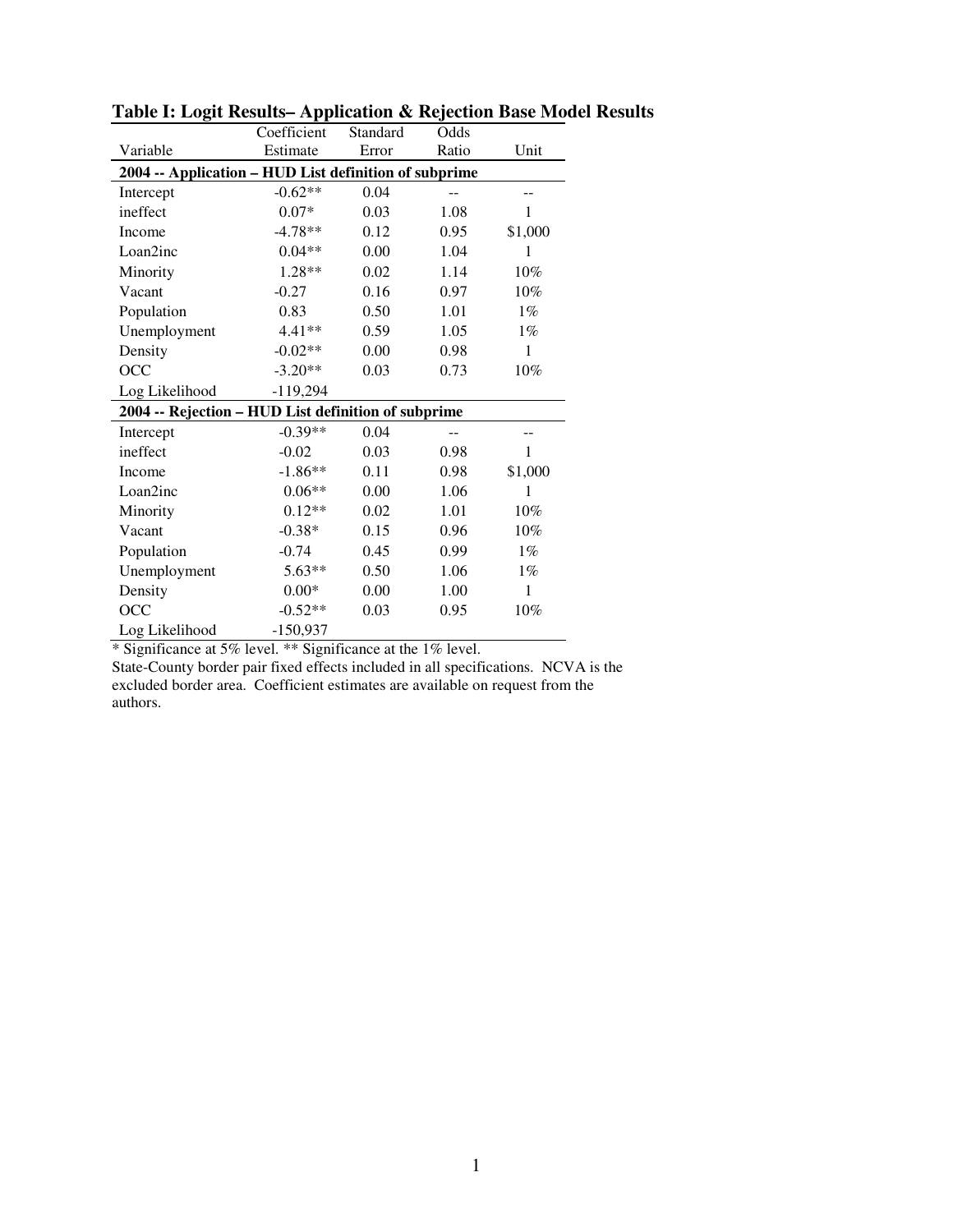|                                                         | Coefficient | Standard |            |      |  |  |  |
|---------------------------------------------------------|-------------|----------|------------|------|--|--|--|
| Variable                                                | Estimate    | Error    | Odds Ratio | Unit |  |  |  |
| 2004 -- Origination - HUD List definition of subprime   |             |          |            |      |  |  |  |
| Full Index                                              | 0.01        | 0.01     | 1.01       | 1.0  |  |  |  |
| <b>Restrictions</b>                                     | $-0.07**$   | 0.03     | 0.96       | 0.5  |  |  |  |
| Coverage                                                | $0.07**$    | 0.02     | 1.04       | 0.5  |  |  |  |
| Enforcement                                             | 0.03        | 0.03     | 1.01       | 0.5  |  |  |  |
| 2004 -- Origination - HMDA Price definition of subprime |             |          |            |      |  |  |  |
| Full Index                                              | $0.03**$    | 0.01     | 1.03       | 1.0  |  |  |  |
| Restrictions                                            | $-0.03$     | 0.03     | 0.99       | 0.5  |  |  |  |
| Coverage                                                | $0.10**$    | 0.02     | 1.05       | 0.5  |  |  |  |
| Enforcement                                             | 0.02        | 0.03     | 1.01       | 0.5  |  |  |  |
| 2005 -- Origination - HMDA Price definition of subprime |             |          |            |      |  |  |  |
| Full Index                                              | $0.03**$    | 0.01     | 1.03       | 1.0  |  |  |  |
| Restrictions                                            | $-0.08**$   | 0.02     | 0.96       | 0.5  |  |  |  |
| Coverage                                                | $0.07**$    | 0.02     | 1.04       | 0.5  |  |  |  |
| Enforcement                                             | $0.12**$    | 0.02     | 1.06       | 0.5  |  |  |  |
| 2004 -- Application - HUD List definition of subprime   |             |          |            |      |  |  |  |
| Full Index                                              | $-0.01$     | 0.01     | 0.99       | 1.0  |  |  |  |
| Restrictions                                            | $-0.07**$   | 0.02     | 0.96       | 0.5  |  |  |  |
| Coverage                                                | $0.05**$    | 0.02     | 1.02       | 0.5  |  |  |  |
| Enforcement                                             | 0.00        | 0.03     | 1.00       | 0.5  |  |  |  |
| 2004 -- Rejection - HUD List definition of subprime     |             |          |            |      |  |  |  |
| Full Index                                              | $-0.04**$   | 0.01     | 0.97       | 1.0  |  |  |  |
| Restrictions                                            | 0.00        | 0.02     | 1.00       | 0.5  |  |  |  |
| Coverage                                                | $-0.05**$   | 0.02     | 0.98       | 0.5  |  |  |  |
| Enforcement                                             | $-0.06**$   | 0.02     | 0.97       | 0.5  |  |  |  |

| Table J: Logit Results - Augmented with Local Law Index |  |  |
|---------------------------------------------------------|--|--|
|---------------------------------------------------------|--|--|

\* Significance at 5% level. \*\* Significance at the 1% level.

The unit of change when evaluating the odds ratio is one.

The Full Index coefficient estimates are estimated separately from the

Restrictions, Coverage, and Enforcement coefficient estimates.

 $\frac{1}{1}$  The subprime market is designed for borrowers with unconventional or blemished credit histories and charges higher interest rates and fees.

<sup>2</sup> In 1998, subprime mortgages comprised 2.4% of outstanding home mortgage loans; by the second quarter of 2006, they made up 13.4%. Duncan (2006).

<sup>3</sup> While predatory lending is hard to define with precision, it generally either involves excessive prices in view of the borrowers' risk or lending without regard to borrowers' ability to repay. Engel and McCoy (2006) define predatory lending as a syndrome of loan terms or practices involving one or more of the following features: (1) loans structured to result in seriously disproportionate net harm to borrowers; (2) rent-seeking; (3) illegal fraud or deception; (4) other information asymmetries favoring brokers or lenders; (5) mandatory arbitration clauses; (6) lending discrimination; and (7) servicing abuses.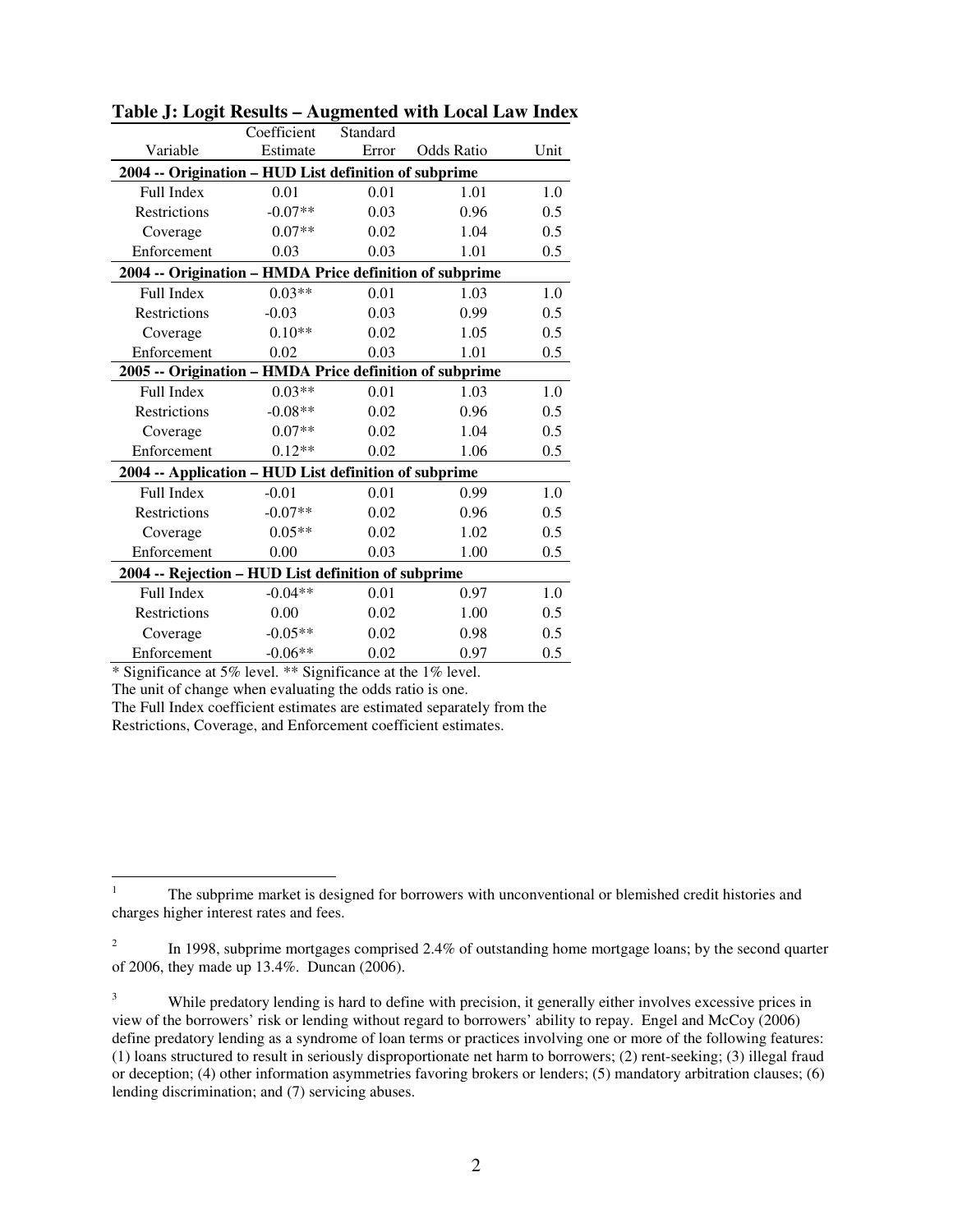$\frac{1}{4}$ Mortgage Bankers Association (2006).

5 Engel & McCoy (2007).

6 Azmy (2005).

7 For discussion of negative externalities from abusive mortgage lending, see, e.g., Apgar & Duda (2005), Engel (2006), and Quercia, Cowan & Moreno (2005).

8 Peterson (2004).

 $\overline{Q}$  Eskridge (1984); Whitman (1993). Colorado, Idaho, Indiana, Iowa, Kansas, Maine, Oklahoma, South Carolina, Utah, Wisconsin, and Wyoming adopted the Uniform Consumer Credit Code. Legal Information Institute (2007). Not all states' versions of the U.C.C.C., however, regulate prepayment clauses or balloon clauses.

<sup>10</sup> 15 U.S.C. § 1602(aa)(1)–(4); 12 C.F.R. § 226.32(a)(1), (b)(1). For 2007, the dollar trigger was raised to \$547. 71 Fed. Reg. 46388 (Aug. 14, 2006). HOEPA contains a complex system of exclusions from "total points and fees." The exclusions include certain application fees, late charges, closing costs, security-interest charges, and filing and recording fees. National Consumer Law Center § 3.9 (1999).

<sup>11</sup> Federal Reserve System  $(2001)$ , at  $65,606-65,610$ .

<sup>12</sup> Loan flipping involves refinancing a residential mortgage with high fees in order to strip equity from a home, with little or no benefit to the borrower. When loan flipping occurs, often it is instigated by the original lender, mortgage broker, or one of their affiliates.

<sup>13</sup> 12 C.F.R. §§ 226.32, 226.34. In general, holders of HOEPA loans "are subject to all claims and defenses . . . that could be raised against the original lender." 15 U.S.C. § 1641(d)(1).

<sup>14</sup> Demyanyk (2006) has surmised that states with comparatively high income inequality are more likely to pass mini-HOEPA statutes. According to her estimates, every 10 percent increase in income inequality in a state in the current period made it 8 percent more likely that a state would adopt a predatory lending law in the next period.

 When legislative campaigns stalled at the state level, some cities and counties passed anti-predatory lending ordinances of their own. These include Atlanta, Chicago, Cleveland, Cleveland Heights, Cook County (IL), Dayton, DeKalb County (IL), Detroit, Los Angeles, New York City, Oakland, Philadelphia, Sacramento, and Toledo. All of these ordinances have been enjoined by court order, preempted by state legislation, or limited in coverage to lenders who contract with the cities. In most cases, these ordinances never took effect or if they did take effect, they did so only briefly.

<sup>15</sup> Renuart & Keest (2005), §§ 3.10.1, 3.10.2 at n. 679; see *infra* note 22.

<sup>16</sup> 12 C.F.R. § 560.2; Renuart & Keest (2005), § 3.5.3.

<sup>17</sup> 69 Fed. Reg. 1904 (Jan. 13, 2004) (codified at 12 C.F.R. §§ 34.3, 34.4). In the years preceding this regulation, the O.C.C. issued several preemption rulings applying to discrete laws in individual states. In the most famous of these rulings, issued in 2003, the O.C.C. preempted the Georgia Fair Lending Act. Renuart & Keest (2005), § 3.4.6.1.

<sup>18</sup> See, *e.g*., O.C.G.A. §7-6A-12; Johnson (1995).

<sup>19</sup> Watters v. Wachovia Bank, N.A., No. 05-1342 (U.S. S. Ct.).

<sup>20</sup> The article did not explain how subprime loans were defined. The American Financial Services Association represents large subprime lenders. At the time of the study, its members included Ameriquest Mortgage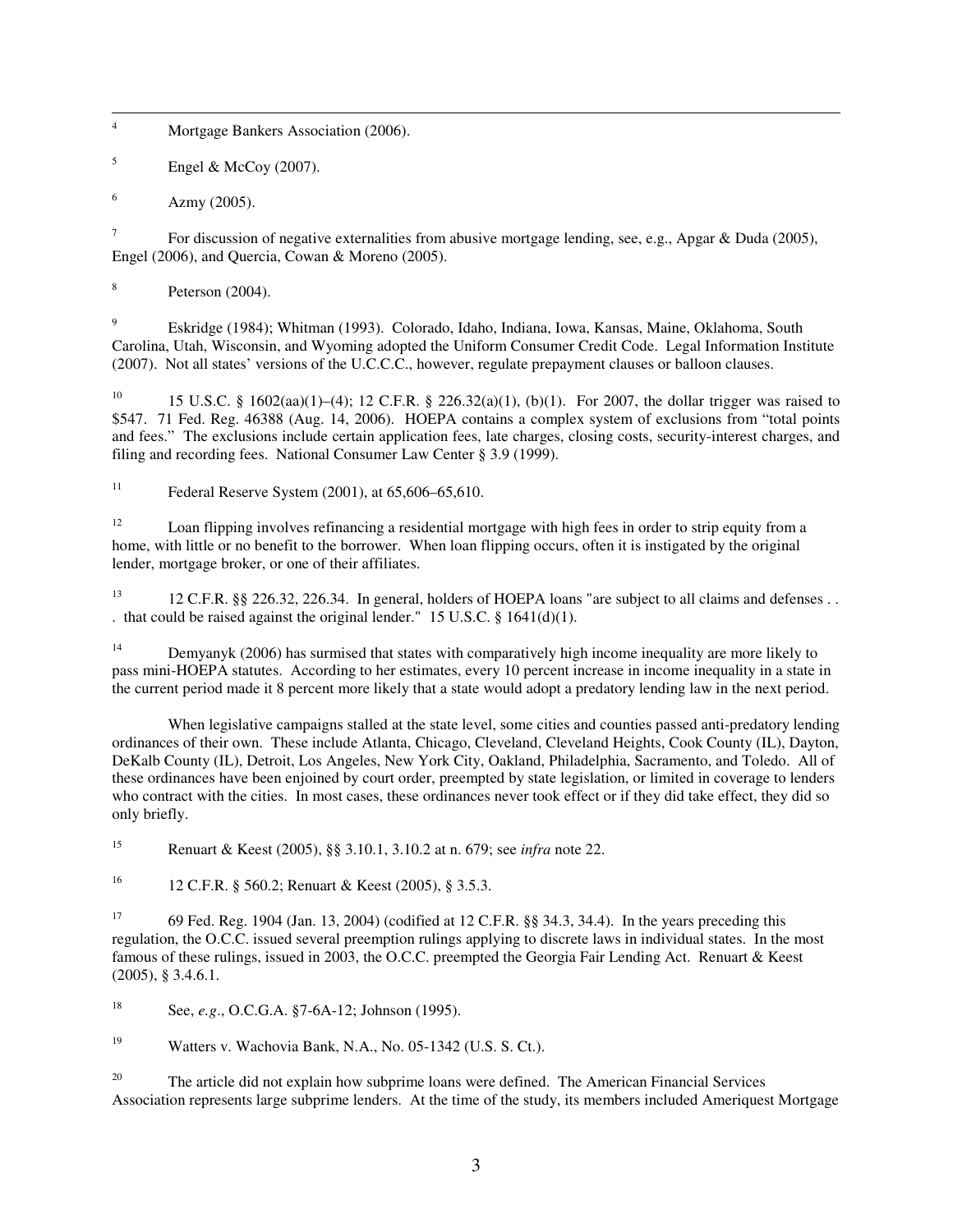$\overline{a}$ Company, Conseco Financial Corporation, Countrywide Home Loans, Equity One, CitiFinancial, Household Finance Corporation, Key Consumer Real Estate, Washington Mutual Finance, and Wells Fargo Financial, Inc.

<sup>21</sup> The study only compared subprime lending before and after the law's enactment date, rather than before enactment and after the full effective date. Although the authors conceded that that "window for detecting changes in lending patterns following passage of the North Carolina statute [was] narrow," they argued that "creditors would not wait for the law to be fully effective to adjust their operations" because some parts of the law (including the ban on prepayment penalties) became effective in part on October 1, 1999 and even those provisions that did not go into effect until June 1, 2000 were known by July 1999, when the law was passed. *Id.* at 422.

<sup>22</sup> From 1982 through year-end 2003, South Carolina banned prepayment penalties in most personal mortgages of up to \$100,000. Former S.C. Code Ann. § 37-10-103 (2001). Another control state, Virginia, had a similar ban. Starting on January 1, 1998 and continuing today, Virginia limited the size of prepayment penalties in junior lien residential mortgages and banned them altogether in refinancings of those mortgages by the same lender or an assignee. Va. Stat. § 6.1-330.85 (2006). Meanwhile, Tennessee's usury law required disclosure of certain prepayment penalties in residential mortgages as or January 1, 2001. Tenn. Code Ann. § 47-14-108 (2006).

 Until July 2003, the federal Alternative Mortgage Transaction Parity Act (AMTPA) preempted state restrictions on prepayment penalty and balloon clauses for mortgages other than fixed-rate, fully amortizing mortgages made by "state housing creditors" (*i.e.*, non-depository lenders). AMTPA preemption applied in all states except six states that timely opted out of AMTPA's coverage. Renuart & Keest (2005), §§ 3.10.1, 3.10.2. Of the control states, only South Carolina opted out of AMTPA and thus only South Carolina's prepayment penalty law was in effect during the period examined by the Elliehausen-Staten study. In contrast, North Carolina did not opt out of AMTPA and thus its prepayment penalty restrictions were subject to AMTPA preemption. In July 2003, the U.S. Office of Thrift Supervision (2003) issued a ruling reversing federal preemption of state prepayment penalty laws under AMTPA. The ruling thus revived state laws regulating prepayment penalties for non-depository finance companies.

<sup>23</sup> See note 22 *supra*. Among other things, AMTPA preempted state restrictions on prepayment penalties and balloon clauses. Renuart & Keest (2005), §§ 3.10.1, 3.10.2 at n. 679.

<sup>24</sup> For comment on this study, see Center for Responsible Lending  $(2004)$ .

<sup>25</sup> Scheessele (1999); HUD Subprime and Manufactured Home Lender List (2007).

<sup>26</sup> Defined as a prepayment penalty of more than three years, a balloon payment, and/or a combined loan-tovalue ratio of 100 percent or more. For debate of an earlier draft of this study, see U.S. Office of the Comptroller of the Currency (2003), Litan (2003) and Stegman, Quercia & Davis (2003).

27 Quercia, Stegman & Davis (2004) at 596.

<sup>28</sup> The Philadelphia ordinance took effect on April 19, 2001. Philadelphia Municipal Ordinance 00-715A (2000). The Pennsylvania legislature preempted the city ordinance effective June 25, 2001. 63 Pa. Stat. 456.504 The study mistakenly used October 1, 2001 through March 31, 2002 as the period in which the Philadelphia was in effect. By then, however, the law had already been overturned.

<sup>29</sup> Another report, by the Center for Statistical Research (2003), estimated that enactment of a law would cause subprime mortgage loans to decrease in New Jersey, based on data from North Carolina after passage of the North Carolina law. The study used rudimentary methodology and studied a time-period that ended twenty months before the New Jersey law was passed.

<sup>30</sup> Morgan Stanley (2002) at 11.

 $31$  In Georgia (but not New Jersey), the reduction in overall subprime originations was attributable to a decline in loans with predatory features. Li & Ernst  $(2006)$  at 13-14. It is possible that the Georgia wild card statute (see note 18 *supra*) helps explain the Georgia results.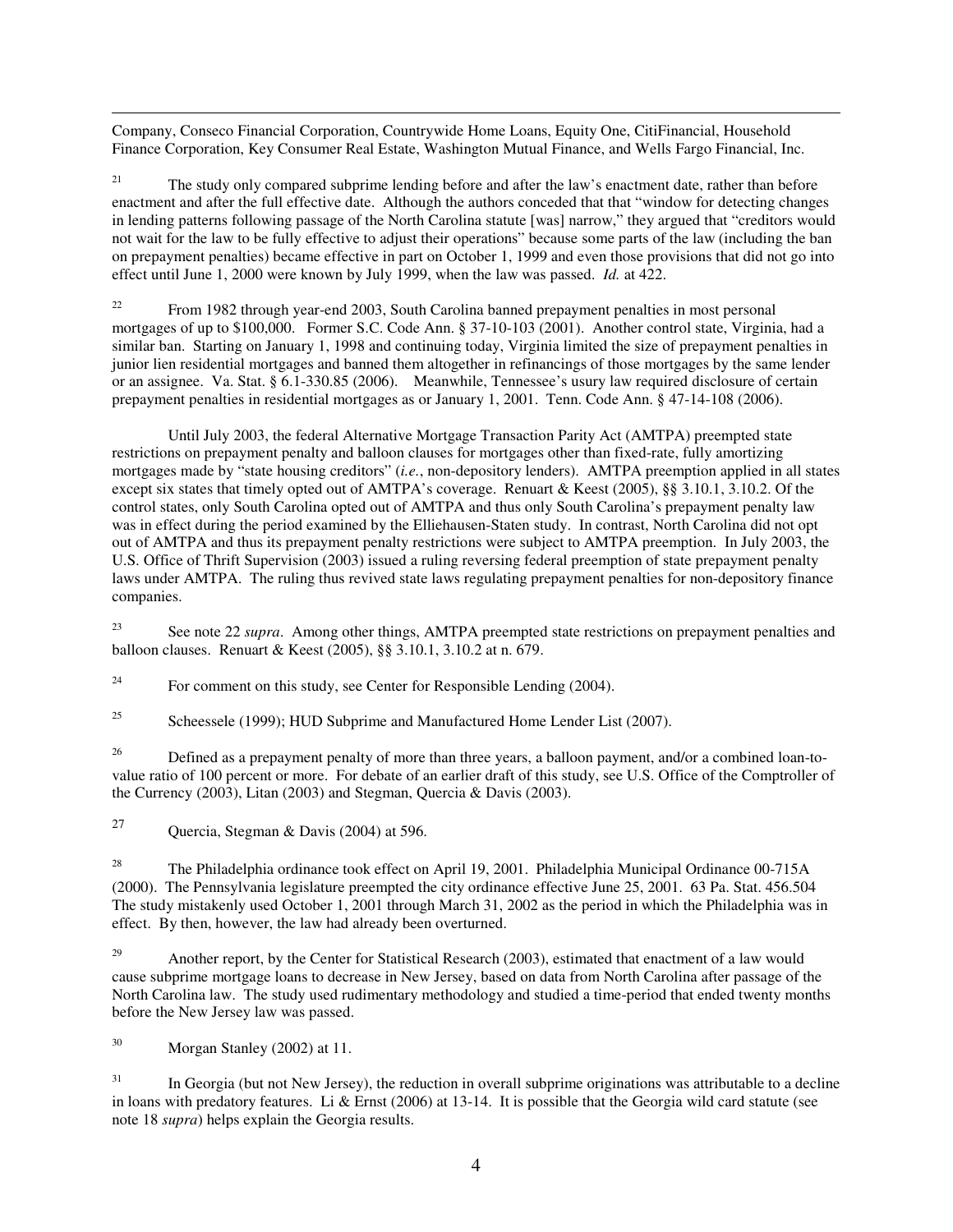<sup>32</sup> Compared with the control states, nominal interest rates rose an average of 15.4 basis points on fixed-rate 30-year subprime mortgages without prepayment penalties in Georgia and rose 17.3 basis points on average on adjustable-rate 2/28 hybrid mortgages without prepayment penalties in Virginia. *Id*. at 16-17.

<sup>33</sup> The sample included border counties in ten states with anti-predatory lending laws – California, Connecticut, Florida, Georgia, Maryland, Massachusetts, North Carolina, Ohio, Pennsylvania, and Texas – and border counties in adjacent, unregulated states as controls. Ho & Pennington-Cross (2006b) at 218.

<sup>34</sup> After doing our own legal research, we recalculated the 22 individual state rankings based on the coverage and restrictions indexes in this paper. Colorado, Georgia, Illinois, Massachusetts, North Carolina, New Jersey, New Mexico, New York, South Carolina, and Utah had the strongest combined rankings for coverage plus restrictions of the 22 states.

<sup>35</sup> Prior research has typically relied on summaries of state and local anti-predatory lending laws compiled by law firms and trade associations.

 $36$  Standard & Poor's (2005).

 $\overline{a}$ 

 $37$  As of January  $5<sup>th</sup>$ , 2007 the list is only available for 2004 HMDA. This list is a lender list so loans identified as subprime are likely to also include some prime loans and loans identified as prime are likely to include some subprime loans.

<sup>38</sup> The number indicates which law is used as coded on the law table in the prior section, and max indicates that the maximum across the laws indicated is used -- Colorado (1), Connecticut (2), Indiana (1), Kansas (1), Kentucky (2), Maine (2), Maryland (3&4, max), Michigan (1&2, max), Mississippi (1&2, max), New Jersey (1&2, same), Oklahoma (2), Rhode Island (1), South Carolina (2), Utah (1).

<sup>39</sup> This is done because HMDA reports data annually with no other more detailed date information. As a result, the 2004 sample will only include loans that were in effect before January 2004 and the 2005 sample will only include laws that were in effect before January of 2005.

<sup>40</sup> The logit specification is given by  $Pr(Y = 1) = e^{x_i \beta} / (1 + e^{x_i \beta})$ , where *Y* is the outcome (application, origination, or rejection), *x* is a vector of explanatory variables as defined in the specification,  $\beta$  is a vector of parameters to be estimated.

<sup>41</sup> The following state pair borders are excluded from the 2004 (AZUT, CONM, COUT, CONE, GANC, IAWI, IAMO, IDNV, IDUT, ILWI, ILKY, KSNE, KYMO, KYVA, MARI, MANH, MAVT, MONE, MOTN, MTWY, MTND, NDSD, NMTX, NVUT, UTWY) and 2005 (MANH, MENH, MIWI, MNWI, NHVT) samples either due to too few loans on the border or a law coming into effect during the year.

 $42$  A 0.5 unit is chosen for the odds ratios for the component indexes while a 1 unit odds ratio is chosen for the full index to make the odds ratios more comparable across indexes. This is because the mean value for the full index is 3, while the mean value for the component indexes is 1.

<sup>43</sup> In addition, the North Carolina provisions banning the financing of single payment credit insurance in consumer home loans did not go into effect until July 1, 2000.

<sup>44</sup> 1999 N.C. Sess. Laws 332 (1999), codified at N.C. Gen. Stat. 24-1.1A, 24-1.1E, 24-2.5, 24-8, 24-10.2.

<sup>45</sup> For purposes of this trigger, the North Carolina law expanded the definition of "points and fees" beyond the meaning in HOEPA to include other mortgage broker compensation and many large prepayment penalties. N.C. Gen. Stat. § 24-1.1E(6).